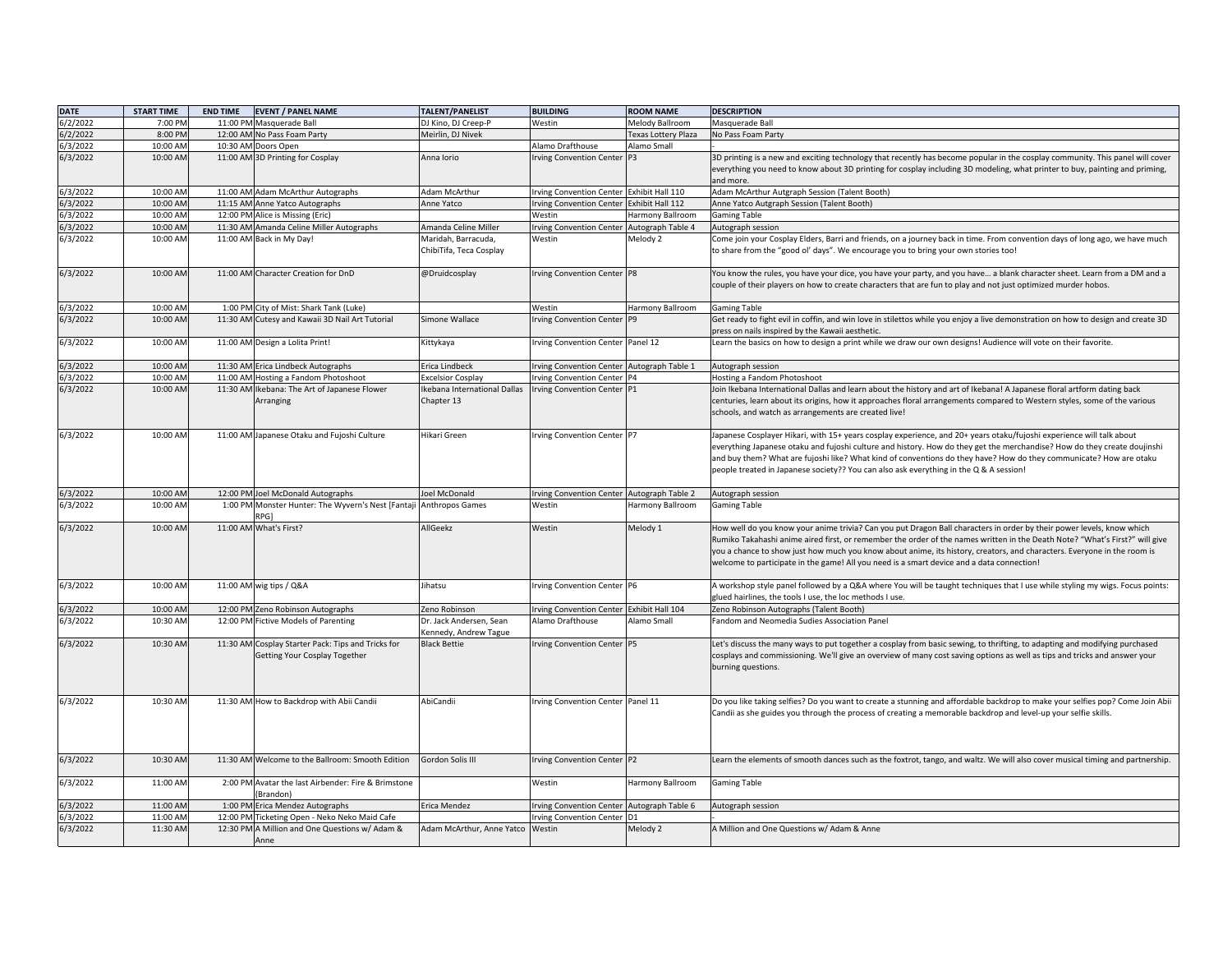| 6/3/2022             | 11:30 AM           | 12:30 PM Anime Name that Tune                                                               | Nguyen Le                                                                                                                                                                     | Irving Convention Center P3                                   |                   | Anime Name that Tune is back with a twist! Everyone in attendance will be given equal opportunity to make it into grand<br>finals. "How?", you ask. Easy, the prelims will be held battle royale style and the last person standing from each group<br>advances! Can win against an entire room of other weebs?                                                                                                                                                                                                        |
|----------------------|--------------------|---------------------------------------------------------------------------------------------|-------------------------------------------------------------------------------------------------------------------------------------------------------------------------------|---------------------------------------------------------------|-------------------|------------------------------------------------------------------------------------------------------------------------------------------------------------------------------------------------------------------------------------------------------------------------------------------------------------------------------------------------------------------------------------------------------------------------------------------------------------------------------------------------------------------------|
| 6/3/2022             | 11:30 AM           | 12:30 PM Genderbending for Cosplay                                                          | Remy Domino                                                                                                                                                                   | Irving Convention Center P7                                   |                   | Genderbending, or genderswapping your favorite character adds a new layer of creativity to your cosplay! Learn how to take<br>your unique design from concept to reality, and discuss the benefits of taking creative license with your costumes.                                                                                                                                                                                                                                                                      |
| 6/3/2022             | 11:30 AM           | 12:30 PM Lolita Coord 101- How to Put Together a<br>Lolita Outfit                           | Metroplex EGL                                                                                                                                                                 | Irving Convention Center P8                                   |                   | Are you a beginner in lolita fashion or a veteran of the fashion and just need some inspiration? Join us for our panel where we<br>will show you what to pick out to make you ready for a meetup with your lolita community, or just to wear at a convention.                                                                                                                                                                                                                                                          |
| 6/3/2022             | 11:30 AM           | 12:30 PM Lolita Smash or Pass Q&A                                                           | <b>Hello Batty</b>                                                                                                                                                            | Irving Convention Center Panel 12                             |                   | Meet and chat with Hello Batty, also play a few rounds of lolita smash or pass                                                                                                                                                                                                                                                                                                                                                                                                                                         |
| 5/3/2022             | 11:30 AM           | 12:30 PM Putting the Play in Cosplay                                                        | Mark Murphy                                                                                                                                                                   | Irving Convention Center P4                                   |                   | Many people are very interested in the "play" of cosplay, but don't know where to start. In this portion we'll discuss the greater<br>ramifications of playing characters at conventions, how to start, and how to use it to have an amazing con experience!                                                                                                                                                                                                                                                           |
| 6/3/2022             | 11:30 AM           | 12:30 PM You Can Make Anything With This: An Intro Maker Fishmeal<br>to Foamsmithing        |                                                                                                                                                                               | Irving Convention Center P6                                   |                   | EVA foam can be a cosplayer's bread and butter: from armor to props, from leather to wigs, from feathers to leaves! In You Can<br>Make Anything With This, you'll learn the entire foamsmithing process from choosing foam to detailing and weathering,<br>including tips on the best ways to get started and what you'll need to buy. Includes lots and lots of hands-on examples so you<br>can see for yourself the miraculous material!                                                                             |
| 6/3/2022             | 12:00 PM           | 1:30 PM Otome-Nia                                                                           | Vitamin H                                                                                                                                                                     | Alamo Drafthouse                                              | Alamo Big         | A somewhat tongue-in-cheek look at the world of otome games - dating games for girls. We look at the history of these games,<br>the precursors that defined them, and the vast amounts of spinoffs the genre ha spawned. Otome RPGs, Otome Rhythm<br>Games, anime, iPhone games, and even Choose<br>Your-Own-Adventure CDs?! Even those who aren't huge fans of the genre are sure to enjoy this panel as we explore some of<br>the most unique, inventive, and just plain weird stuff that otome games have to offer. |
| 6/3/2022             | 12:00 PM           | 1:00 PM Cosplay History                                                                     | <b>Helen McCarthy</b>                                                                                                                                                         | Alamo Drafthouse                                              | Alamo Small       | Fandom and Neomedia Sudies Association Panel                                                                                                                                                                                                                                                                                                                                                                                                                                                                           |
| 6/3/2022             | 12:00 PM           | 1:00 PM Anime Mad Libs (18+)                                                                | Laura Stahl, Khoi Dao                                                                                                                                                         | Westin                                                        | Melody 3          | Anime Mad Libs (18+)                                                                                                                                                                                                                                                                                                                                                                                                                                                                                                   |
| 5/3/2022             | 12:00 PM           | 1:30 PM Black Bettie Autographs                                                             | <b>Black Bettie</b>                                                                                                                                                           | <b>Irving Convention Center</b>                               | Autograph Table 4 | Autograph session                                                                                                                                                                                                                                                                                                                                                                                                                                                                                                      |
| 6/3/2022             | 12:00 PM           | 1:30 PM Corey J Phillips Autographs                                                         | Cory J Phillips                                                                                                                                                               | rving Convention Center                                       | Autograph Table 1 | Autograph session                                                                                                                                                                                                                                                                                                                                                                                                                                                                                                      |
| 6/3/2022             | 12:00 PM           | 1:00 PM Cosplay Contests 101: The Basics                                                    | Teca Cosplay                                                                                                                                                                  | <b>Irving Convention Center</b>                               | Panel 11          | All that you need to know about costume contests! WCS Team USA 2020/2022 member Teca will walk you through picking a<br>contest, what to do before the con, what to expect at the con and what to do onstage to not only show off your costume but<br>make an impression on everyone in the room.                                                                                                                                                                                                                      |
| 6/3/2022             | 12:00 PM           | 1:00 PM Demon Slayer Panel                                                                  | Abby Trott, Erika Harlacher,<br>Lucien Dodge, Mark Whitten<br>Ray Chase (L.A.V.A), Max<br>Mittelman (L.A.V.A.), Robbie<br>Daymond (L.A.V.A.), Erica<br>Lindbeck, Xander Mobus | rving Convention Center Main Pt 2                             |                   | Demon Slayer Panel                                                                                                                                                                                                                                                                                                                                                                                                                                                                                                     |
| 6/3/2022             | 12:00 PM           | 1:00 PM Dirty Tricks: Weathering Your Cosplay                                               | Lutavia Cosplay, Podgekinn<br>Cosplay, Blush Bunny Design                                                                                                                     | Irving Convention Center P9                                   |                   | Ever wondered how a costume can tell a story? Try weathering! Join Lutavia and Podgekinn as they share their techniques on<br>everything from making weapons look used and beaten down to fabrics that could have traveled for miles (but never left your<br>bedroom) for your first or latest cosplay!                                                                                                                                                                                                                |
| 6/3/2022             | 12:00 PM           | 3:00 PM Lost Witch of The Faded Pines [Kingpink<br>RPG1                                     | Anthropos Games                                                                                                                                                               | Westin                                                        | Harmony Ballroom  | <b>Gaming Table</b>                                                                                                                                                                                                                                                                                                                                                                                                                                                                                                    |
| 6/3/2022             | 12:00 PM           | 1:00 PM Maid Café                                                                           |                                                                                                                                                                               | Irving Convention Center D1                                   |                   |                                                                                                                                                                                                                                                                                                                                                                                                                                                                                                                        |
| 6/3/2022             | 12:00 PM           | 1:00 PM Open Q&A With Maul                                                                  | Maul Cosplay                                                                                                                                                                  | Irving Convention Center P5                                   |                   | Maul is in international cosplayer with years of exciting cosplay experience! Join him for a Q&A on all things cosplay and his<br>work                                                                                                                                                                                                                                                                                                                                                                                 |
| 6/3/2022             | 12:00 PM           | 1:30 PM Plushie Make-n-Take - Owl -\$2.00 materials Catzilla OKC                            |                                                                                                                                                                               | Irving Convention Center P1                                   |                   | Do you like cute felt plushies? Come make one of your own! (Small Fee Required)                                                                                                                                                                                                                                                                                                                                                                                                                                        |
| 5/3/2022<br>6/3/2022 | 1:00 PM<br>1:00 PM | 7:00 PM Adam McArthur Autographs<br>2:00 PM Kontraindicated: Conventions and Your<br>Health | Adam McArthur<br><b>Helen McCarthy</b>                                                                                                                                        | Irving Convention Center Exhibit Hall 110<br>Alamo Drafthouse | Alamo Small       | Adam McArthur Autgraph Session (Talent Booth)<br>Fandom and Neomedia Sudies Association Panel                                                                                                                                                                                                                                                                                                                                                                                                                          |
| 6/3/2022             | 1:00 PM            | 2:30 PM Anne Yatco Autographs                                                               | Anne Yatco                                                                                                                                                                    | <b>Irving Convention Center</b>                               | Autograph Table 2 | Autograph session                                                                                                                                                                                                                                                                                                                                                                                                                                                                                                      |
| 6/3/2022             | 1:00 PM            | 2:00 PM Beginner's Gunpla with Chris Hackney                                                | Chris Hackney                                                                                                                                                                 | Westin                                                        | Melody 1          | One of Chris' favorite pastimes is to sit back with some relaxing music and build a giant robot suit that can destroy a small<br>army. But when he can't do that, he settles for a 1/100th scale model instead. Let's talk the basics of Gunpla, your favorite<br>Gundam series, and maybe even a prize!                                                                                                                                                                                                               |
| 5/3/2022             | 1:00 PM            | 4:00 PM Capers: Villians Code (Luke)                                                        |                                                                                                                                                                               | Westin                                                        | Harmony Ballroom  | <b>Gaming Table</b>                                                                                                                                                                                                                                                                                                                                                                                                                                                                                                    |
| 6/3/2022             | 1:00 PM            | 2:00 PM Cosplay Competitions in the Digital Age                                             | ChibiTifa, Barracuda                                                                                                                                                          | Irving Convention Center P6                                   |                   | The current state of the world has forced several cosplay competitions to go virtual, but how does that compare to traditional<br>in-person judging and stage performances? This panel will go into how different digital competitions are and what one can<br>expect by entering a virtual cosplay contest.                                                                                                                                                                                                           |
| 6/3/2022             | 1:00 PM            | 2:30 PM Finding Identity in Cosplay                                                         | Steff von Schweetz                                                                                                                                                            | Irving Convention Center P7                                   |                   | While cosplay is an amazing outlet for creativity, it also can provide insight into how you view yourself. Gender identity, gender<br>expression, and even sexuality can all be explored through cosplay in a healthy way. Join non-binary cosplayers, Steff Von<br>Schweetz, and their diverse panel to chat all things gender discovery.                                                                                                                                                                             |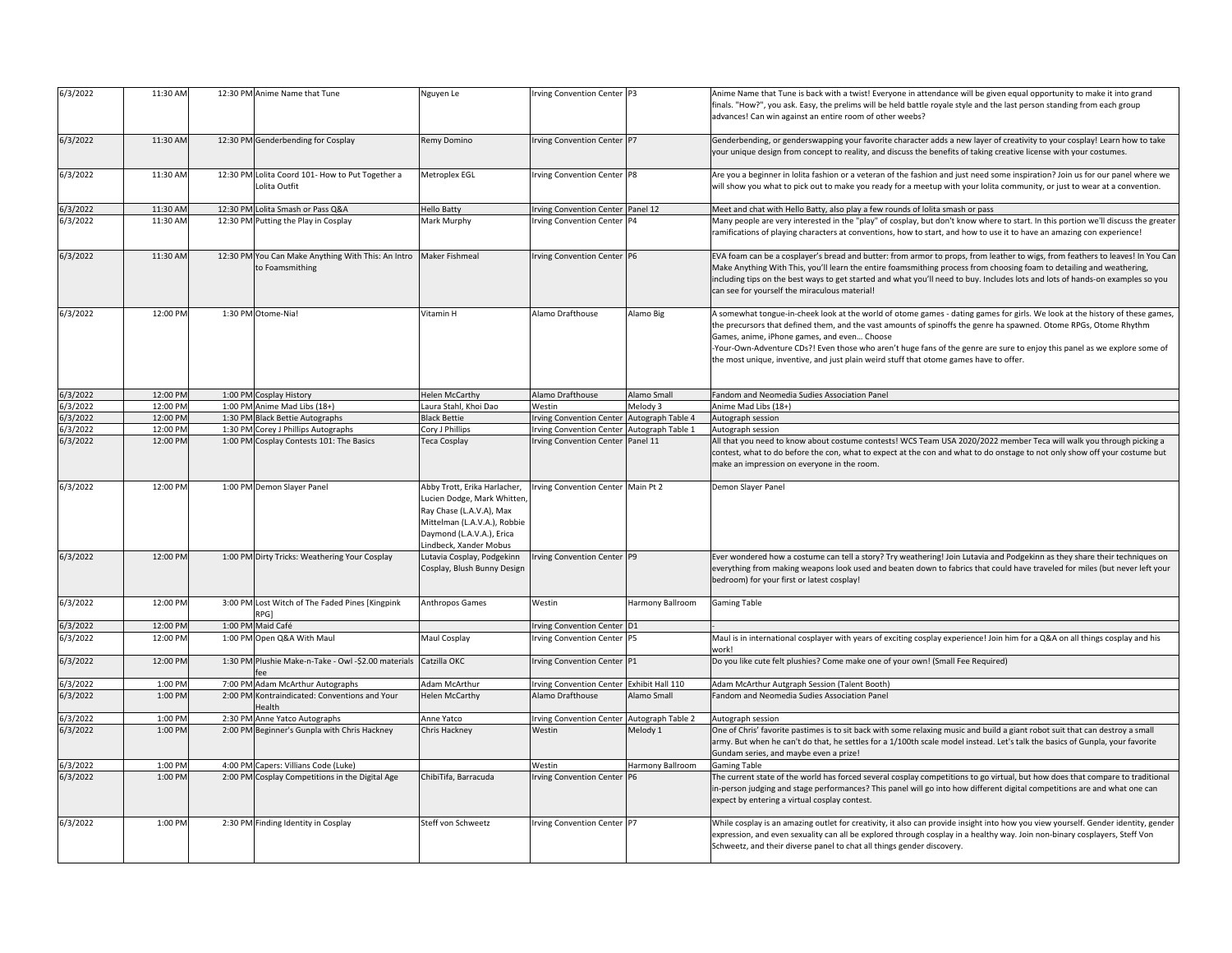| 6/3/2022 | 1:00 PM | 12:30 AM K-Pop Random Dance Play                                      | Category 5                                                     | Irving Convention Center P2                |                   | Come join your fellow kpop fans and join in on this very popular game played around the world to test the choreography<br>knowledge of kpop fans. Raffle for prizes will be held for participants!                                                                                                                                                                                                                                                                                                                                                                                                                                                                                                                                                                                                                        |
|----------|---------|-----------------------------------------------------------------------|----------------------------------------------------------------|--------------------------------------------|-------------------|---------------------------------------------------------------------------------------------------------------------------------------------------------------------------------------------------------------------------------------------------------------------------------------------------------------------------------------------------------------------------------------------------------------------------------------------------------------------------------------------------------------------------------------------------------------------------------------------------------------------------------------------------------------------------------------------------------------------------------------------------------------------------------------------------------------------------|
| 6/3/2022 | 1:00 PM | 2:00 PM Maid Café                                                     |                                                                | Irving Convention Center D1                |                   |                                                                                                                                                                                                                                                                                                                                                                                                                                                                                                                                                                                                                                                                                                                                                                                                                           |
| 6/3/2022 | 1:00 PM | 2:00 PM REPRESENTATION IN ANIME PANEL                                 | Zeno Robinson                                                  | Westin                                     | Melody 2          | Representation has been a hot topic in anime for the past couple of years, with the industry making some significant strides in<br>more equal opportunity casting as well as a gradual change in more diverse casts. I'd love to facilitate a panel of POC or just<br>black actors in a discussion about where the industry is going, what they feel their place in it is, and how they feel about the<br>nature of casting and what they'd like to see. As usual, this can be followed by an audience Q&A. Representation is important<br>and it would be good for those who feel represented to get an opportunity to speak. Perhaps in turn, to separate this panel<br>from others, we can also ask, as the creatives, what we think audiences would like to see in their English Dub casts as far as<br>epresentation |
| 6/3/2022 | 1:00 PM | 2:30 PM Speed Friending                                               | <b>Super Sonic Speed Dating</b>                                | Texican                                    | Texican Ballroom  | Speed Friending with Super Sonic Speed Dating                                                                                                                                                                                                                                                                                                                                                                                                                                                                                                                                                                                                                                                                                                                                                                             |
| 6/3/2022 | 1:00 PM | 2:00 PM Terrible food opinions that will get you<br>canceled          | Xander Mobus                                                   | <b>Irving Convention Center</b>            | Panel 12          | Terrible food opinions that will get you canceled                                                                                                                                                                                                                                                                                                                                                                                                                                                                                                                                                                                                                                                                                                                                                                         |
| 6/3/2022 | 1:00 PM | 2:00 PM 日本に行きたい! How to travel to or<br>work/live in Japan!           | Lauren Frederick                                               | Irving Convention Center P3                |                   | Ever dreamed of visiting Japan? Do you want to immerse yourself in Japanese culture? Plan on working abroad? Come learn<br>some tips and tricks on how you live your Japan dreams with Ren Trailblazer as they talk about programs that help foreigners<br>move to and adjust to life in Japan!                                                                                                                                                                                                                                                                                                                                                                                                                                                                                                                           |
| 6/3/2022 | 1:30 PM | 2:30 PM Dealing With Targeted Harassment: A<br>Cosplayer's Experience | Koholint                                                       | rving Convention Center P5                 |                   | Cosplayers sometimes have to deal with untoward behavior, but finding help for these situations can be difficult.<br>Unfortunately, even that limited amount of help becomes almost nonexistent when harassment escalates to the point of<br>receiving threats or being doxxed. What are you supposed to do? Who can you turn to? Life can quickly become terrifying in<br>these situations, but thankfully, you're not actually alone. Join Koholint as she shares her experience with targeted harassment<br>and gives options on how you can prevent and manage similar situations so that you don't ever have to feel powerless.                                                                                                                                                                                      |
| 6/3/2022 | 1:30 PM | 2:30 PM Erica, Erica, Erkia, and Eric Panel                           | Erica Mendez, Erica<br>Lindbeck, Erika Harlacher,<br>Eric Vale | Westin                                     | Melody 3          | Erica, Erica, Erkia, and Eric Panel                                                                                                                                                                                                                                                                                                                                                                                                                                                                                                                                                                                                                                                                                                                                                                                       |
| 6/3/2022 | 1:30 PM | 2:30 PM Second Self: An Anime Coming Soon                             | <b>Conari Animation Studio</b>                                 | rving Convention Center Panel 11           |                   | ntroduce Second Self and where we are at with production. Short Trailer, and some video and Images of new IP                                                                                                                                                                                                                                                                                                                                                                                                                                                                                                                                                                                                                                                                                                              |
| 6/3/2022 | 1:30 PM | 2:30 PM Take One Con-Quest                                            | ake One Productions                                            | rving Convention Center Main Pt 2          |                   | Come along and join the show of a lifetime as Take One Improv takes con-goers into a world<br>of fun with a variety of improv games, stand-up, dramatic readings of internet nonsense, lip-<br>sync showdowns, and see beloved movies and television shows re-cast with characters that<br>definitely don't belong. Join us for a randomly wild ride! Note: this panel is rated PG-13                                                                                                                                                                                                                                                                                                                                                                                                                                     |
| 6/3/2022 | 1:30 PM | 2:00 PM Your Perfect Cosplay!                                         | CGC                                                            | rving Convention Center P4                 |                   | Ever told yourself you couldn't cosplay a character? Ever been guilty of thinking you've got the wrong age/shape/gender? Stop<br>that! Every cosplay is perfect! We're here to help you be the best cosplayer you can! We'll look at body shapes, styles and more<br>to help you cosplay how you want proudly!                                                                                                                                                                                                                                                                                                                                                                                                                                                                                                            |
| 6/3/2022 | 2:00 PM | 3:00 PM Hot Dads of Anime                                             | Vitamin H                                                      | Alamo Drafthouse                           | Alamo Big         | Oyajicons rejoice! If you like your anime men to be a bit more on the mature side, maybe with a beard or a bit of scruffy<br>stubble, then you're not alone! Come join Vitamin H for this hour-long collection of the best ossans anime has to offer,<br>including some you might not've met before.                                                                                                                                                                                                                                                                                                                                                                                                                                                                                                                      |
| 6/3/2022 | 2:00 PM | 3:30 PM Adam McArthur Autographs                                      | Adam McArthur                                                  | Irving Convention Center Autograph Table 1 |                   | Autograph session                                                                                                                                                                                                                                                                                                                                                                                                                                                                                                                                                                                                                                                                                                                                                                                                         |
| 6/3/2022 | 2:00 PM | 3:00 PM Cell painting workshop with Steve Bennett                     | <b>Steve Bennett</b>                                           | Irving Convention Center P1                |                   | Cell painting workshop with Steve Bennett                                                                                                                                                                                                                                                                                                                                                                                                                                                                                                                                                                                                                                                                                                                                                                                 |
| 6/3/2022 | 2:00 PM | 3:30 PM Ciaran Strange Autographs                                     | Ciaran Strange                                                 | Irving Convention Center Autograph Table 6 |                   | Autograph session                                                                                                                                                                                                                                                                                                                                                                                                                                                                                                                                                                                                                                                                                                                                                                                                         |
| 6/3/2022 | 2:00 PM | 5:00 PM Hall Cosplay                                                  | Spooky Stitch, Teca Cosplay,<br>Fadeworks Cosplay              | <b>Irving Convention Center</b>            | Cosplay HQ - Hall | Want a more relaxed cosplay contest? Makers, come one and all to compete low-key in Hall! No stage crossing necessary, just<br>show up and sign up in your handmade costume.                                                                                                                                                                                                                                                                                                                                                                                                                                                                                                                                                                                                                                              |
| 6/3/2022 | 2:00 PM | 3:30 PM Lucien Dodge Autographs                                       | Lucien Dodge                                                   | Irving Convention Center Autograph Table 5 |                   | Autograph session                                                                                                                                                                                                                                                                                                                                                                                                                                                                                                                                                                                                                                                                                                                                                                                                         |
| 6/3/2022 | 2:00 PM | 3:00 PM Maid Café                                                     |                                                                | Irving Convention Center D1                |                   |                                                                                                                                                                                                                                                                                                                                                                                                                                                                                                                                                                                                                                                                                                                                                                                                                           |
| 6/3/2022 | 2:00 PM | 5:00 PM My Hero Summer Camp [Fantaji RPG]                             | Anthropos Games                                                | Westin                                     | Harmony Ballroom  | <b>Gaming Table</b>                                                                                                                                                                                                                                                                                                                                                                                                                                                                                                                                                                                                                                                                                                                                                                                                       |
| 6/3/2022 | 2:30 PM | 3:30 PM Abby's Karaoke Fun Time                                       | Abby Trott                                                     | Westin                                     | Melody 2          | Abby hosts an anime-themed Karaoke party, and you're invited! Come sing some of her favorite anime tunes.                                                                                                                                                                                                                                                                                                                                                                                                                                                                                                                                                                                                                                                                                                                 |
| 6/3/2022 | 2:30 PM | 3:30 PM Boys' Love 101 (18+)                                          | <b>BL</b> Garden                                               | Irving Convention Center Panel 12          |                   | Are you new to the world of BL? Want to learn more about male x male media? In this panel we hit the<br>books and school you on the basics of BL from around the world. We welcome fans from all corners and<br>spectrums of fandom. Hosted by BL Garden of DFW.                                                                                                                                                                                                                                                                                                                                                                                                                                                                                                                                                          |
| 6/3/2022 | 2:30 PM | 4:30 PM Cosplay Power Leveling                                        | Maridah                                                        | rving Convention Center P6                 |                   | It's dangerous to go alone! Take this panel & let Maridah carry you from cosplay level 1 to level 10 so you can tackle your first<br>costume without fear! Maridah lays out all the basics you'll need to know to safely navigate the dungeons of making, buying<br>and wearing cosplay of your favorite anime characters! This panel is perfect for beginners to cosplay.                                                                                                                                                                                                                                                                                                                                                                                                                                                |
| 6/3/2022 | 2:30 PM | 3:30 PM Dungeons for Dummies: DnD 101 (13+)                           | @Druidcosplay                                                  | rving Convention Center P3                 |                   | Want to play Dungeons and Dragons, but you aren't sure where to start? This panel is the best place to learn all of your basic<br>5E rules to get ready for game day!                                                                                                                                                                                                                                                                                                                                                                                                                                                                                                                                                                                                                                                     |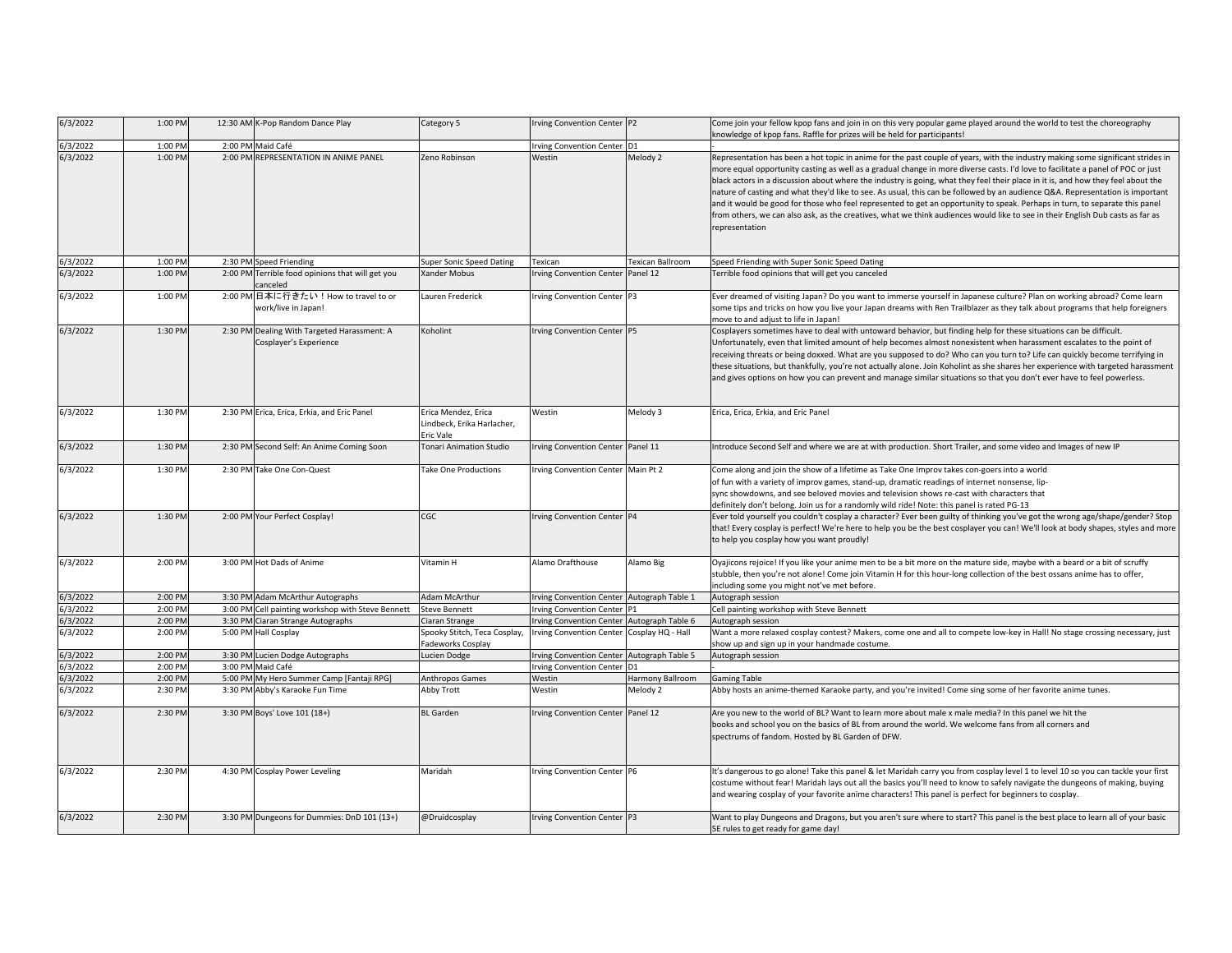| 6/3/2022 | 2:30 PM | 3:30 PM Storybuilding for TTRPG                                        | Puffin Forest, Dingo Doodles,<br>Felix (of Dingo Doodles), Zee<br>Bashew                                                             | Westin                                     | Melody 1         | "Is your world so boring even you don't want to save it? Do your plots fall so flat you take fall damage whenever you think<br>about 'em? Then you've come to the right place!<br>Join TTRPG nerds Puffin Forest, Zeebashew, Dingo Doodles and Felix Irnich as they discuss the intricacies of crafting a vibrant<br>world poppin' with adventure! We'll be answering some of the most common questions of world building and engaging<br>players in your story (whether or not they are at your table.)                                                                                                                                                                                                                                                                                                                                                                                                                                                                                                                                                                        |
|----------|---------|------------------------------------------------------------------------|--------------------------------------------------------------------------------------------------------------------------------------|--------------------------------------------|------------------|---------------------------------------------------------------------------------------------------------------------------------------------------------------------------------------------------------------------------------------------------------------------------------------------------------------------------------------------------------------------------------------------------------------------------------------------------------------------------------------------------------------------------------------------------------------------------------------------------------------------------------------------------------------------------------------------------------------------------------------------------------------------------------------------------------------------------------------------------------------------------------------------------------------------------------------------------------------------------------------------------------------------------------------------------------------------------------|
| 6/3/2022 | 3:00 PM | 4:00 PM Mental Health in Anime, Manga, and Japan                       | Dr. William Nation, Jessi<br>Bishop                                                                                                  | Alamo Drafthouse                           | Alamo Small      | Fandom and Neomedia Sudies Association Panel                                                                                                                                                                                                                                                                                                                                                                                                                                                                                                                                                                                                                                                                                                                                                                                                                                                                                                                                                                                                                                    |
| 6/3/2022 | 3:00 PM | 4:00 PM Cosplay Contest Etiquette 101                                  | ChibiTifa                                                                                                                            | Irving Convention Center Panel 11          |                  | Want to enter a cosplay competition for the first time? From the judges' table to the green room, this panel will discuss how<br>one should conduct themselves throughout the judging process and interacting with other contestants.                                                                                                                                                                                                                                                                                                                                                                                                                                                                                                                                                                                                                                                                                                                                                                                                                                           |
| 6/3/2022 | 3:00 PM | 4:00 PM Diversity and Inclusion in Cosplay<br>Photography              | DTJAAAAM, Black Bettie,<br>AbiCandii                                                                                                 | Irving Convention Center P7                |                  | Join guests DTJAAAAM, Ejen Chuang (Cosplay in America), Black Bettie Cosplays, and Abicandii for a panel discussion on<br>current cosplay photography topics, like how to be inclusive of all types of cosplayers in your photography portfolio. Tips,<br>experiences, and sage wisdom!                                                                                                                                                                                                                                                                                                                                                                                                                                                                                                                                                                                                                                                                                                                                                                                         |
| 5/3/2022 | 3:00 PM | 4:00 PM Khoi Dao Reads Your Fanfiction Out Loud                        | Khoi Dao                                                                                                                             | Westin                                     | Melody 3         | Khoi Dao Reads Your Fanfiction Out Loud                                                                                                                                                                                                                                                                                                                                                                                                                                                                                                                                                                                                                                                                                                                                                                                                                                                                                                                                                                                                                                         |
| 6/3/2022 | 3:00 PM | 4:00 PM K-Pop Kahoot!                                                  | Category 5                                                                                                                           | Irving Convention Center P9                |                  | How well do you know your favorite idol? What about your favorite song? Choreography? Well now's your chance to come and<br>test your knowledge with K-Pop Kahoot! with Category 5! Questions will be from easiest to hardest and prizes from candy to<br>albums! Make sure to bring your cell phone to play!                                                                                                                                                                                                                                                                                                                                                                                                                                                                                                                                                                                                                                                                                                                                                                   |
| 5/3/2022 | 3:00 PM | 4:00 PM Maid Café                                                      |                                                                                                                                      | Irving Convention Center D1                |                  |                                                                                                                                                                                                                                                                                                                                                                                                                                                                                                                                                                                                                                                                                                                                                                                                                                                                                                                                                                                                                                                                                 |
| 5/3/2022 | 3:00 PM | 4:30 PM Max Mittleman Autographs                                       | Max Mittelman (L.A.V.A.)                                                                                                             | Irving Convention Center Autograph Table 4 |                  | Autograph session                                                                                                                                                                                                                                                                                                                                                                                                                                                                                                                                                                                                                                                                                                                                                                                                                                                                                                                                                                                                                                                               |
| 5/3/2022 | 3:00 PM | 4:30 PM Ray Chase Autographs                                           | Ray Chase (L.A.V.A)                                                                                                                  | Irving Convention Center Autograph Table 2 |                  | Autograph session                                                                                                                                                                                                                                                                                                                                                                                                                                                                                                                                                                                                                                                                                                                                                                                                                                                                                                                                                                                                                                                               |
| 6/3/2022 | 3:00 PM | 4:30 PM Robbie Daymond Autographs                                      | Robbie Daymond (L.A.V.A.)                                                                                                            | Irving Convention Center Autograph Table 3 |                  | Autograph session                                                                                                                                                                                                                                                                                                                                                                                                                                                                                                                                                                                                                                                                                                                                                                                                                                                                                                                                                                                                                                                               |
| 6/3/2022 | 3:00 PM | 4:00 PM Seam Finishes 101                                              | Christine Marshall                                                                                                                   | Irving Convention Center P4                |                  | What does pinking, zigzag, and flat fell have in common? They are all ways to finish your seams! Come learn how to create<br>clean professional seams. Impress your friends, family, and even the cosplay judges with your newfound knowledge.                                                                                                                                                                                                                                                                                                                                                                                                                                                                                                                                                                                                                                                                                                                                                                                                                                  |
| 5/3/2022 | 3:00 PM | 5:00 PM The One Ring 2e (Eric)                                         |                                                                                                                                      | Westin                                     | Harmony Ballroom | <b>Gaming Table</b>                                                                                                                                                                                                                                                                                                                                                                                                                                                                                                                                                                                                                                                                                                                                                                                                                                                                                                                                                                                                                                                             |
| 6/3/2022 | 3:00 PM | 4:00 PM Translate a Song with PAiDA!                                   | PAIDA                                                                                                                                | <b>Irving Convention Center</b>            | P <sub>5</sub>   | Translate a Song with PAiDA!                                                                                                                                                                                                                                                                                                                                                                                                                                                                                                                                                                                                                                                                                                                                                                                                                                                                                                                                                                                                                                                    |
| 6/3/2022 | 3:00 PM | 4:30 PM Voice Actors on Voice Acting                                   | Cory J Phillips, Mark Whitten,<br>Zeno Robinson, Amanda<br>Celine Miller, Eric Vale, Anne<br>Yatco, Erica Lindbeck, Joel<br>McDonald | Irving Convention Center Main Pt 2         |                  | Voice Actors on Voice Acting                                                                                                                                                                                                                                                                                                                                                                                                                                                                                                                                                                                                                                                                                                                                                                                                                                                                                                                                                                                                                                                    |
| 5/3/2022 | 3:00 PM | 6:00 PM World Wide Wrestling (Aaron)                                   |                                                                                                                                      | Westin                                     | Harmony Ballroom | <b>Gaming Table</b>                                                                                                                                                                                                                                                                                                                                                                                                                                                                                                                                                                                                                                                                                                                                                                                                                                                                                                                                                                                                                                                             |
| 6/3/2022 | 3:30 PM | 5:30 PM Gintama: THE VERY FINAL                                        | <b>Eleven Arts</b>                                                                                                                   | Alamo Drafthouse                           | Alamo Big        | The countdown to destruction has begun! All will join to reclaim an Edo in grave peril! Earth is facing its darkest days, and the<br>members of the Odd Jobs must come together to save it from an otherworldly menace. Old allies Gintoki, Takasugi, and<br>Katsura strive their hardest for their own ideals, but standing in their way is someone with whom they share a sad history:<br>Utsuro, an alternate personality of their former teacher and mentor, Shoyo. Having been spawned by Altana, the energy that<br>fuels all planets, this immortal fiend has regenerated multiple times until finally becoming Utsuro, the ultimate enemy And<br>he intends to take down the entire world in order to end his own life. Gintoki and the others set out to fulfill the wishes of their<br>teacher Shoyo and thwart Utsuro's plans. Shinpachi, Kagura, the Shinsengumi, members of the Kabuki District, and even former<br>enemies will join their fight. As Utsuro's power grows, Takasugi fights for his very life. Will Gintoki be able to put an end to all<br>this?! |
| 6/3/2022 | 3:30 PM | 4:30 PM Asahi Idol's Vocaloid Festival                                 | Asahi Idol                                                                                                                           | Irving Convention Center P8                |                  | Come join Asahi Idol in their fourth live as they bring the world of Vocaloid to life! Ready your light sticks as Asahi takes you on<br>a ride filled with festivities and fun!                                                                                                                                                                                                                                                                                                                                                                                                                                                                                                                                                                                                                                                                                                                                                                                                                                                                                                 |
| 6/3/2022 | 3:30 PM | 5:00 PM Cosplay Chess                                                  | <b>Bardic Insights</b>                                                                                                               | Irving Convention Center P2                |                  | Cosplay Chess is a chess game played out by Cosplayers/Attendees to the panel in a sort of LARP fashion. The human sized<br>chess board is controlled by the regular sized chessboard. Two troupe members will take turns playing chess by telling pieces to<br>move accordingly (IE. "Naruto move forward two spaces.").                                                                                                                                                                                                                                                                                                                                                                                                                                                                                                                                                                                                                                                                                                                                                       |
| 6/3/2022 | 3:30 PM | 4:30 PM Let's Draw! with Voice Actors                                  | Erica Mendez                                                                                                                         | Irving Convention Center P1                |                  | You know your favorite voice actors for the characters they voice, but can they draw those characters? Come see voice actors<br>show off their drawing skills or lack thereof. Bring your own paper and drawing materials to the panel and draw along. Use<br>#LetsDrawVA to show us your stuff!                                                                                                                                                                                                                                                                                                                                                                                                                                                                                                                                                                                                                                                                                                                                                                                |
| 6/3/2022 | 4:00 PM | 5:00 PM Remembrance in Homestuck                                       | FANS Conference, Raye<br>Glassford, Jen Cardenas                                                                                     | Alamo Drafthouse                           | Alamo Small      | Fandom and Neomedia Sudies Association Panel                                                                                                                                                                                                                                                                                                                                                                                                                                                                                                                                                                                                                                                                                                                                                                                                                                                                                                                                                                                                                                    |
| 6/3/2022 | 4:00 PM | 5:00 PM Gangsta's Paradaisu: American Hip-Hop &<br>Hypnosis Microphone | <b>BL</b> Garden                                                                                                                     | Westin                                     | Melody 2         | PASS THE MIC! From East to West Coast, trap to boom bap, Compton to Yokohama, explore the slang,<br>style, and music that built the unique world of Hypnosis Microphone.                                                                                                                                                                                                                                                                                                                                                                                                                                                                                                                                                                                                                                                                                                                                                                                                                                                                                                        |
| 5/3/2022 | 4:00 PM | 5:00 PM Host Show                                                      |                                                                                                                                      | Irving Convention Center D1                |                  |                                                                                                                                                                                                                                                                                                                                                                                                                                                                                                                                                                                                                                                                                                                                                                                                                                                                                                                                                                                                                                                                                 |
| 6/3/2022 | 4:00 PM | 5:00 PM Lights, Anime, ACTION!                                         | AllGeekz                                                                                                                             | Westin                                     | Melody 1         | In "Lights, Anime, ACTION!" participants will complete anime themed mad lib style scenarios by filling in the missing words as a<br>group. Then participants will be invited to become actors and perform the completed scene, as dramatically as desired. "Lights,<br>Anime, ACTION!" is a fast-paced, fun-filled, family friendly adventure so come join the ACTION!                                                                                                                                                                                                                                                                                                                                                                                                                                                                                                                                                                                                                                                                                                          |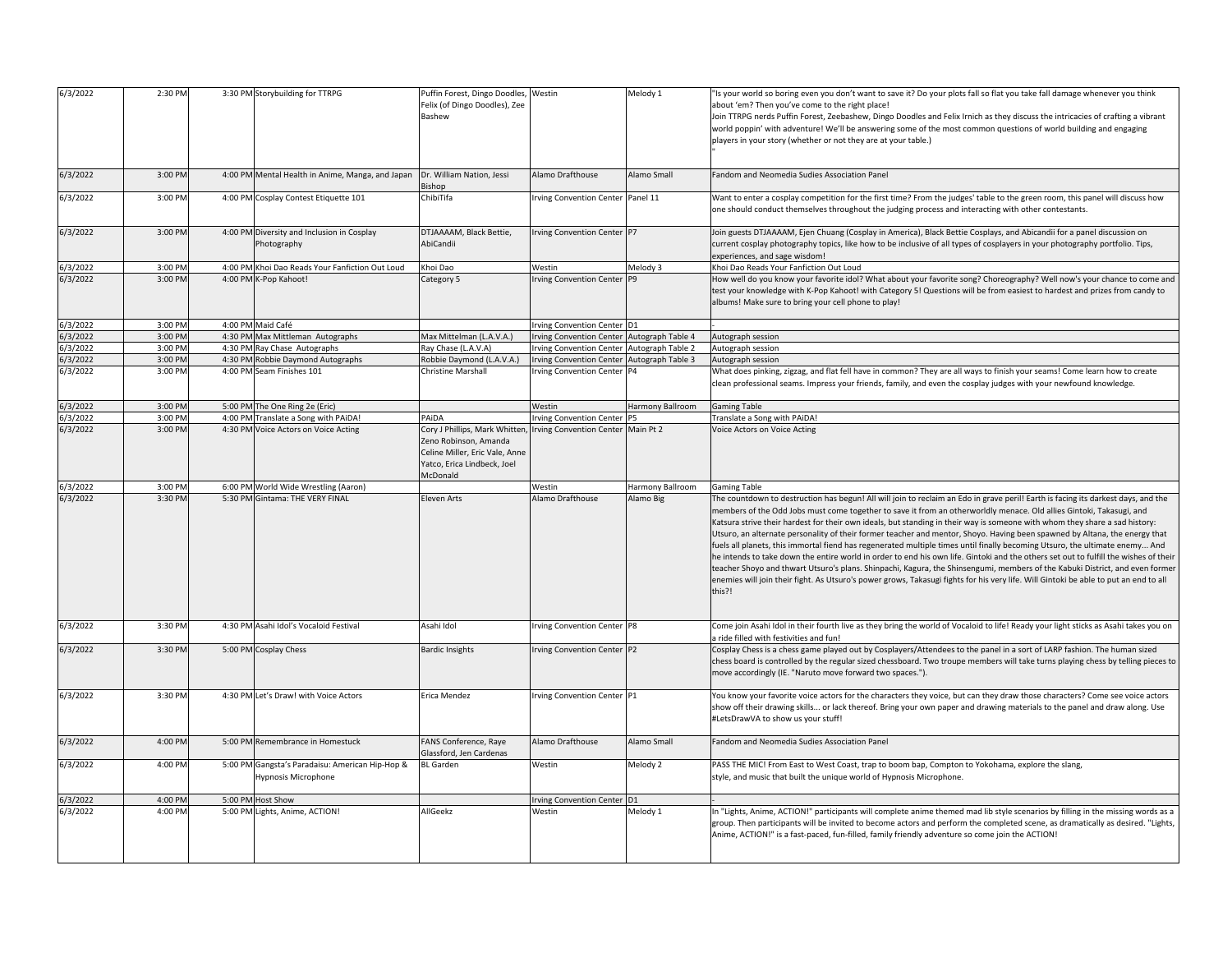| 6/3/2022 | 4:00 PM | 5:30 PM Speed Dating (LGBTQIA+)                                      | <b>Super Sonic Speed Dating</b>                                                                                                                                              | Texican                                   | Texican Ballroom | Speed Dating (LGBTQIA+) with Super Sonic Speed Dating                                                                                                                                                                                                                                                                                                                                                                                                                                                                                                                                                                     |
|----------|---------|----------------------------------------------------------------------|------------------------------------------------------------------------------------------------------------------------------------------------------------------------------|-------------------------------------------|------------------|---------------------------------------------------------------------------------------------------------------------------------------------------------------------------------------------------------------------------------------------------------------------------------------------------------------------------------------------------------------------------------------------------------------------------------------------------------------------------------------------------------------------------------------------------------------------------------------------------------------------------|
| 6/3/2022 | 4:00 PM | 7:00 PM The Great Shinobi Path [Kingpink RPG]                        | Anthropos Games                                                                                                                                                              | Westin                                    | Harmony Ballroom | <b>Gaming Table</b>                                                                                                                                                                                                                                                                                                                                                                                                                                                                                                                                                                                                       |
| 6/3/2022 | 4:00 PM | 5:00 PM Video 101                                                    | Catzilla OKC                                                                                                                                                                 | <b>Irving Convention Center</b>           |                  | Do you want to know more about creating videos and using YouTube? We can help!                                                                                                                                                                                                                                                                                                                                                                                                                                                                                                                                            |
| 6/3/2022 | 4:00 PM | 6:00 PM Xander Mobus Autographs                                      | Kander Mobus                                                                                                                                                                 | rving Convention Center Autograph Table 1 |                  | Autograph session                                                                                                                                                                                                                                                                                                                                                                                                                                                                                                                                                                                                         |
| 6/3/2022 | 4:00 PM | 5:00 PM Yaya Han's Book Panel                                        | Yaya Han                                                                                                                                                                     | Irving Convention Center Panel 12         |                  | Yaya Han wrote the first book about cosplay culture which was published in 2020. This is your chance to meet the author and<br>get an in-depth look at how modern cosplay was shaped, how the community evolved over the years and what kind of impact<br>it has had on geek culture. Whether you are a seasoned cosplayer, a newcomer or an appreciator of cosplay culture, this panel<br>and book will give you a more well-rounded understanding of this unique art form.                                                                                                                                              |
| 6/3/2022 | 4:30 PM | 5:30 PM Anime Name that OP/ED                                        | Nguyen Le                                                                                                                                                                    | Irving Convention Center P9               |                  | It's Anime Name that Tune but instead of music clips you are given clips of anime opening and endings. How fast can you name<br>a series based off a short clip? Can you do it faster than an entire room of other weebs? Come see how far you can make it!                                                                                                                                                                                                                                                                                                                                                               |
| 6/3/2022 | 4:30 PM | 5:30 PM Cosplay Wig Styling                                          | <b>Black Bettie</b>                                                                                                                                                          | Irving Convention Center P5               |                  | Hairstyles define a character - from wild anime look to elaborate historical hair. This panel will provide tips and tricks on basic<br>wig styling, where to buy them, reusing wigs, as well as incorporating natural curly or afro-centric hair into cosplay. The options<br>are endless - find something that will let you cosplay your way!                                                                                                                                                                                                                                                                            |
| 6/3/2022 | 4:30 PM | 5:30 PM Eat Trash, Talk Trash                                        | Chris Hackney, Laura Stahl,<br>Khoi Dao                                                                                                                                      | Westin                                    | Melody 3         | Eat Trash, Talk Trash                                                                                                                                                                                                                                                                                                                                                                                                                                                                                                                                                                                                     |
| 6/3/2022 | 4:30 PM | 5:30 PM Otaku Slang Japanese/Nihongo Session for<br><b>Beginners</b> | likari Green                                                                                                                                                                 | Irving Convention Center P7               |                  | Let's learn special Japanese slang for Otaku people!! In this panel, learn many of the otaku-specific Japanese slang that has<br>ome out. These words are mostly not in the dictionary, but newly created by Otaku people, and frequently used among them<br>These are only basic Otaku/Cosplay related slang frequently used, so you can use them to talk to Japanese otaku people! And<br>also you can ask more in the Q&A session!                                                                                                                                                                                     |
| 6/3/2022 | 4:30 PM | 5:30 PM Rolling for Initiative                                       | AfroQween                                                                                                                                                                    | Irving Convention Center P4               |                  | The tabletop role playing community is often dominated by men, but with<br>the recent rise in popularity many are stepping out of the murky shadows and joining in on the<br>fun. This panel will discuss our journey amongst the gaming world as minorities!                                                                                                                                                                                                                                                                                                                                                             |
| 6/3/2022 | 4:45 PM | 7:00 PM Anne Yatco Autographs                                        | Anne Yatco                                                                                                                                                                   | Irving Convention Center Exhibit Hall 112 |                  | Anne Yatco Autgraph Session (Talent Booth)                                                                                                                                                                                                                                                                                                                                                                                                                                                                                                                                                                                |
| 6/3/2022 | 5:00 PM | 6:00 PM Hikikomori: Social Isolation in Anime and<br>Aanga           | Dr. William Nation, Jessi<br>dishop                                                                                                                                          | Alamo Drafthouse                          | Alamo Small      | Fandom and Neomedia Sudies Association Panel                                                                                                                                                                                                                                                                                                                                                                                                                                                                                                                                                                              |
| 6/3/2022 | 5:00 PM | 6:00 PM AMA with Erica Lindbeck                                      | Erica Lindbeck                                                                                                                                                               | Irving Convention Center Panel 11         |                  | Q&A session with Erica Lindbeck                                                                                                                                                                                                                                                                                                                                                                                                                                                                                                                                                                                           |
| 6/3/2022 | 5:00 PM | 6:00 PM Jojo's Bizarre Jeopardy                                      | Gianna Stansberry                                                                                                                                                            | Irving Convention Center P8               |                  | Do you enjoy JoJo's Bizarre Adventure? Maybe you're just curious on all the hype? Regardless if you're a veteran fan or not a                                                                                                                                                                                                                                                                                                                                                                                                                                                                                             |
|          |         |                                                                      |                                                                                                                                                                              |                                           |                  | fan at all, come join us for JoJo's Jeopardy! Join some of the cast of JoJo to test your JoJo knowledge for bizarre fun and exciting<br>prizes!                                                                                                                                                                                                                                                                                                                                                                                                                                                                           |
| 6/3/2022 | 5:00 PM | 8:00 PM One Piece Genesys: Fisshugemu Island<br>Luke                 |                                                                                                                                                                              | Westin                                    | Harmony Ballroom | <b>Gaming Table</b>                                                                                                                                                                                                                                                                                                                                                                                                                                                                                                                                                                                                       |
| 6/3/2022 | 5:00 PM | 6:00 PM The WOW Factor: How to Make a Big Prop                       | Maker Fishmeal                                                                                                                                                               | Irving Convention Center P6               |                  | Big props are one of the best parts of cosplay, but they can also be stressful to design and build, hard to carry around a con,<br>and a tad risky at crowded events! At The WOW Factor, you'll learn how to solve these problems and confidently tackle your<br>big builds. Includes lots of examples and project walkthroughs!                                                                                                                                                                                                                                                                                          |
| 6/3/2022 | 5:00 PM | 7:00 PM Zombie World (Eric)                                          |                                                                                                                                                                              | Westin                                    | Harmony Ballroom | <b>Gaming Table</b>                                                                                                                                                                                                                                                                                                                                                                                                                                                                                                                                                                                                       |
| 6/3/2022 | 5:30 PM | 6:30 PM Anime Described, Badly!                                      | AllGeekz                                                                                                                                                                     | Westin                                    | Melody 2         | Have you ever wanted to be on a quiz show, tried to describe an anime to someone, had someone describe a show to you, or<br>heard a description so bad you didn't know you had seen the show? Do you like quiz shows, enjoy a challenge, find<br>entertainment in bizarre things, or want a chance to win a prize? Then this is the panel for you! In "Anime Described, Badly"<br>participants will try to determine the name of the anime that has been described badly. Everyone in the room is welcome to<br>participate in the game for a chance to win prizes! All you need is a smart device and a data connection! |
| 6/3/2022 | 5:30 PM | 7:00 PM Fashion Show                                                 | A-Kon Fashion, Baroque,<br>Hello Batty, Ghost Girl<br>Goods, Fluffy Kawaii Jo,<br>Kittykaya, My Violet, Night<br>Whisper, Iris Garden & Evil<br>ive, RinRin Doll, DJ Creep-P | Irving Convention Center Main Programming |                  | J-Fashion Show                                                                                                                                                                                                                                                                                                                                                                                                                                                                                                                                                                                                            |
| 6/3/2022 | 5:30 PM | 6:30 PM How to Publish a Tabletop Game                               | Anthropos Games                                                                                                                                                              | Westin                                    | Melody 1         | How to Publish a Tabletop Game                                                                                                                                                                                                                                                                                                                                                                                                                                                                                                                                                                                            |
| 6/3/2022 | 5:30 PM | 6:30 PM NAME THAT TUNE! 80s Edition                                  | Joash Trujillo                                                                                                                                                               | rving Convention Center P3                |                  | How did that theme song go on that Indiana Jones movie? Or Star Wars? What about ALF? in this panel, we test your<br>knowledge of 80s pop culture against panelists who were born and lived the 80s. Want to be a Panelist? Simply be born or<br>lived in the 80s. A BONUS if you cosplay                                                                                                                                                                                                                                                                                                                                 |
| 6/3/2022 | 5:30 PM | 6:00 PM Storytelling with Ayre                                       | Mirror Siblings Cosplay                                                                                                                                                      | rving Convention Center Panel 12          |                  | Gather around my friends, and join me in a journey across the lands. Have you ever wanted to listen to a real life storyteller?<br>Well, here is your chance. Join me as I share some stories from Asian folklore. Take a seat, rest your feet, and get lost in a world<br>of Folklore.                                                                                                                                                                                                                                                                                                                                   |
| 6/3/2022 | 5:30 PM | 7:00 PM Take One Improv Comedy Show                                  | <b>Take One Productions</b>                                                                                                                                                  | Irving Convention Center Main Pt 2        |                  | Take One puts on a short-form improv comedy show, similar to Whose Line Is It Anyway, that<br>is suitable for all ages. A tried and true comedy show performed across the nation for the last<br>10 years and has left a trail of laugher in its wake. This show involves audience participation<br>and guarantees a once in a lifetime experience.                                                                                                                                                                                                                                                                       |
| 6/3/2022 | 6:00 PM | 7:00 PM What the actual H? (18+)                                     | Vitamin H                                                                                                                                                                    | Alamo Drafthouse                          | Alamo Big        | Is it a game show? A discussion? A showcase of bizarre videos? Just an excuse for Vitamin H to throw ramen at you? What the<br>actual H is this panel? You'll just have to show up to find out.                                                                                                                                                                                                                                                                                                                                                                                                                           |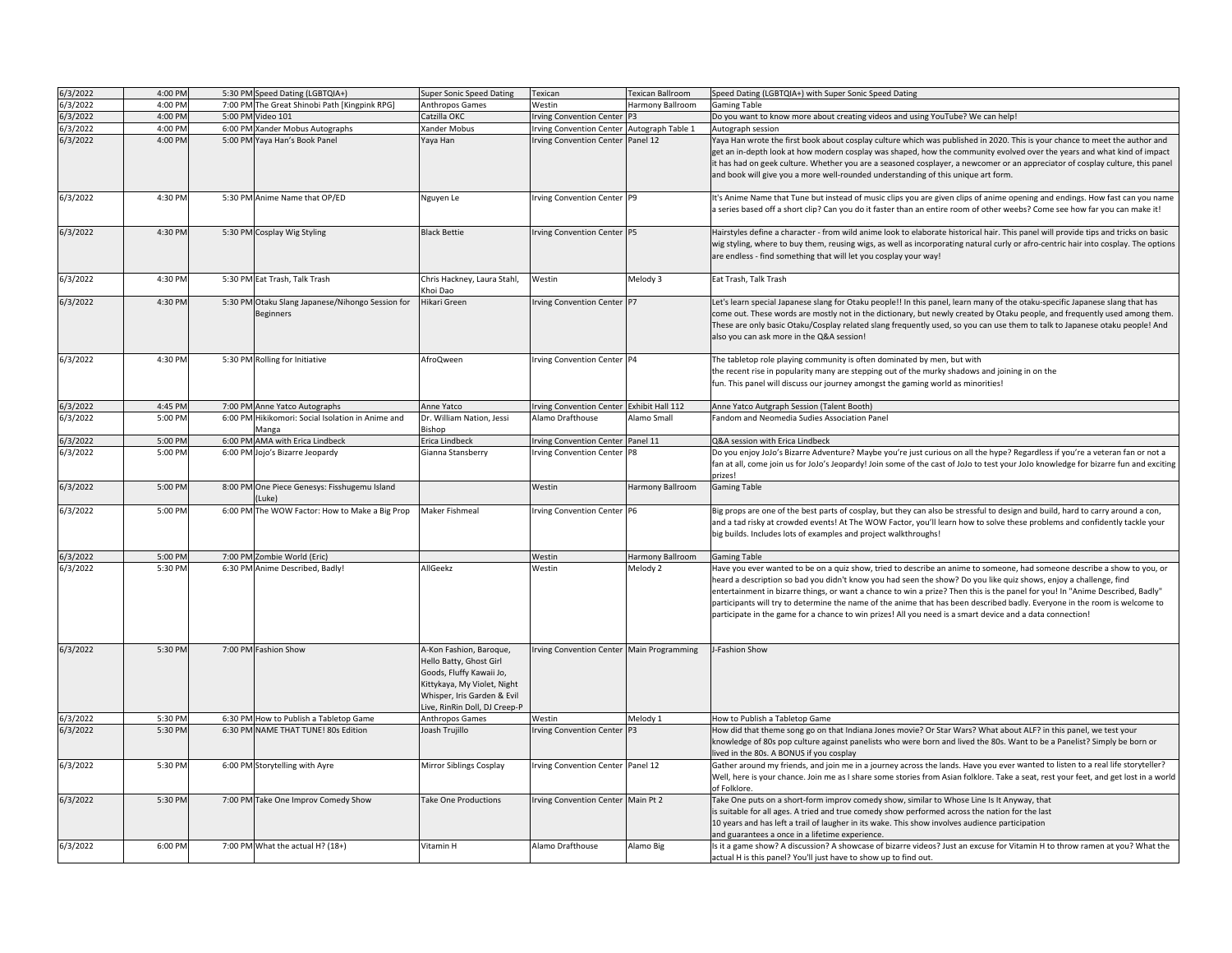| 6/3/2022 | 6:00 PM |                  | 7:00 PM Fandom of Color                                       | FANS Conference, Dr. Angela Alamo Drafthouse<br>Drummond-Matthews, |                                   | Alamo Small                 | Fandom and Neomedia Sudies Association Panel                                                                                         |
|----------|---------|------------------|---------------------------------------------------------------|--------------------------------------------------------------------|-----------------------------------|-----------------------------|--------------------------------------------------------------------------------------------------------------------------------------|
|          |         |                  |                                                               | Darwin Archie-Pettis, Juan                                         |                                   |                             |                                                                                                                                      |
|          |         |                  |                                                               | Sandoval, Jeremiah Stinnett                                        |                                   |                             |                                                                                                                                      |
| 6/3/2022 | 6:00 PM |                  | 7:00 PM Carmilla                                              |                                                                    | Irving Convention Center D1       |                             |                                                                                                                                      |
| 6/3/2022 | 6:00 PM |                  | 7:00 PM Marvel vs. DC Family Feud                             | <b>Excelsior Cosplay</b>                                           | Westin                            | Melody 3                    | Marvel vs. DC Family Feud                                                                                                            |
| 6/3/2022 | 6:00 PM |                  | 8:00 PM Retro World Series - Dr. Mario                        |                                                                    | Westin                            | Harmony Ballroom            | Retro World Series                                                                                                                   |
| 6/3/2022 | 6:00 PM |                  | 7:00 PM The Mark of Mastery Kingdom Hearts Game Juan Zaragoza |                                                                    | <b>Irving Convention Center</b>   | <b>P4</b>                   | This game show, straight out of Twilight Town, has everything for you brave souls that want to play and Struggle! Questions          |
|          |         |                  | Show                                                          |                                                                    |                                   |                             | from the Kingdom Hearts series with popular characters throughout the series you all know and love! Stop by and challenge            |
|          |         |                  |                                                               |                                                                    |                                   |                             | others with your KH knowledge and win awesome prizes!                                                                                |
| 6/3/2022 | 6:00 PM |                  | 9:00 PM World of Warhorn: An Isekai MMO                       | Anthropos Games                                                    | Westin                            | Harmony Ballroom            | <b>Gaming Table</b>                                                                                                                  |
|          |         |                  | Adventure [Fantaji RPG]                                       |                                                                    |                                   |                             |                                                                                                                                      |
| 6/3/2022 | 6:30 PM |                  | 7:30 PM Iconic Anime Characters                               | Otaku Host Club Podcast                                            | Irving Convention Center Panel 12 |                             | Otaku Host Club podcast looks at everything from viewer statistics to random surveys of people at the grocery store to               |
|          |         |                  |                                                               |                                                                    |                                   |                             | determine which iconic anime characters are actually popular and why.                                                                |
| 6/3/2022 | 6:30 PM |                  | 8:00 PM Otaku Attack                                          | The 28 House                                                       | rving Convention Center Panel 11  |                             | We love fiction and all the characters within. We show our love by mercilessly making jokes about said characters. Participants      |
|          |         |                  |                                                               |                                                                    |                                   |                             | in costume (or not, we're flexible) can stand in for any character while the audience gets a chance to roast them with brutal        |
|          |         |                  |                                                               |                                                                    |                                   |                             | nsults. Biggest laugh gets a prize!                                                                                                  |
| 6/3/2022 | 6:30 PM |                  | 8:00 PM Speed Dating (Heterosexual)                           | Super Sonic Speed Dating                                           | Texican                           | Fexican Ballroom            | Speed Dating (Heterosexual) with Super Sonic Speed Dating                                                                            |
| 6/3/2022 | 6:30 PM |                  | 7:30 PM Tanoshii!! Project: Fun in the Sun!                   | Tanoshii!! Project                                                 | Irving Convention Center P8       |                             | Take a break from the hustle and bustle of A-Kon and join Tanoshii!! Project in a fun and interactive summer-themed live             |
|          |         |                  |                                                               |                                                                    |                                   |                             | show! They've put together performances from well known idols such as Aqours and TWICE, along with plenty of games with              |
|          |         |                  |                                                               |                                                                    |                                   |                             | prizes involved. Get ready for some "fun in the sun!"                                                                                |
|          |         |                  |                                                               |                                                                    |                                   |                             |                                                                                                                                      |
| 6/3/2022 | 6:30 PM |                  | 7:30 PM Tsundere Bees and Raunchy Barmaids: How               | Greeniewolf                                                        | Irving Convention Center P9       |                             | If you're a fan Booty Calls, Busty.Biz, or just dating sims in general, and wanted to understand more about how the writers          |
|          |         |                  | to Create Interesting Dating Sim Chars                        |                                                                    |                                   |                             | came up with characters, or if you ever wanted to write your own dating sim but didn't know where to start,                          |
| 6/3/2022 | 7:00 PM |                  |                                                               | Lianna Gibson, Marianne                                            | Alamo Drafthouse                  | Alamo Small                 | Fandom and Neomedia Sudies Association Panel                                                                                         |
|          |         |                  | 8:00 PM Otaku Guide to Japanese History                       | Bray                                                               |                                   |                             |                                                                                                                                      |
| 6/3/2022 | 7:00 PM |                  | 8:00 PM Creative Leather Working                              | Barbara Hale                                                       | Irving Convention Center P3       |                             | n this panel I will demonstrate how to use different techniques changed tints of aphostery/coat grade leather, how to Revit          |
|          |         |                  |                                                               |                                                                    |                                   |                             | leather, and if sewing with amachine: types of machine you can use. Additionally, I'll show yechniques to emboss metal to add        |
|          |         |                  |                                                               |                                                                    |                                   |                             | more detail and texture and tools to use for creating unique items. I will let panelist get into the fun to show them and let them   |
|          |         |                  |                                                               |                                                                    |                                   |                             | feel the how to make something old into something new and interesting.                                                               |
|          |         |                  |                                                               |                                                                    |                                   |                             |                                                                                                                                      |
| 6/3/2022 | 7:00 PM |                  | 8:00 PM Janken Master                                         | AllGeekz                                                           | Westin                            | Melody 2                    | Rock, paper, or scissors, which is your preferred weapon? Come show your best moves and defeat all takers in this bracket style      |
|          |         |                  |                                                               |                                                                    |                                   |                             | tournament. Do you have what it takes to be the JanKen Master?                                                                       |
|          |         |                  |                                                               |                                                                    |                                   |                             |                                                                                                                                      |
| 6/3/2022 | 7:00 PM |                  | 10:00 PM Slasher Flick (Aaron)                                |                                                                    | Westin                            | Harmony Ballroom            | <b>Gaming Table</b>                                                                                                                  |
| 6/3/2022 | 7:00 PM |                  | 8:00 PM Vocaloid 101                                          | Mirror Siblings Cosplay                                            | rving Convention Center P6        |                             | Hatsune Miku is a popular virtual singer. From cosplayers to collaborations, her face is everywhere. But, she isn't the only         |
|          |         |                  |                                                               |                                                                    |                                   |                             | virtual singer out there. Take a trip down the rabbit hole and learn about the many virtual singers that make up the world of        |
| 6/3/2022 | 7:30 PM |                  | 8:30 PM Getting Your Friends into Anime, No Really            | Vitamin H                                                          | Alamo Drafthouse                  |                             | Vocaloid.<br>Love anime? Wish your friends and family did too? Join Vitamin H as we talk about why we love anime, barriers to fandom |
|          |         |                  |                                                               |                                                                    |                                   | Alamo Big                   | entry, common misconceptions, and a handful of great gateway series to start off your animewary friends.                             |
|          |         |                  |                                                               |                                                                    |                                   |                             |                                                                                                                                      |
| 6/3/2022 | 7:30 PM |                  | 9:00 PM 18+ We The Accused                                    | Catzilla OKC                                                       | Irving Convention Center P5       |                             | Come play a character accused of an atrocity or be the accuser! Let's see how crazy court gets! (18+ only)                           |
|          |         |                  |                                                               |                                                                    |                                   |                             |                                                                                                                                      |
| 6/3/2022 | 7:30 PM |                  | 9:00 PM Auditioning and Monologues                            | <b>Bardic Insights</b>                                             | Westin                            | Melody 3                    | We will begin by giving the room a brief description on the different forms of auditions that they may encounter. This can           |
|          |         |                  |                                                               |                                                                    |                                   |                             | range from cold reads which are used in Voice Acting to rehearsed pieces and even improvisational exercises that are used at         |
|          |         |                  |                                                               |                                                                    |                                   |                             | times for character parts. After that we will be offering monologues to the attendees who would like to give a cold read             |
|          |         |                  |                                                               |                                                                    |                                   |                             | audition a try.                                                                                                                      |
| 6/3/2022 | 7:30 PM |                  | 8:30 PM Come Dance with Luka!                                 | Dorlinda Hickerson                                                 | Irving Convention Center P2       |                             | Do you want to put your dance skills to the test? Are you ready to show off your dance moves? Come join our panel where you          |
|          |         |                  |                                                               |                                                                    |                                   |                             | will learn a popular dance from the vocaloid Megurine Luka!                                                                          |
| 6/3/2022 | 8:00 PM |                  | 12:00 AM Classic Anime Festival Pt 1                          | Chris Carson                                                       | rving Convention Center P9        |                             | Classic Anime Festival Pt 1                                                                                                          |
| 6/3/2022 | 8:00 PM | 12:00 AM Concert |                                                               | Shihori, Diana Garnet                                              |                                   | <b>Toyota Music Factory</b> |                                                                                                                                      |
| 6/3/2022 | 8:00 PM |                  | 9:30 PM Disney Karaoke                                        | D.T.M.S. Cosplays                                                  | rving Convention Center Panel 12  |                             | You're invited to the Happiest Panel on Earth! Come join this magical panel of fairytale fun with all your fav Disney characters.    |
|          |         |                  |                                                               |                                                                    |                                   |                             | Don't think you have the voice of Elsa, but know you have the moves like Kuzco? No problem! You can lip sync, dance, or              |
|          |         |                  |                                                               |                                                                    |                                   |                             | karaoke your favorite Disney classics YOUR WAY!                                                                                      |
| 6/3/2022 | 8:00 PM |                  | 10:00 PM Dread: Dredd (Eric)                                  |                                                                    | Westin                            |                             |                                                                                                                                      |
| 6/3/2022 | 8:00 PM |                  | 9:30 PM Lair of the Demoness                                  |                                                                    | <b>Irving Convention Center</b>   | Harmony Ballroom            | <b>Gaming Table</b>                                                                                                                  |
| 6/3/2022 | 8:00 PM |                  | 10:00 PM Retro World Series - Tekken 2                        |                                                                    | Westin                            | Harmony Ballroom            | Retro World Series                                                                                                                   |
| 6/3/2022 | 8:00 PM |                  | 11:00 PM Spirited Away & Back Again [Kingpink RPG]            | Anthropos Games                                                    | Westin                            | Harmony Ballroom            | <b>Gaming Table</b>                                                                                                                  |
| 6/3/2022 | 8:00 PM |                  | 10:00 PM Star Wars: Escape from Mos Shutta                    |                                                                    | Westin                            | Harmony Ballroom            | <b>Gaming Table</b>                                                                                                                  |
|          |         |                  | (Brandon)                                                     |                                                                    |                                   |                             |                                                                                                                                      |
|          |         |                  |                                                               |                                                                    |                                   |                             |                                                                                                                                      |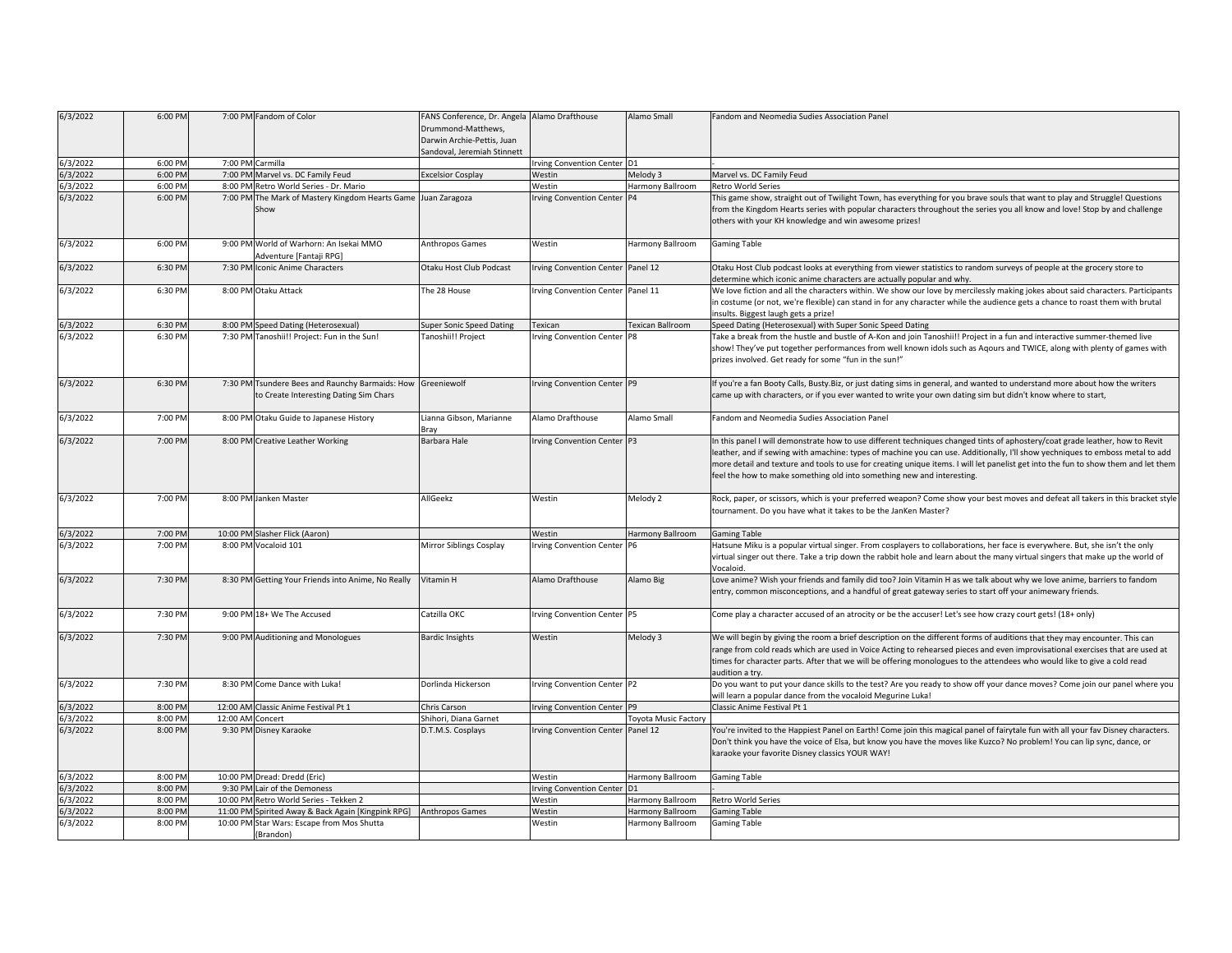| 6/3/2022 | 8:30 PM  | 9:30 PM Help! I've Died a Thousand Times: Character Greeniewolf<br>Writing for Beginners. |                                                                         | Irving Convention Center P6       |           | A general guide to writing a variety of video game characters with a focus on RPGs and dating sims. I'll give an basic overview<br>of different types of characters and interactions, and how those affect how to write them. I'll also discuss linear versus<br>branching dialogues and plot lines, importance of planning how characters interact and fit in with the game and each other,<br>tips to help avoid accidental contradictions and inconsistencies, tips for giving them interesting personalities, and so forth. |
|----------|----------|-------------------------------------------------------------------------------------------|-------------------------------------------------------------------------|-----------------------------------|-----------|---------------------------------------------------------------------------------------------------------------------------------------------------------------------------------------------------------------------------------------------------------------------------------------------------------------------------------------------------------------------------------------------------------------------------------------------------------------------------------------------------------------------------------|
| 6/3/2022 | 8:30 PM  | 9:30 PM Hiroko Utsumi & The Female Gaze                                                   | <b>BL</b> Garden                                                        | Westin                            | Melody 2  | This panel explores the female gaze and artistic approaches in Hiroko Utsumi's directorial work, including<br>Free!, BANANA FISH, and SK8 the Infinity. Hosted by BL Garden of DFW.                                                                                                                                                                                                                                                                                                                                             |
| 6/3/2022 | 8:30 PM  | 9:30 PM Legend of Zelda Trivia!                                                           | Nour Muwaquet                                                           | Irving Convention Center P3       |           | Do you know your Legend of Zelda Lore, Facts, or are you just a fan? Come by, test your knowledge, and win fantastic prizes!                                                                                                                                                                                                                                                                                                                                                                                                    |
| 6/3/2022 | 8:30 PM  | 10:00 PM Live Pokémon Battle LARP                                                         | Ghetto Panda                                                            | Irving Convention Center P8       |           | This is the way this works: You have two teams of two (one team member is the pokemon and the other is the trainer). The<br>trainer must give the right commands to their pokemon in order for the pokemon to attack and the pokemon must take a hit if<br>the trainer hasn't given a command to block or dodge.                                                                                                                                                                                                                |
| 6/3/2022 | 8:30 PM  | 9:00 PM The "How To Run A Panel" panel!                                                   | CGC                                                                     | Irving Convention Center Panel 11 |           | Ever wanted to run a panel, but have no idea where to start? It can be confusing and kind of scary! We welcome you to stop by<br>our panel, where we'll talk about how to do it! We'll answer questions, share ideas, and help you plan for your first ever panel                                                                                                                                                                                                                                                               |
| 6/3/2022 | 9:00 PM  | 10:00 PM The Big Bad Bara Panel (18+)                                                     | Vitamin H                                                               | Alamo Drafthouse                  | Alamo Big | A panel about geikomi, yaoi's older, beefier brother. Written by and for gay Japanese men, these stories feature guys who're<br>bold, brash, bodacious and decidedly burly. If you're looking for an LGBT History panel with a heaping helping of gratuitous<br>male nudity, you're sure to love this panel!                                                                                                                                                                                                                    |
| 6/3/2022 | 9:00 PM  | 10:00 PM 90's Anime Jeopardy                                                              | CGC                                                                     | Irving Convention Center P4       |           | Love 90's anime? Can you punish evil in the name of the moon, or recite 150 original pokemon? Did you gather all the<br>Dragonballs or fight alongside your favorite digimon? Then come test your knowledge at our 90's Anime Jeopardy! Come play!<br>Do your best or it's so long, space cowboy!                                                                                                                                                                                                                               |
| 6/3/2022 | 9:00 PM  | 10:00 PM DC Jeopardy: Batman Edition                                                      | <b>Excelsior Cosplay</b>                                                | Irving Convention Center P7       |           | DC Jeopardy: Batman Edition                                                                                                                                                                                                                                                                                                                                                                                                                                                                                                     |
| 6/3/2022 | 9:00 PM  | 10:00 PM Let's KPop random dance!                                                         | "Zeni, Resa, & Ren!"                                                    | Irving Convention Center P2       |           | Calling every kpop stan old- and new to a fun random dance party! Old an new gen songs will be played for everyone to have a<br>good time! Prizes included!                                                                                                                                                                                                                                                                                                                                                                     |
| 6/3/2022 | 9:30 PM  | 10:30 PM Cosplayers: Ask Us Anything (18+)                                                | Lutavia Cosplay, Podgekinn<br>Cosplay, Blush Bunny Design<br>VickieBane | Irving Convention Center Panel 11 |           | Yes, that means anything! Join a crew of cosplayers ranging from newcomers to 10+ years in the hobby and hear everything<br>from crafting memories to horror stories. Nothing is off-limits, from how we'd make our dream costumes to the weirdest DMs<br>we've ever gotten--so ask away!                                                                                                                                                                                                                                       |
| 6/3/2022 | 9:30 PM  | 10:30 PM Gunpla 101                                                                       | Jazmine Martin - Medina                                                 | Irving Convention Center P5       |           | Ever wondered what those mini mecha come from? Or maybe you're ready for something more time consuming than the latest<br>LEGO fortress? Gunpla 101 will teach you the tools, the paints, and the terminology for building your own personal army of<br>Mechanized Warriors on coffee tables everywhere.                                                                                                                                                                                                                        |
| 6/3/2022 | 10:00 PM | 11:00 PM Karaoke Roulette                                                                 | Chaotic Cosplay                                                         | Irving Convention Center Panel 12 |           | Come join us for an hour of karaoke and prizes! Try luck at the gachapon machine and see what the gacha-gods give you to<br>sing. No talent required.                                                                                                                                                                                                                                                                                                                                                                           |
| 6/3/2022 | 10:00 PM | 11:30 PM Lair of the Demoness                                                             |                                                                         | Irving Convention Center D1       |           |                                                                                                                                                                                                                                                                                                                                                                                                                                                                                                                                 |
| 6/3/2022 | 10:30 PM | 11:30 PM But we're both Girls! The Yuri Experience<br>$13+$                               | Vitamin H                                                               | Alamo Drafthouse                  | Alamo Big | While male homosexuality has been well-documented in Japan since samurai days, love between women, well, hasn't. Yuri -<br>lesbian manga and literature – has a relatively recent history in Japan, owing largely to Japan's strict gender roles and<br>conservative culture. Vitamin H documents the history of this genre, which most certainly extends past the blushing fanservice<br>seen in today's anime.                                                                                                                |
| 6/3/2022 | 10:30 PM | 11:30 PM An Evening of Citypop                                                            | Martha Coleman                                                          | Irving Convention Center P7       |           | An Evening of Citypop is your chance to escape to a night in Tokyo. Feel the heartbreak of a love gone bad, or the excitement<br>of a new attraction. Local idol performer MARTHA will use her vocals to transport you to the Japan of yesteryear through<br>Citypop hits and 80s anisongs!                                                                                                                                                                                                                                     |
| 6/3/2022 | 10:30 PM | 12:00 AM Guess that OP!                                                                   | <b>Black Nerd Rises</b>                                                 | Irving Convention Center P6       |           | So you think you know anime opening theme songs? Willing to stake your waifu/husbando on it? Then grab a friend, family<br>member, or a complete stranger and compete in a tag team Jeopardy style Name that Tune for glorious prizes, honor, and the<br>adulation of the masses!! Ok maybe not that last part                                                                                                                                                                                                                  |
| 6/3/2022 | 10:30 PM | 11:30 PM Love Live: Dance Game PJ Party                                                   | Nani                                                                    | Irving Convention Center P2       |           | Nani along with Sunset Sekai will be bringing the love live random dance play to A-Kon with a twist! Make sure to arrive as<br>your best love live girl and most comfy Pajamas! Let's get the PJ Party on!                                                                                                                                                                                                                                                                                                                      |
| 6/3/2022 | 10:30 PM | 11:30 PM Princess Tutu Literary Influences                                                | Mari Minton                                                             | Irving Convention Center P8       |           | Princess Tutu is a beloved magical girl series about a ballet dancing duck. The show takes inspiration from much more than just<br>ballet. Join OtapleOneHalf in tracing this classic anime's inspirations from across the classical literary canon.                                                                                                                                                                                                                                                                            |
| 6/3/2022 | 10:30 PM | 11:30 PM So you want to sell on Etsy?                                                     | <b>Kristen Myers</b>                                                    | Irving Convention Center P4       |           | Do you make arts or crafts and thought about selling on Etsy? Are you on Etsy but struggling? This panel is for you! "So you<br>want to sell on Etsy?" brought to you by Bat City Maker will go in depth on setting up and optimizing Etsy as well as tips & tricks<br>for maximizing sales and profits.                                                                                                                                                                                                                        |
| 6/3/2022 | 11:00 PM | 12:00 AM All Yaoi Considered (18+)                                                        | <b>BL</b> Garden                                                        | Irving Convention Center Panel 11 |           | Your favorite yaoi panel returns with still more new content! Join us for sexy-but-serious special topics<br>presentations and exciting BL games. We welcome fans from all corners and spectrums of BL fandom!<br>Hosted by BL Garden of DFW.                                                                                                                                                                                                                                                                                   |
| 6/3/2022 | 11:00 PM | 12:00 AM Anime Loteria (Bingo)                                                            | Charisma Trevino                                                        | Irving Convention Center P5       |           | Come join us for a fun night of anime bingo with a latinx twist!                                                                                                                                                                                                                                                                                                                                                                                                                                                                |
| 6/4/2022 | 12:00 AM | 1:00 AM All Yaoi Considered (18+) Pt 2                                                    | <b>BL</b> Garden                                                        | Irving Convention Center Panel 11 |           |                                                                                                                                                                                                                                                                                                                                                                                                                                                                                                                                 |
|          |          |                                                                                           |                                                                         |                                   |           |                                                                                                                                                                                                                                                                                                                                                                                                                                                                                                                                 |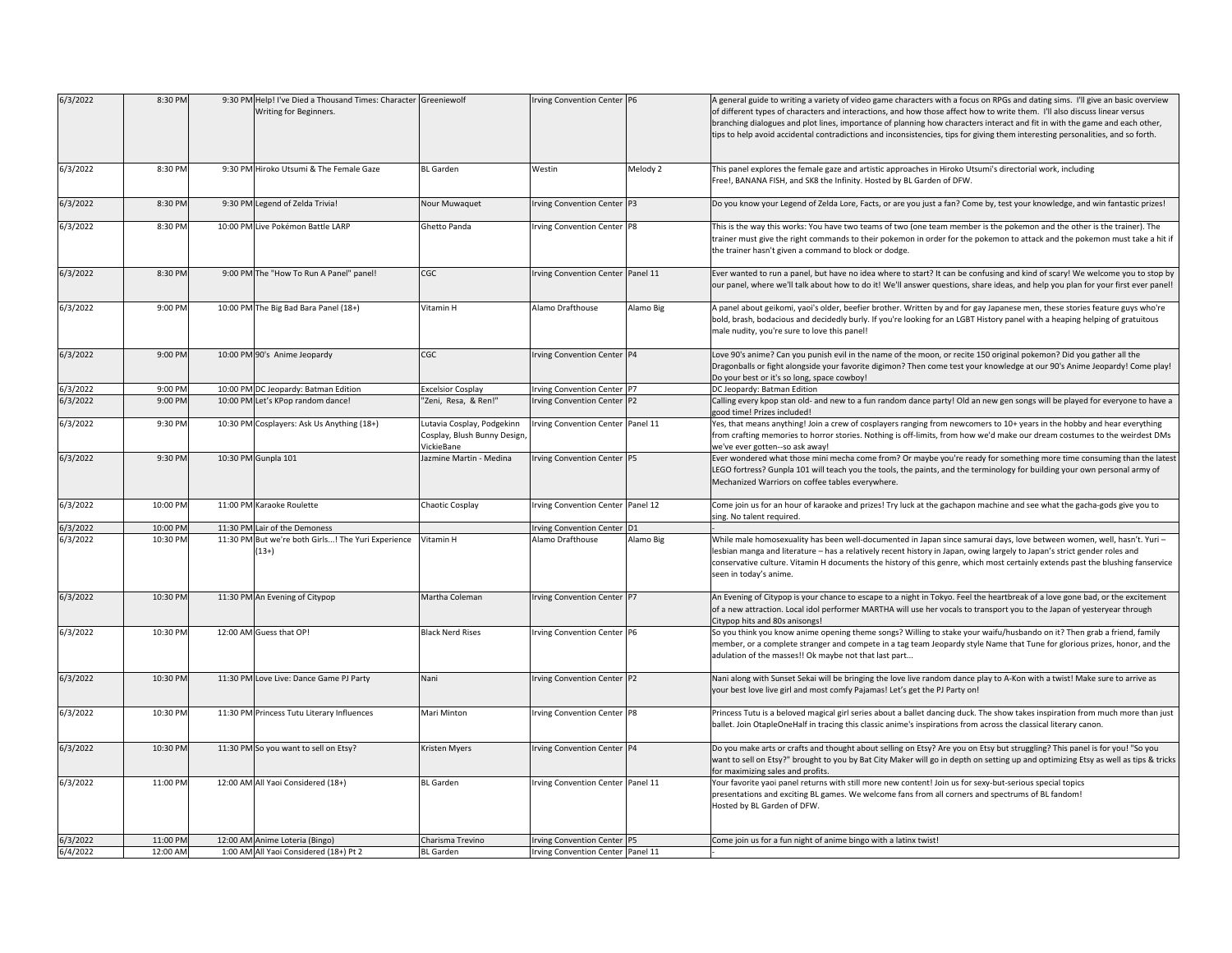| 6/4/2022 | 12:00 AM |          | 1:00 AM Hear Me Out: Anime Opinions                                           | Dorlinda Hickerson                                                                                  | Irving Convention Center P7                |                   | Do you have an anime opinion you have been itching to share? Are you ready to defend your favorite anime characters and<br>shows? Come join us at our interactive and engaging panel where you can choose to defend your side of the room and see if<br>others will hear you out!                                                                  |
|----------|----------|----------|-------------------------------------------------------------------------------|-----------------------------------------------------------------------------------------------------|--------------------------------------------|-------------------|----------------------------------------------------------------------------------------------------------------------------------------------------------------------------------------------------------------------------------------------------------------------------------------------------------------------------------------------------|
| 6/4/2022 | 12:00 AM |          | 1:30 AM Late Nite Game Night                                                  | CGC                                                                                                 | Irving Convention Center P1                |                   | Tired of sleep? Ready for more convention fun? Then come to our late nite game night! Let's have a blast with board games,<br>snacks and fun for all! Bring your own games and snacks for even more fun!!                                                                                                                                          |
| 6/4/2022 | 12:30 AM |          | 2:00 AM Animaniacs Tribute: Then and Now                                      | Antibishonen                                                                                        | rving Convention Center P4                 |                   | It's time for Animaniacs and we're zany to the max. Share your moments when we talk about Animaniacs!                                                                                                                                                                                                                                              |
| 6/4/2022 | 12:30 AM |          | 2:00 AM Anime Feud                                                            | Ba-Con                                                                                              | Irving Convention Center Panel 12          |                   | You've heard of Family Feud, but have you heard of Anime Feud? Join us for a fun game of anime questions. Come in a group<br>of four or at least two, to be picked to take on another group. Let's find out if your team is the best weebs in town.                                                                                                |
| 6/4/2022 | 12:30 AM |          | 1:30 AM Caption This Picture! (18+ version)                                   | <b>Chris Nemec</b>                                                                                  | Irving Convention Center P6                |                   | You will be shown a set of pictures. You will then be asked to come up with captions for these pictures. Prizes will be awarded<br>for the best pictures, and bring a shameless imagination.                                                                                                                                                       |
| 6/4/2022 | 12:30 AM |          | 1:30 AM DnD Storytime (13+)                                                   | @Druidcosplay                                                                                       | rving Convention Center P5                 |                   | Dungeons and Dragons, the game of suspense and magic and pure unadulterated chaos. Join a couple of ttrpg veterans for a<br>bit of fun and storytelling.                                                                                                                                                                                           |
| 6/4/2022 | 1:00 AM  |          | 2:00 AM K-Pop After Dark 18+                                                  | H1P3 Dance Group                                                                                    | Irving Convention Center P2                |                   | Come with your friends and share some of your naughty secrets and stories in this fun game of Never Have I Ever: Kpop Edition.                                                                                                                                                                                                                     |
| 6/4/2022 | 9:00 AM  |          | 8:00 PM Digimon Card Game Regional Tournament                                 |                                                                                                     | Westin                                     | Harmony Ballroom  |                                                                                                                                                                                                                                                                                                                                                    |
| 6/4/2022 | 10:00 AM |          | 11:00 AM Akira Kurosawa: Beyond the Seven Samurai Vitamin H                   |                                                                                                     | Alamo Drafthouse                           | Alamo Big         | Join Vitamin H as we explore the career of Akira Kurosawa, Japan's first visionary director, and the samurai, detectives, and<br>dreams that continue to inspire filmmakers around the world even today. This nice change of pace from typical con fare<br>features clips from some of Kurosawa's best works from the 1940s through the 1980s.     |
| 6/4/2022 | 10:00 AM |          | 10:15 AM Doors Open                                                           |                                                                                                     | Alamo Drafthouse                           | <b>Namo Small</b> |                                                                                                                                                                                                                                                                                                                                                    |
| 6/4/2022 | 10:00 AM |          | 11:30 AM Adam McArthur Autographs                                             | Adam McArthur                                                                                       | <b>Irving Convention Center</b>            | Autograph Table 4 | Autograph session                                                                                                                                                                                                                                                                                                                                  |
| 6/4/2022 | 10:00 AM |          | 11:30 AM Anne Yatco Autographs                                                | Anne Yatco                                                                                          | Irving Convention Center Autograph Table 1 |                   | Autograph session                                                                                                                                                                                                                                                                                                                                  |
| 6/4/2022 | 10:00 AM |          | 1:00 PM Avatar The Last Airbender: Ash and Steel<br>Brandon)                  |                                                                                                     | Westin                                     | Harmony Ballroom  | <b>Gaming Table</b>                                                                                                                                                                                                                                                                                                                                |
| 6/4/2022 | 10:00 AM |          | 12:00 PM Chris Hackney Autographs                                             | Chris Hackney                                                                                       | Irving Convention Center Autograph Table 5 |                   | Autograph session                                                                                                                                                                                                                                                                                                                                  |
| 6/4/2022 | 10:00 AM | 11:30 AM | <b>Genshin Games</b>                                                          | Salem                                                                                               | rving Convention Center                    |                   | come play fun mini games with your favorite Genshin characters!                                                                                                                                                                                                                                                                                    |
| 6/4/2022 | 10:00 AM |          | 11:30 AM Ghetto and Chic Harajuku 3D Nail Art<br>Tutorial                     | Simone Wallace                                                                                      | rving Convention Center P3                 |                   | Lets discuss: What is the Harajuku aesthetic, and how does it relate to wearable fashion in Japan and America? While we ask<br>these questions, watch a live demonstration of how to design and create a 3D nail set inspired by Harajuku aesthetics.                                                                                              |
| 6/4/2022 | 10:00 AM |          | 11:00 AM Health and Medicine in Anime and Manga                               | <b>BL</b> Garden                                                                                    | Irving Convention Center P8                |                   | How is Health and Medicine Portrayed in media? Is it Good or Bad? Why? Do you think that anime<br>doctor-in-training could really have 4 part-time jobs and a healthy relationship in the real world? (spoiler,<br>no) Are your parents in danger of Anime Parent Syndrome?!? Come find out!                                                       |
| 6/4/2022 | 10:00 AM |          | 11:30 AM Hikari Green Autographs                                              | Hikari Green                                                                                        | Irving Convention Center Autograph Table 6 |                   | Autograph session                                                                                                                                                                                                                                                                                                                                  |
| 6/4/2022 | 10:00 AM |          | 11:00 AM Hip Hop with Kokoa Gem                                               | <b>Heather Redic</b>                                                                                | Irving Convention Center P2                |                   | Do you like to dance? Well, this is your chance! Come jam out with me, Kokoa Gem, and learn some hip hop choreography to<br>show off to your friends! No dance experience? No problem! This is beginner/intermediate level hip hop that you will be sure<br>to get down and have fun with! See you there!                                          |
| 6/4/2022 | 10:00 AM |          | 11:30 AM How to Book a Gig                                                    | Joel McDonald                                                                                       | Irving Convention Center Panel 11          |                   | Learn the tricks that are sure to get you a gig in the world of VO. You can be trained and talented and still blow your big<br>chance. Now's the time to learn how to audition, how to impress, and how to get work as a voice actor.                                                                                                              |
| 6/4/2022 | 10:00 AM |          | 1:00 PM My Hero Summer Camp [Fantaji RPG]                                     | Anthropos Games                                                                                     | Westin                                     | Harmony Ballroom  | <b>Gaming Table</b>                                                                                                                                                                                                                                                                                                                                |
| 6/4/2022 | 10:00 AM |          | 11:00 AM Petticoats for Lolita Fashion 101                                    | Fluffy Kawaii Jo                                                                                    | ving Convention Center P4                  |                   | learn everything you need to know about petticoats from J-Fashion Guest, Fluffy Kawaii Jo!                                                                                                                                                                                                                                                         |
| 6/4/2022 | 10:00 AM |          | 11:00 AM So, you want to be Tacticool                                         | Brendan Nadeau                                                                                      | Irving Convention Center P5                |                   | You've played Call of Duty and Resident Evil, watched Jormungand and Black Lagoon, and now you want to put together the<br>ultimate Tacticool cosplay together. This panel will demonstrate several ways to do this, from a low cost build all the way to<br>the most Gucci of ones.                                                               |
| 6/4/2022 | 10:00 AM |          | 11:30 AM Zeno Robinson Autographs                                             | Zeno Robinson                                                                                       | Irving Convention Center Autograph Table 2 |                   | Autograph session                                                                                                                                                                                                                                                                                                                                  |
| 6/4/2022 | 10:15 AM |          | 10:30 AM Opening Remarks, Jay Pustějovskeý Bennett,<br><b>FANS Chair</b>      | Jay Pustějovskeý Bennett                                                                            | Alamo Drafthouse                           | Alamo Small       | Opening Remarks, Jay Pustějovskeý Bennett, FANS Chair                                                                                                                                                                                                                                                                                              |
| 6/4/2022 | 10:30 AM |          | 11:00 AM Empirically Testing the Validity of Otaku<br>Stereotypes             | Dr. Stephen Reysen, Dr.<br>Courtney N. Plante, Dr.<br>Sharon E. Roberts, Dr.<br>Kathleen C. Gerbasi | Alamo Drafthouse                           | Alamo Small       | Fandom and Neomedia Sudies Association Panel                                                                                                                                                                                                                                                                                                       |
| 6/4/2022 | 10:30 AM |          | 11:30 AM Build With Us!                                                       | Koholint                                                                                            | Irving Convention Center P7                |                   | Have you ever wondered how experienced cosplayers plan and document their cosplay builds? Join Koholint and Mitsooki -<br>two highly experienced cosplayers - as they present their approach to making cosplays, from idea to final hem! We'll break<br>down a couple of example builds together with the audience and teach our ways to everyone! |
| 6/4/2022 | 10:30 AM |          | 11:30 AM Light It Up with Abii Candii                                         | AbiCandii                                                                                           | Irving Convention Center Panel 12          |                   | So, you got the model, the camera, and the backdrop Now what? Well, it's time to light it up! Come join Abii Candii as she<br>teaches you the magic of lighting! Learn how to turn your photos from classic into fantasy.                                                                                                                          |
| 6/4/2022 | 10:30 AM |          | 11:30 AM Saturday Morning Cartoons You Don't Want Antibishonen<br>to Remember |                                                                                                     | Irving Convention Center P9                |                   | Do you remember The Saturday Morning Cartoons You Don't Want To Remember? Too bad, we do!                                                                                                                                                                                                                                                          |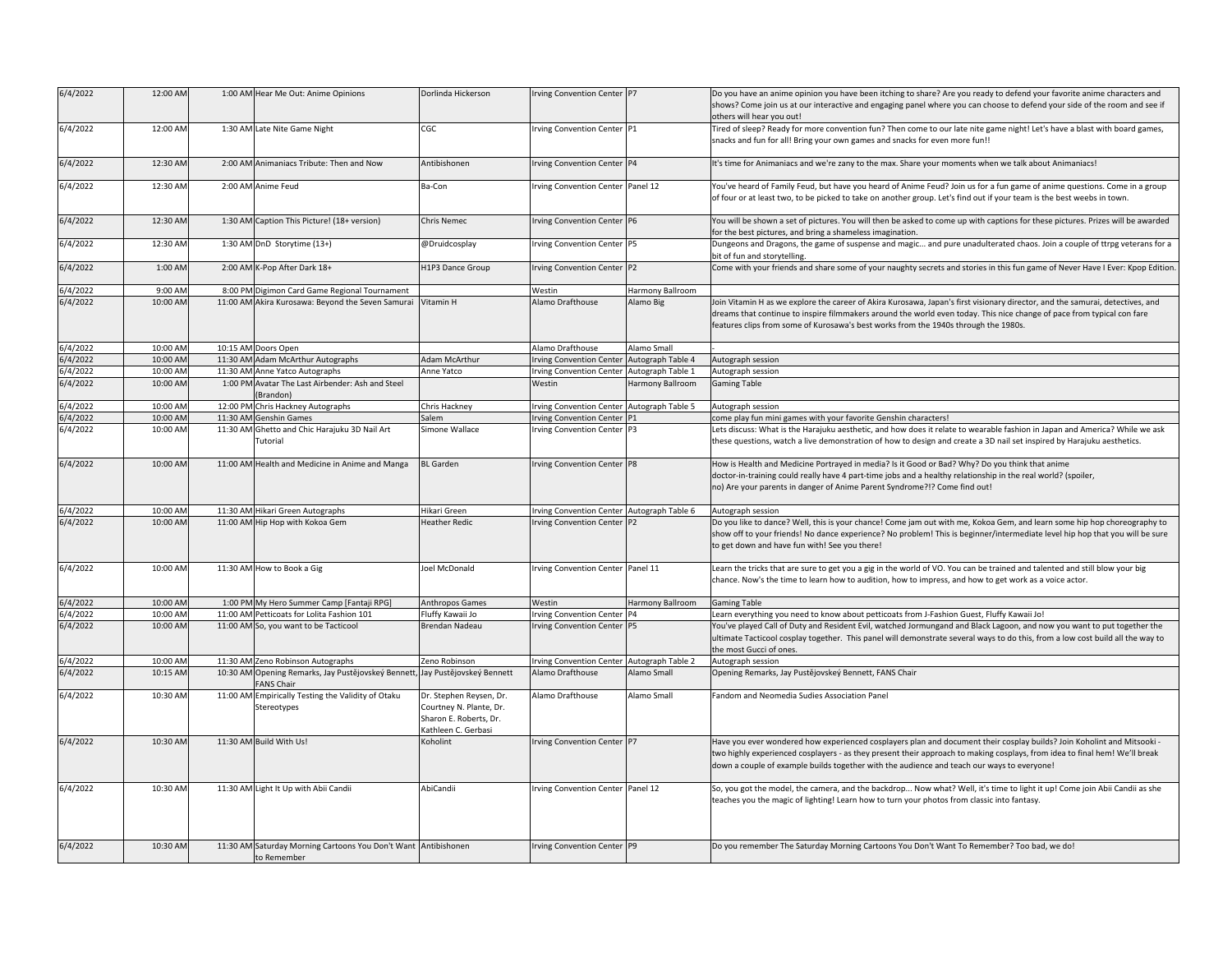| 6/4/2022 | 11:00 AM             | 11:30 AM From Baby Steps to Giant Leaps: Deliberate<br>Practice and Baby Steps | Andrew Tague, Dr. David<br>Frank | Alamo Drafthouse                           | Alamo Small       | Fandom and Neomedia Sudies Association Panel                                                                                                                                                                                                   |
|----------|----------------------|--------------------------------------------------------------------------------|----------------------------------|--------------------------------------------|-------------------|------------------------------------------------------------------------------------------------------------------------------------------------------------------------------------------------------------------------------------------------|
| 6/4/2022 | 11:00 AM             | 12:30 PM Anime Movie Reenactment                                               | <b>Bardic Insights</b>           | Westin                                     | Melody 2 & 3      | The Bardic Insights troupe will present an abridged version of an iconic anime/geek culture movie. In the spirit of being a                                                                                                                    |
|          |                      |                                                                                |                                  |                                            |                   | traveling acting troupe we use minimalist props and costume pieces out of a trunk to put emphasis on the physical and                                                                                                                          |
|          |                      |                                                                                |                                  |                                            |                   | dialogue comedy.                                                                                                                                                                                                                               |
| 6/4/2022 | 11:00 AM             | 4:00 PM Enter the Pallid Peak (PFS) (Aaron)                                    |                                  | Westin                                     | Harmony Ballroom  | <b>Gaming Table</b>                                                                                                                                                                                                                            |
| 6/4/2022 | 11:00 AM             | 1:00 PM For the Queen (Eric)                                                   |                                  | Westin                                     | Harmony Ballroom  | <b>Gaming Table</b>                                                                                                                                                                                                                            |
| 6/4/2022 | 11:00 AM             | 3:00 PM Hall Cosplay                                                           | Spooky Stitch, Teca Cosplay,     | <b>Irving Convention Center</b>            | Cosplay HQ - Hall | Want a more relaxed cosplay contest? Makers, come one and all to compete low-key in Hall! No stage crossing necessary, just                                                                                                                    |
|          |                      |                                                                                | Fadeworks Cosplay                |                                            |                   | show up and sign up in your handmade costume.                                                                                                                                                                                                  |
| 6/4/2022 | 11:00 AM             | 1:00 PM Retro World Series                                                     |                                  | Westin                                     | Harmony Ballroom  | <b>Retro World Series</b>                                                                                                                                                                                                                      |
| 6/4/2022 | 11:00 AM             | 12:00 PM Ticketing Open - Neko Neko Maid Café                                  |                                  | Irving Convention Center D1                |                   |                                                                                                                                                                                                                                                |
| 6/4/2022 | 11:30 AM             | 2:00 PM SHIROBAKO The Movie                                                    | Eleven Arts                      | Alamo Drafthouse                           | Alamo Big         | Four years after the events of SHIROBAKO the series, Musashino Animation has gone through unprecedented changes and                                                                                                                            |
|          |                      |                                                                                |                                  |                                            |                   | things are looking bleak for the studio. One day, Aoi Miyamori is offered a role managing a new theatrical animation project.                                                                                                                  |
|          |                      |                                                                                |                                  |                                            |                   | With only a few months left before the deadline, can MusAni complete the project in its current state? It's up to Aoi to work                                                                                                                  |
|          |                      |                                                                                |                                  |                                            |                   | alongside both familiar faces and new to finish the project in time!                                                                                                                                                                           |
|          |                      |                                                                                |                                  |                                            |                   |                                                                                                                                                                                                                                                |
| 6/4/2022 | 11:30 AM             | 12:00 PM COVID-19 Stress Moderates the Mediational                             | Victoria A. Smodis-McCune,       | Alamo Drafthouse                           | Alamo Small       | Fandom and Neomedia Sudies Association Panel                                                                                                                                                                                                   |
|          |                      | Pathway of Fandom Identification on Well-                                      | Dr. Courtney N. Plante, Dr.      |                                            |                   |                                                                                                                                                                                                                                                |
|          |                      | Being through Problem-Focused Coping                                           | Stephen Reysen, Dr.              |                                            |                   |                                                                                                                                                                                                                                                |
|          |                      |                                                                                | Adrianna Mendrek                 |                                            |                   |                                                                                                                                                                                                                                                |
| 6/4/2022 | 11:30 AM             | 12:45 PM Anne Yatco Autographs                                                 | Anne Yatco                       | Irving Convention Center Exhibit Hall 112  |                   | Anne Yatco Autgraph Session (Talent Booth)                                                                                                                                                                                                     |
| 6/4/2022 | 11:30 AM             | 12:30 PM Creating a Compelling Anime Character                                 | <b>Bruce Carey Sinton</b>        | rving Convention Center P4                 |                   | Get ready to giggle like a spoiled princess and roar like a T-Rex as we take a deep dive into anime character creation. Learn to                                                                                                               |
|          |                      |                                                                                |                                  |                                            |                   | build a compelling, defined anime character and design a scene using actor's tools like pitch, pacing, accents, emotional                                                                                                                      |
|          |                      |                                                                                |                                  |                                            |                   | content, and attitude with Bruce Carey.                                                                                                                                                                                                        |
| 6/4/2022 | 11:30 AM             | 12:30 PM Genshin Mafia                                                         | Kendall Clay                     | Irving Convention Center P2                |                   | Fan of Genshin Impact? Love party games? Genshin Mafia is now in full swing! Come Travelers to Teyvat and help solve who is                                                                                                                    |
|          |                      |                                                                                |                                  |                                            |                   | causing a spree of your beloved characters. How knows, it could even be you.                                                                                                                                                                   |
|          |                      |                                                                                |                                  |                                            |                   |                                                                                                                                                                                                                                                |
| 6/4/2022 | 11:30 AM             | 12:30 PM Making Boys Kiss for Fun & Profit:                                    | <b>BL</b> Garden                 | Irving Convention Center P8                |                   | Homoerotic fanservice is a big part of the J-Pop and K-Pop industries, but how did we get here? Learn                                                                                                                                          |
|          |                      | Homoerotic Idol Fanservice                                                     |                                  |                                            |                   | how BL and Real Person Slash (RPS) influenced a lucrative industry staple.                                                                                                                                                                     |
|          |                      |                                                                                |                                  |                                            |                   |                                                                                                                                                                                                                                                |
| 6/4/2022 | 11:30 AM             | 12:30 PM Now Where Have I Heard That?                                          | AllGeekz                         | Irving Convention Center P5                |                   | How well do you know anime music? Can you guess the anime based on the opening bars of its theme song? Do you know all<br>the songs used in the show? Come show off your anime music knowledge in this fast-paced, family-friendly, quiz show. |
|          |                      |                                                                                |                                  |                                            |                   |                                                                                                                                                                                                                                                |
|          |                      |                                                                                |                                  |                                            |                   | Everyone in the room is welcome to participate in the game for a chance to win prizes! All you need is a smart device and a<br>data connection!                                                                                                |
|          |                      |                                                                                |                                  |                                            |                   |                                                                                                                                                                                                                                                |
| 6/4/2022 | 11:30 AM             | 12:30 PM Started from the bottom now we're here!                               | AfroQween                        | Irving Convention Center P6                |                   | So I found this amazing character or piece of art                                                                                                                                                                                              |
|          |                      |                                                                                |                                  |                                            |                   | that I am in love with and want to bring to life via Cosplay. But how? Where do I start? We will                                                                                                                                               |
|          |                      |                                                                                |                                  |                                            |                   | discuss ways to organize and ultimately execute that dream Cosplay no matter how big or                                                                                                                                                        |
|          |                      |                                                                                |                                  |                                            |                   | Small.                                                                                                                                                                                                                                         |
|          |                      |                                                                                |                                  |                                            |                   |                                                                                                                                                                                                                                                |
| 6/4/2022 | 11:30 AM             | 12:30 PM Suicide in Gaming                                                     | Hunter Burton Memorial           | Westin                                     | Melody 1          | Suicide in Gaming with The Hunter Burton Memorial Open                                                                                                                                                                                         |
|          |                      |                                                                                | Open                             |                                            |                   |                                                                                                                                                                                                                                                |
| 6/4/2022 | 12:00 PM             | 1:00 PM KEYNOTE PRESENTATION: Miyazaki and the                                 | Dr. Deborah Scally               | Alamo Drafthouse                           | Alamo Small       | Fandom and Neomedia Sudies Association Panel                                                                                                                                                                                                   |
|          |                      | Hero's Journey                                                                 |                                  |                                            |                   |                                                                                                                                                                                                                                                |
| 6/4/2022 | 12:00 PM             | 2:00 PM Abby Trott Autographs                                                  | Abby Trott                       | Irving Convention Center Autograph Table 1 |                   | Autograph session                                                                                                                                                                                                                              |
| 6/4/2022 | 12:00 PM             | 1:00 PM Cosplaying on TikTok                                                   | <b>Black Bettie</b>              | Irving Convention Center P7                |                   | Let's talk about TlkTok. Get the answers to your burning questions about the clock app from two experienced cosplayers on                                                                                                                      |
|          |                      |                                                                                |                                  |                                            |                   | now to get started filming videos, to editing tips, how best to plan and content ideas.                                                                                                                                                        |
|          |                      |                                                                                |                                  |                                            |                   |                                                                                                                                                                                                                                                |
| 6/4/2022 | 12:00 PM             | 1:00 PM Costuming 101                                                          | <b>Barbara Hale</b>              | rving Convention Center P9                 |                   | In this panel I will go over techiques to create costuming from sketch to creation and how to think outside the box for materials                                                                                                              |
|          |                      |                                                                                |                                  |                                            |                   | and design. I will show how best to capture a person's form for later use in costume designs.                                                                                                                                                  |
|          |                      |                                                                                |                                  |                                            |                   |                                                                                                                                                                                                                                                |
| 6/4/2022 | 12:00 PM             | 2:00 PM Khoi Dao & Laura Stahl Autographs                                      | Khoi Dao, Laura Stahl            | rving Convention Center Autograph Table 6  |                   | Autograph session                                                                                                                                                                                                                              |
| 6/4/2022 | 12:00 PM             | 3:00 PM Lolita Tea Party                                                       | Baroque, A-Kon Fashion,          | Texican                                    | Fexican Ballroom  | Lolita Tea Party                                                                                                                                                                                                                               |
|          |                      |                                                                                | Ghost Girl Goods, Hello          |                                            |                   |                                                                                                                                                                                                                                                |
|          |                      |                                                                                | Batty, Fluffy Kawaii Jo,         |                                            |                   |                                                                                                                                                                                                                                                |
|          |                      |                                                                                | Kittykaya, My Violet, Night      |                                            |                   |                                                                                                                                                                                                                                                |
|          |                      |                                                                                | Whisper, Iris Garden & Evil      |                                            |                   |                                                                                                                                                                                                                                                |
|          |                      |                                                                                | Live, RinRin Doll                |                                            |                   |                                                                                                                                                                                                                                                |
| 6/4/2022 | 12:00 PM             | 1:00 PM Maid Café                                                              |                                  | Irving Convention Center D1                |                   |                                                                                                                                                                                                                                                |
| 6/4/2022 | 12:00 PM             | 1:30 PM Mark Whitten Autographs                                                | Mark Whitten                     | rving Convention Center Autograph Table 2  |                   | Autograph session                                                                                                                                                                                                                              |
| 6/4/2022 | 12:00 PM             | 1:30 PM Plushie Make-n-Take - Octopus - \$2.00                                 | Catzilla OKC                     | rving Convention Center P1                 |                   | Do you like cute felt plushies? Come make one of your own! (Small Fee Required)                                                                                                                                                                |
|          |                      | naterials fee                                                                  |                                  |                                            |                   |                                                                                                                                                                                                                                                |
| 6/4/2022 | 12:00 PM<br>12:00 PM | 2:00 PM Sea Kings: Blackbeard's Shade (Luke)<br>1:30 PM Take One - Table 2     |                                  | Westin                                     | Harmony Ballroom  | <b>Gaming Table</b>                                                                                                                                                                                                                            |
| 6/4/2022 | 12:00 PM             |                                                                                |                                  | Irving Convention Center Autograph Table 3 |                   | Autograph session                                                                                                                                                                                                                              |
| 6/4/2022 |                      | 1:30 PM Take One Productions Autographs                                        | <b>Take One Productions</b>      | Irving Convention Center Autograph Table 4 |                   | Autograph session                                                                                                                                                                                                                              |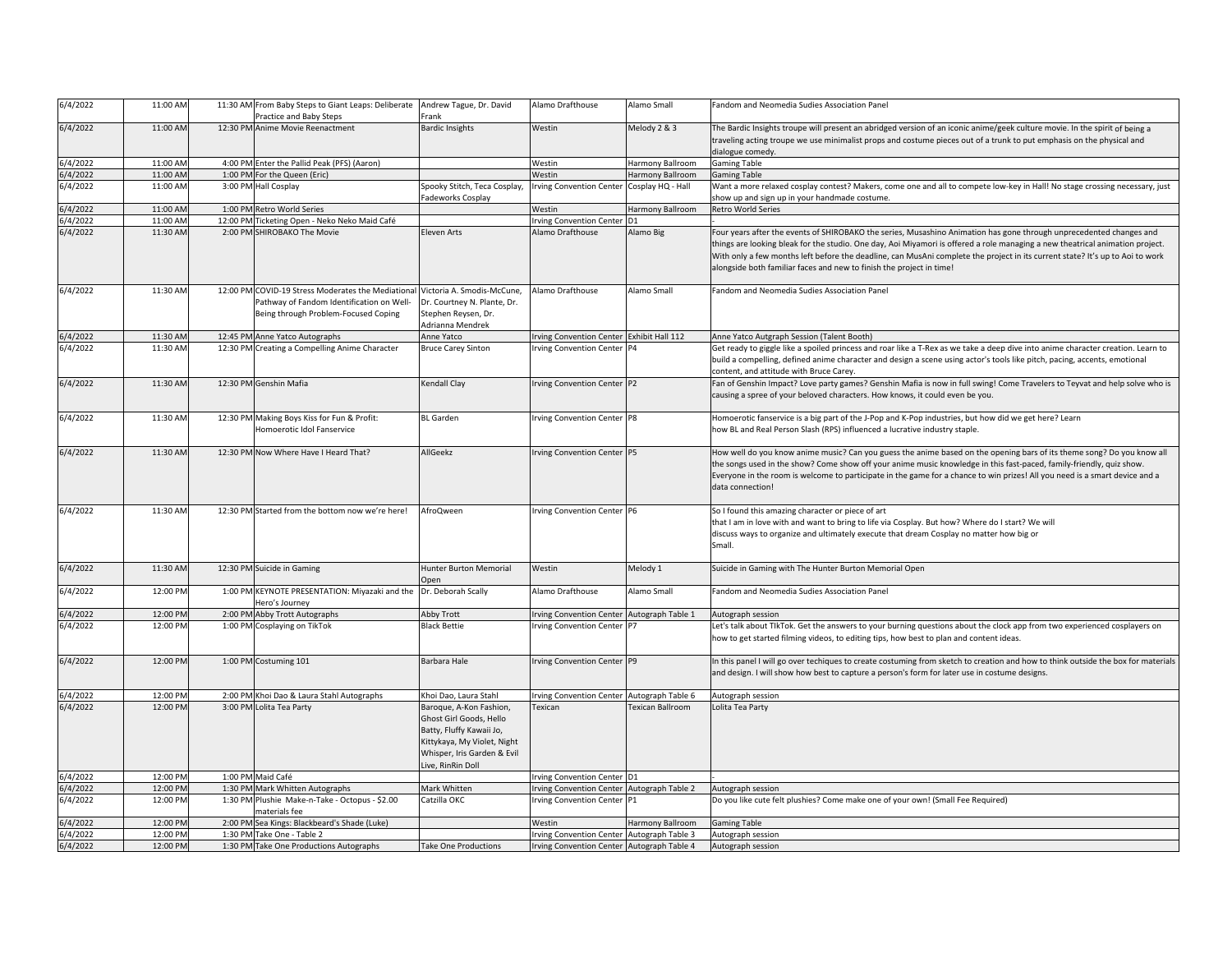| 6/4/2022 | 12:00 PM |         | 1:00 PM TAKE THIS DUB: A Discussion                                                                             | Zeno Robinson                                                                                                         | Irving Convention Center Panel 12          |                   | Dubs can be highly polarizing today. Some people love them, some people hate them. I think it would be great to have an open<br>discussion with fans of anime who watch both to talk about what they like, or don't like, about dubs, and most importantly,<br>what we think makes a GOOD dub and how can we as an industry continue to do so. I imagine this could be a discussion with a<br>panel of 3-5 industry experts, including an actor, writer, adapter, and director. We could start off with a compilation of dub<br>clips (both "good" and "bad") and then go into a discussion of how dubs are made, how much work goes into it, and how we<br>think we can improve, then open the floor to audience input for a back and forth. Maybe everyone can get some perspective. |
|----------|----------|---------|-----------------------------------------------------------------------------------------------------------------|-----------------------------------------------------------------------------------------------------------------------|--------------------------------------------|-------------------|----------------------------------------------------------------------------------------------------------------------------------------------------------------------------------------------------------------------------------------------------------------------------------------------------------------------------------------------------------------------------------------------------------------------------------------------------------------------------------------------------------------------------------------------------------------------------------------------------------------------------------------------------------------------------------------------------------------------------------------------------------------------------------------|
| 6/4/2022 | 12:00 PM |         | 3:00 PM The Great Shinobi Path [Kingpink RPG]                                                                   | Anthropos Games                                                                                                       | Westin                                     | Harmony Ballroom  | <b>Gaming Table</b>                                                                                                                                                                                                                                                                                                                                                                                                                                                                                                                                                                                                                                                                                                                                                                    |
| 6/4/2022 | 12:00 PM |         | 1:00 PM Want to work in the Anime Industry?                                                                     | Tonari Animation Studio                                                                                               | Irving Convention Center Panel 11          |                   | Find out more about how to work in the anime industry and how Tonari Animation is changing the game.                                                                                                                                                                                                                                                                                                                                                                                                                                                                                                                                                                                                                                                                                   |
| 5/4/2022 | 12:30 PM |         | 3:30 PM A-IDOL Fest                                                                                             | SG-5, PAIDA                                                                                                           | Irving Convention Center Main Programming  |                   | <b>A-IDOL Fest</b>                                                                                                                                                                                                                                                                                                                                                                                                                                                                                                                                                                                                                                                                                                                                                                     |
| 5/4/2022 | 12:30 PM |         | 2:30 PM Erica Mendez Autographs                                                                                 | Erica Mendez                                                                                                          | Irving Convention Center Autograph Table 5 |                   | Autograph session                                                                                                                                                                                                                                                                                                                                                                                                                                                                                                                                                                                                                                                                                                                                                                      |
| 6/4/2022 | 1:00 PM  |         | 2:30 PM How to Make Anime Theme Songs with<br>Shihori (followed by Autographs)                                  | Shihori                                                                                                               | Irving Convention Center P5                |                   |                                                                                                                                                                                                                                                                                                                                                                                                                                                                                                                                                                                                                                                                                                                                                                                        |
| 6/4/2022 | 1:00 PM  | 2:00 PM | Jujutsu Kaisen Panel                                                                                            | Adam McArthur, Anne Yatco, Westin<br>Lucien Dodge, Xander<br>Mobus, Ray Chase (L.A.V.A),<br>Robbie Daymond (L.A.V.A.) |                                            | Melody 2 & 3      | Jujutsu Kaisen Panel                                                                                                                                                                                                                                                                                                                                                                                                                                                                                                                                                                                                                                                                                                                                                                   |
| 6/4/2022 | 1:00 PM  |         | 2:00 PM Maid Café                                                                                               |                                                                                                                       | Irving Convention Center D1                |                   |                                                                                                                                                                                                                                                                                                                                                                                                                                                                                                                                                                                                                                                                                                                                                                                        |
| 6/4/2022 | 1:00 PM  |         | 2:00 PM Random Narrative Game                                                                                   | AllGeekz                                                                                                              | Irving Convention Center P6                |                   | loin us on a journey into the action as we create a choose your own adventure story that is steered by cards, a die, and luck. In<br>'Random Narrative Game," you know how the story begins, but there is no telling where it will take you. Based on the card<br>game "Random Narrative Game" from A Geek & Her Games.                                                                                                                                                                                                                                                                                                                                                                                                                                                                |
| 6/4/2022 | 1:00 PM  |         | 2:00 PM SO YOU WANNA BE "INTERNET FAMOUS"?: Ciaran Strange<br>Owning Your Social Media                          |                                                                                                                       | Westin                                     | Melody 1          | SO YOU WANNA BE "INTERNET FAMOUS"?: Owning Your Social Media                                                                                                                                                                                                                                                                                                                                                                                                                                                                                                                                                                                                                                                                                                                           |
| 5/4/2022 | 1:00 PM  |         | 2:00 PM Sword/Stage Fighting Workshop                                                                           | Maul Cosplay                                                                                                          | Irving Convention Center P2                |                   | loin Maul for an interactive intro to stage-ready swordfighting. May the strongest fighter win!                                                                                                                                                                                                                                                                                                                                                                                                                                                                                                                                                                                                                                                                                        |
| 5/4/2022 | 1:00 PM  |         | 3:00 PM Twilight Imperium: Ashes of Power (Eric)                                                                |                                                                                                                       | Westin                                     | Harmony Ballroom  | <b>Gaming Table</b>                                                                                                                                                                                                                                                                                                                                                                                                                                                                                                                                                                                                                                                                                                                                                                    |
| 5/4/2022 | 1:30 PM  |         | 2:30 PM Amanda Celine Miller Q&A                                                                                | Amanda Celine Miller                                                                                                  | Irving Convention Center P4                |                   | Amanda Celine Miller Q&A                                                                                                                                                                                                                                                                                                                                                                                                                                                                                                                                                                                                                                                                                                                                                               |
| 6/4/2022 | 1:30 PM  |         | 2:30 PM Iron Lab 101                                                                                            | Koholint                                                                                                              | Irving Convention Center P7                |                   | Everyone says to iron your cosplays, but if you've never used an iron before, where do you start? Aimed at beginner and<br>intermediate cosplayers seeking a way to "up" their construction game, Koholint will introduce a plethora of basic and beyond-<br>basic ironing techniques to help you jump right in! This will also be the perfect panel for you if you've been on the fence about<br>adding an iron to your cosplay toolbox.                                                                                                                                                                                                                                                                                                                                              |
| 6/4/2022 | 1:30 PM  |         | 2:30 PM Q&A with Chris Hackney                                                                                  | Chris Hackney                                                                                                         | Irving Convention Center Panel 12          |                   | Favorite character? Memorable moments? Best places to eat in LA?! It's your time to ask Chris anything (within reason) you<br>want and get the scoop straight from the horse's mouth! Come chill, ask your Q's, and let's learn about each other.                                                                                                                                                                                                                                                                                                                                                                                                                                                                                                                                      |
| 6/4/2022 | 1:30 PM  |         | 2:30 PM Sewing - Back to the Basics                                                                             | Steff von Schweetz                                                                                                    | Irving Convention Center P3                |                   | Whether you're buying and altering a costume or making one from scratch, sewing is an essential part of the crafting process.<br>Learn some of the very basics of sewing that will improve the quality of your projects and make your life a little easier in the<br>process.                                                                                                                                                                                                                                                                                                                                                                                                                                                                                                          |
| 5/4/2022 | 1:30 PM  |         | 3:00 PM Take One Comedy Coliseum                                                                                | Take One Productions                                                                                                  | Irving Convention Center Panel 11          |                   | <b>Take One Comedy Coliseum</b>                                                                                                                                                                                                                                                                                                                                                                                                                                                                                                                                                                                                                                                                                                                                                        |
| 6/4/2022 | 1:30 PM  |         | 2:30 PM The Unofficial 2021 Anime Awards                                                                        | The Nut Bar                                                                                                           | Irving Convention Center P9                |                   | Tired of watching your favorites lose each year at the Anime Awards? Then we have an exciting new panel for you: The A-Kon<br>2021 Anime Awards! Come join us for an interactive experience as you get to vote on categories from Best Drama to Best Girl,<br>and finally Anime of the Year!                                                                                                                                                                                                                                                                                                                                                                                                                                                                                           |
| 6/4/2022 | 2:00 PM  |         | 3:00 PM Eleven Arts Industry Panel                                                                              | Eleven Arts                                                                                                           | Alamo Drafthouse                           | Alamo Big         | Look forward to seeing a glimpse of the anime distribution industry in North America and hearing about some of your favorite<br>anime films. Eleven Arts' catalog includes critically acclaimed titles such as A Silent Voice, Millennium Actress, Gintama THE<br>VERY FINAL, RYOMA! THE PRINCE OF TENNIS and many more.                                                                                                                                                                                                                                                                                                                                                                                                                                                               |
| 6/4/2022 | 2:00 PM  |         | 2:30 PM Pet Sematary: Horror as Social Value                                                                    | Gavin Cox                                                                                                             | Alamo Drafthouse                           | Alamo Small       | Fandom and Neomedia Sudies Association Panel                                                                                                                                                                                                                                                                                                                                                                                                                                                                                                                                                                                                                                                                                                                                           |
| 5/4/2022 | 2:00 PM  |         | 4:00 PM Erica Lindbeck Autographs                                                                               | Erica Lindbeck                                                                                                        | rving Convention Center Autograph Table 4  |                   | Autograph session                                                                                                                                                                                                                                                                                                                                                                                                                                                                                                                                                                                                                                                                                                                                                                      |
| 5/4/2022 | 2:00 PM  |         | 7:00 PM Adam McArthur Autographs                                                                                | Adam McArthur                                                                                                         | Irving Convention Center Exhibit Hall 110  |                   | Adam McArthur Autograph Session (Talent Booth)                                                                                                                                                                                                                                                                                                                                                                                                                                                                                                                                                                                                                                                                                                                                         |
| 5/4/2022 | 2:00 PM  |         | 3:00 PM Kakeguri Games                                                                                          | Salem                                                                                                                 | Irving Convention Center P1                |                   | Come play some games and gamble away with your favorite gambling girls!                                                                                                                                                                                                                                                                                                                                                                                                                                                                                                                                                                                                                                                                                                                |
| 5/4/2022 | 2:00 PM  |         | 3:00 PM Maid Café                                                                                               |                                                                                                                       | Irving Convention Center D1                |                   |                                                                                                                                                                                                                                                                                                                                                                                                                                                                                                                                                                                                                                                                                                                                                                                        |
| 5/4/2022 | 2:00 PM  |         | 4:00 PM Retro World Series - NBA Jam TE                                                                         |                                                                                                                       | Westin                                     | Harmony Ballroom  | Retro World Series                                                                                                                                                                                                                                                                                                                                                                                                                                                                                                                                                                                                                                                                                                                                                                     |
| 5/4/2022 | 2:00 PM  |         | 5:00 PM The One Ring 2e (Evan)                                                                                  |                                                                                                                       | Westin                                     | Harmony Ballroom  | <b>Gaming Table</b>                                                                                                                                                                                                                                                                                                                                                                                                                                                                                                                                                                                                                                                                                                                                                                    |
| 6/4/2022 | 2:00 PM  |         | 5:00 PM World of Warhorn: An Isekai MMO<br>Adventure [Fantaji RPG]                                              | Anthropos Games                                                                                                       | Westin                                     | Harmony Ballroom  | Gaming Table                                                                                                                                                                                                                                                                                                                                                                                                                                                                                                                                                                                                                                                                                                                                                                           |
| 5/4/2022 | 2:00 PM  |         | 3:30 PM Zeno Robinson Autographs                                                                                | Zeno Robinson                                                                                                         | Irving Convention Center                   | Autograph Table 2 | Autograph session                                                                                                                                                                                                                                                                                                                                                                                                                                                                                                                                                                                                                                                                                                                                                                      |
| 5/4/2022 | 2:30 PM  |         | 3:00 PM The Vernacular Video Game Language as a<br>Medium of Fandom Storytelling and<br><b>Content Creation</b> | Riccardo Retez                                                                                                        | Alamo Drafthouse                           | Alamo Small       | Fandom and Neomedia Sudies Association Panel                                                                                                                                                                                                                                                                                                                                                                                                                                                                                                                                                                                                                                                                                                                                           |
| 6/4/2022 | 2:30 PM  |         | 3:30 PM Cosplay Survival: Southern Edition                                                                      | Jennifer Rackley                                                                                                      | Irving Convention Center P8                |                   | Whether you're new or Veteran, cosplaying can wear you down. Weather isn't cooperating with your choice of costume;<br>southern states can be especially rough. Come join Texas cosplayer, learn ways to cope with ups and downs of cosplaying in a<br>state where moody weather and heat is your greatest enemy                                                                                                                                                                                                                                                                                                                                                                                                                                                                       |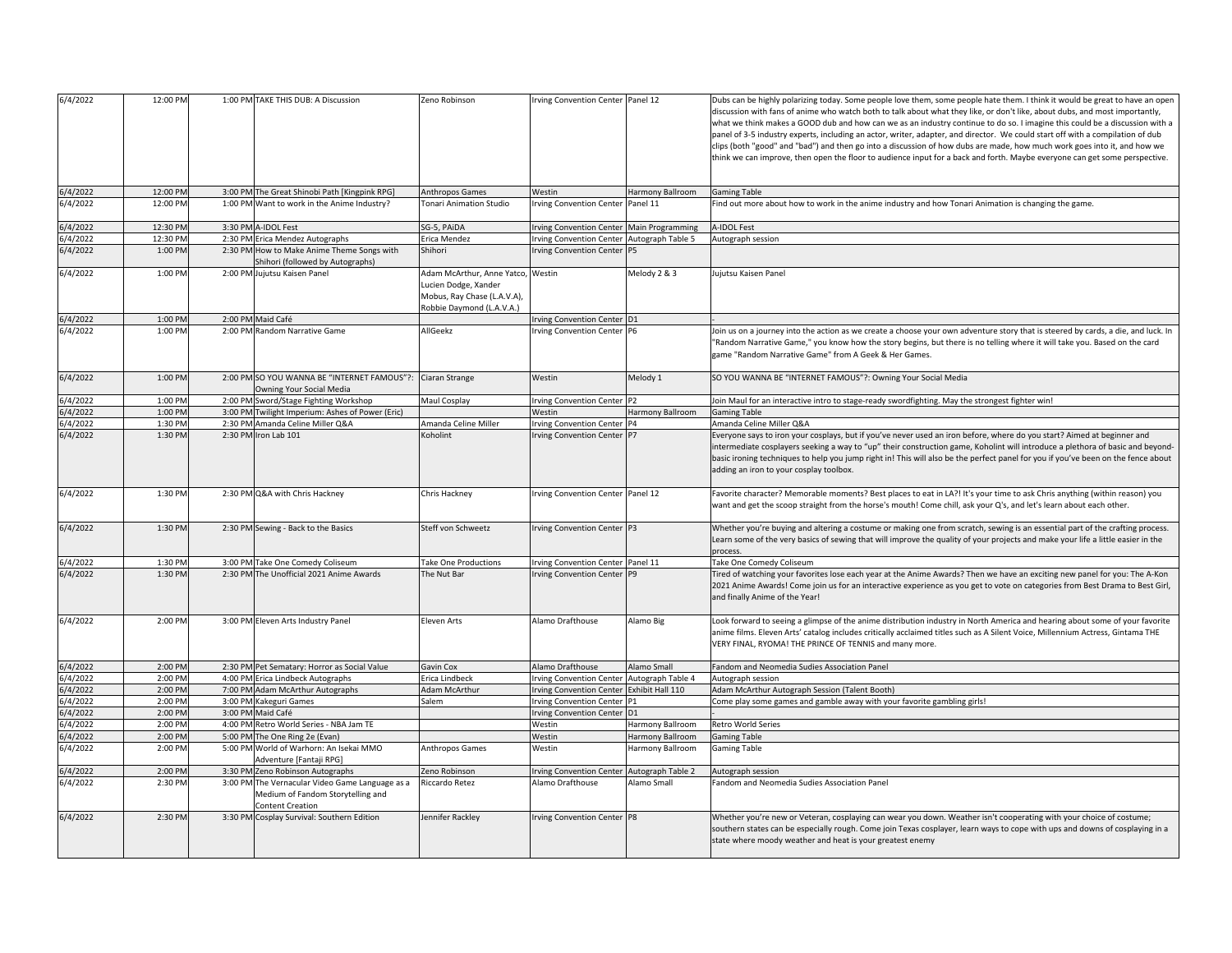| 6/4/2022             | 2:30 PM            | 3:30 PM DM Council + Q&A                                                   | Dingo Doodles, Felix (of     | Westin                                                               | Melody 1         | For the first time in history, the supreme DM council is convening to receive your humble questions and pass judgment unto        |
|----------------------|--------------------|----------------------------------------------------------------------------|------------------------------|----------------------------------------------------------------------|------------------|-----------------------------------------------------------------------------------------------------------------------------------|
|                      |                    |                                                                            | Dingo Doodles), Puffin       |                                                                      |                  | thy D&D home games. Join famous D&D nerds Zeebashew, Puffin Forest, Dingo Doodles and Felix Irnich as they bestow their           |
|                      |                    |                                                                            | Forest, Zee Bashew           |                                                                      |                  | questionable advice and wreck your home games. But be warned! By entering this panel you have surrendered your world's            |
|                      |                    |                                                                            |                              |                                                                      |                  |                                                                                                                                   |
|                      |                    |                                                                            |                              |                                                                      |                  | and your characters' fates unto our judgment, as they shall decide the ultimate outcome. Time permitting, the council may be      |
|                      |                    |                                                                            |                              |                                                                      |                  | open to a brief Q&A session at the end.                                                                                           |
|                      |                    |                                                                            |                              |                                                                      |                  |                                                                                                                                   |
| 6/4/2022             | 2:30 PM            | 3:30 PM My breakdown on creating my cosplays                               | Jihatsu                      | rving Convention Center P6                                           |                  | An informative presentation showing the process of creating one of my cosplays from start to finish. Focus points: Inspiration,   |
|                      |                    |                                                                            |                              |                                                                      |                  | abrics, tools, set-backs and timeline.                                                                                            |
| 6/4/2022             | 3:00 PM            | 5:30 PM RYOMA! THE PRINCE OF TENNIS                                        | Eleven Arts                  | Alamo Drafthouse                                                     | Alamo Big        | "From the masterpiece Japanese sports manga created by Takeshi Konomi, with more than 60 million copies sold over 22              |
|                      |                    |                                                                            |                              |                                                                      |                  | years, RYOMA! THE PRINCE OF TENNIS is a new feature film about tennis prodigy Ryoma Echizen.                                      |
|                      |                    |                                                                            |                              |                                                                      |                  | Inspired by his tennis champion father, Ryoma is determined to take his game to the next level and train in the US. But in the    |
|                      |                    |                                                                            |                              |                                                                      |                  | middle of an intense tennis battle to save his classmate Sakuno from dangerous villains, they somehow find themselves             |
|                      |                    |                                                                            |                              |                                                                      |                  | transported back to the past, just as Ryoma's father is about to undertake his final championship match at the US Open - when     |
|                      |                    |                                                                            |                              |                                                                      |                  | he was mysteriously forced to retire. Sing, Dance, and Play along with the innovative 3D digital animation that brings the        |
|                      |                    |                                                                            |                              |                                                                      |                  | magnificent and colorful world of The Prince of Tennis to life on the big screen. RYOMA! THE PRINCE OF TENNIS <glory></glory>     |
|                      |                    |                                                                            |                              |                                                                      |                  | features Atobe and Shiraishi as their stories take place in parallel to the main storyline."                                      |
|                      |                    |                                                                            |                              |                                                                      |                  |                                                                                                                                   |
|                      |                    |                                                                            |                              |                                                                      |                  |                                                                                                                                   |
| 6/4/2022             | 3:00 PM            | 3:30 PM Collecting Husbands: Fan Discourse of Mr.                          | Jasmine Holthaus             | Alamo Drafthouse                                                     | Alamo Small      | Fandom and Neomedia Sudies Association Panel                                                                                      |
|                      |                    | ove: Queen's Choice                                                        |                              |                                                                      |                  |                                                                                                                                   |
| 6/4/2022             | 3:00 PM            | 6:00 PM Attack on Titan: Mission 77-4 Radon League                         |                              | Westin                                                               | Harmony Ballroom | <b>Gaming Table</b>                                                                                                               |
|                      |                    | Luke)                                                                      |                              |                                                                      |                  |                                                                                                                                   |
| 6/4/2022             | 3:00 PM            | 4:00 PM Cosplay Photography for Everybody                                  | <b>Black Bettie</b>          | Irving Convention Center P7                                          |                  | Are you a cosplayer trying to get photos of your hard work? Or a photographer looking to shoot cosplay photography? Both?         |
|                      |                    |                                                                            |                              |                                                                      |                  | We're all nerds, so let's work together! This panel is all about making cosplay inclusive for both cosplayers and photographers.  |
|                      |                    |                                                                            |                              |                                                                      |                  | Let's discuss networking, organizing photoshoots, working with different types of body types, and even how to take your own       |
|                      |                    |                                                                            |                              |                                                                      |                  | photos (this ain't your average selfie!). Perfect for anyone new to cosplay photography or wanting to take their portfolio to the |
|                      |                    |                                                                            |                              |                                                                      |                  | next level!                                                                                                                       |
| 6/4/2022             | 3:00 PM            | 4:00 PM Dubble Take                                                        | AllGeekz                     | rving Convention Center P9                                           |                  | Have you ever wanted to be a voice actor? Now is your chance! (sort of!) Join us for Dubble Take, where you can step up to the    |
|                      |                    |                                                                            |                              |                                                                      |                  | mic and provide the voice for some of your favorite (or not so favorite) movies, anime, and other media!                          |
|                      |                    |                                                                            |                              |                                                                      |                  |                                                                                                                                   |
| 6/4/2022             | 3:00 PM            | 4:00 PM Genshin Impact Panel                                               | Max Mittelman (L.A.V.A.),    | Westin                                                               | Melody 2 & 3     | Genshin Impact Panel                                                                                                              |
|                      |                    |                                                                            | Anne Yatco, Erika Harlacher, |                                                                      |                  |                                                                                                                                   |
|                      |                    |                                                                            | Erica Mendez, Khoi Dao,      |                                                                      |                  |                                                                                                                                   |
|                      |                    |                                                                            | Mark Whitten, Laura Stahl,   |                                                                      |                  |                                                                                                                                   |
|                      |                    |                                                                            |                              |                                                                      |                  |                                                                                                                                   |
|                      |                    |                                                                            | Chris Hackney                |                                                                      |                  |                                                                                                                                   |
| 6/4/2022             | 3:00 PM            | 4:00 PM GUESS THAT ANIME OPENING                                           | Christina Reynolds, Zamar    | Irving Convention Center P4                                          |                  | Are you someone who jams out to the opening of your favorite anime and never skips? Is there an opening that you just can't       |
|                      |                    |                                                                            | King, Teresa Sanchez         |                                                                      |                  | get out of your head? Well come play some guess that anime opening with us!!! Choose from three difficulties of new gen           |
|                      |                    |                                                                            |                              |                                                                      |                  | anime to the old classics!! We have it all here!!                                                                                 |
|                      |                    |                                                                            |                              |                                                                      |                  |                                                                                                                                   |
| 6/4/2022             | 3:00 PM            | 4:00 PM Maid Café                                                          |                              | <b>Irving Convention Center</b>                                      |                  |                                                                                                                                   |
| 6/4/2022             | 3:00 PM            | 5:00 PM Video Game VA Auditions                                            | Joel McDonald                | rving Convention Center Panel 12                                     |                  | Getting an audition for VO work can be really hard, but at CONVENTION NAME it's really easy! Come try your hand at creating       |
|                      |                    |                                                                            |                              |                                                                      |                  | a character and showing off your skill for Joel McDonald, a professional voice actor and VOverlord at Gearbox. Don't let your     |
|                      |                    |                                                                            |                              |                                                                      |                  | big break pass you by.                                                                                                            |
| 6/4/2022             | 3:30 PM            | 4:00 PM How Participatory Culture Is Shaping the                           | Raye Glassford, Aaron        | Alamo Drafthouse                                                     | Alamo Small      | Fandom and Neomedia Sudies Association Panel                                                                                      |
|                      |                    | Future of Storytelling and Creative Labor: A                               | Alexander                    |                                                                      |                  |                                                                                                                                   |
|                      |                    | Oream SMP Case Study                                                       |                              |                                                                      |                  |                                                                                                                                   |
| 6/4/2022<br>6/4/2022 | 3:30 PM<br>3:30 PM | 5:00 PM A-IDOL Meet and Greet<br>5:00 PM How to Make 3D Props in TinkerCAD | Fab Lab                      | Irving Convention Center Main Programming<br>rving Convention Center | P <sub>1</sub>   | A-Kon Idol Meet and Greet                                                                                                         |
|                      |                    |                                                                            |                              |                                                                      |                  | will be demonstrating the many features in TinkerCAD by modeling the Humpty Lock and Dumpty Key from the anime Shugo              |
|                      |                    |                                                                            |                              |                                                                      |                  | Chara. You may follow along if you want, so bring a computer with a mouse.                                                        |
| 5/4/2022             | 3:30 PM            | 5:00 PM Q&A and Autographs with Diana Garnet                               | Diana Garnet                 | rving Convention Center P5                                           |                  |                                                                                                                                   |
| 6/4/2022             | 3:30 PM            | 4:30 PM Q&A with Eric Vale                                                 | Eric Vale                    | Irving Convention Center Panel 11                                    |                  | Q&A with Eric Vale                                                                                                                |
| 6/4/2022             | 4:00 PM            | 4:30 PM Art in Translation: Contextualizing the                            | Lindsay Robbins              | Alamo Drafthouse                                                     | Alamo Small      | Fandom and Neomedia Sudies Association Panel                                                                                      |
|                      |                    | Instructional Manga Publications of                                        |                              |                                                                      |                  |                                                                                                                                   |
|                      |                    | hristopher Hart                                                            |                              |                                                                      |                  |                                                                                                                                   |
| 6/4/2022             | 4:00 PM            | 5:00 PM Cosplay Contests 201: Gamesmanship                                 | Teca Cosplay                 | rving Convention Center P8                                           |                  | Got the contest basic downs but wanting to go further? Join member of WCS Team USA 2020/2022 and cosplay guest Teca to            |
|                      |                    |                                                                            |                              |                                                                      |                  | do a deep dive into selecting your competition, costume, presentation and more to maximize your chance of taking home the         |
|                      |                    |                                                                            |                              |                                                                      |                  | top prize!                                                                                                                        |
| 6/4/2022             | 4:00 PM            | 5:00 PM Intro to Foam Work                                                 | Fadeworks Cosplay, Vin       | Irving Convention Center P3                                          |                  | A panel for those who have an interest in learning how to utilize EVA foam to craft armor, props, accessories, and more! An       |
| 6/4/2022             | 4:00 PM            | 5:00 PM Kpop Random Dance Play Hosted by H1P3                              | apsley<br>H1P3 Dance Group   |                                                                      |                  | excellent starting point for beginners in the cosplay crafting scene.                                                             |
| 6/4/2022             | 4:00 PM            | 7:00 PM Spirited Away & Back Again [Kingpink RPG] Anthropos Games          |                              | rving Convention Center P2                                           | Harmony Ballroom | Wanna test your kpop dance skills and see how many you know? Come join our RDP and possibly win a prize                           |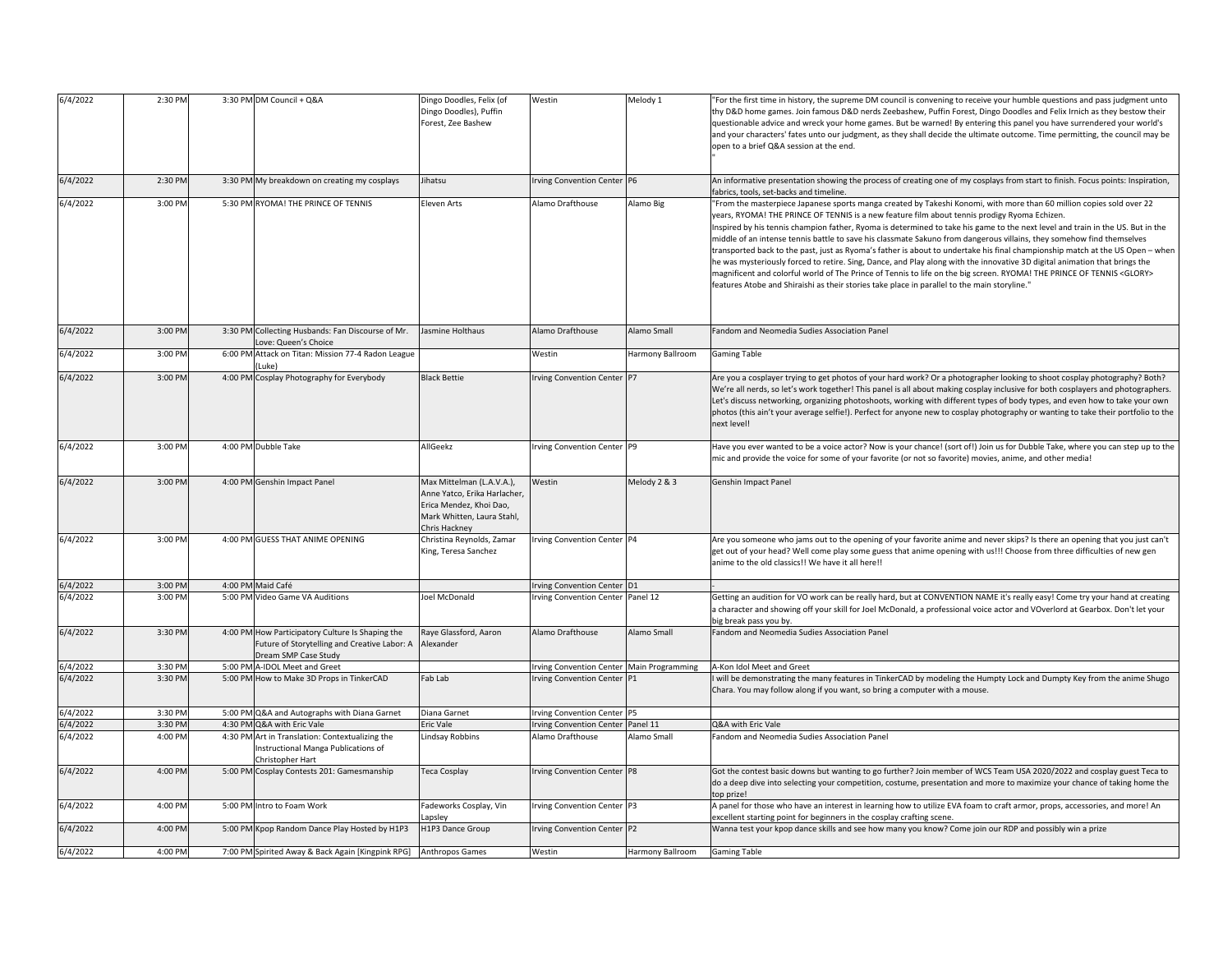| 6/4/2022 | 4:00 PM | 5:00 PM THE "LIMINAL PLACE": Navigating Music,                                                              | Ciaran Strange                                                                                                                                                                  | Irving Convention Center P6              |                         | THE "LIMINAL PLACE": Navigating Music, Acting & Life As A Trans* Creative                                                                                                                                                                                                                                                                                                                                                                                                                                                                       |
|----------|---------|-------------------------------------------------------------------------------------------------------------|---------------------------------------------------------------------------------------------------------------------------------------------------------------------------------|------------------------------------------|-------------------------|-------------------------------------------------------------------------------------------------------------------------------------------------------------------------------------------------------------------------------------------------------------------------------------------------------------------------------------------------------------------------------------------------------------------------------------------------------------------------------------------------------------------------------------------------|
|          |         | Acting & Life As A Trans* Creative                                                                          |                                                                                                                                                                                 |                                          |                         |                                                                                                                                                                                                                                                                                                                                                                                                                                                                                                                                                 |
| 6/4/2022 | 4:00 PM | 6:00 PM The King is Dead (Eric)                                                                             |                                                                                                                                                                                 | Westin                                   | Harmony Ballroom        | <b>Gaming Table</b>                                                                                                                                                                                                                                                                                                                                                                                                                                                                                                                             |
| 6/4/2022 | 4:15 PM | 7:00 PM Anne Yatco Autographs                                                                               | Anne Yatco                                                                                                                                                                      | rving Convention Center Exhibit Hall 112 |                         | Anne Yatco Autgraph Session (Talent Booth)                                                                                                                                                                                                                                                                                                                                                                                                                                                                                                      |
| 6/4/2022 | 4:30 PM | 5:00 PM Meeting Your Heroes: The Renaissance Age<br>and the Transformation of Values in My<br>Hero Academia | Dr. Ryan Johnson                                                                                                                                                                | Alamo Drafthouse                         | Alamo Small             | Fandom and Neomedia Sudies Association Panel                                                                                                                                                                                                                                                                                                                                                                                                                                                                                                    |
| 6/4/2022 | 4:30 PM | 5:30 PM Cosplay Contests - Insider Insights                                                                 | Koholint                                                                                                                                                                        | Irving Convention Center P7              |                         | Cosplay contests can be intimidating and seem full of mystery. For example, have you ever wondered what goes on in a judge's<br>mind as they judge a contest? Or maybe you've entered a contest or two and would like to learn more about what makes a<br>build that wins? Maybe you just enjoy watching them, but would like to understand more about what goes on "backstage".<br>Koholint will explain it all, and you can count on her insight being valuable: she competed regularly for several years before<br>becoming a judge herself! |
| 6/4/2022 | 4:30 PM | 5:30 PM Goggles and Gadgets                                                                                 | Barbara Hale                                                                                                                                                                    | Irving Convention Center P9              |                         | In this panel I will share techniques for that are easy, inexpensive and creative to make unusual pieces of wearable accessories.<br>will demonstrate easy ways to light up gadgets, embossing to add flair and how to make goggles, wands and other fun<br>maginative items.                                                                                                                                                                                                                                                                   |
| 6/4/2022 | 4:30 PN | 6:00 PM Speed Dating (Heterosexual)                                                                         | <b>Super Sonic Speed Dating</b>                                                                                                                                                 | Texican                                  | <b>Texican Ballroom</b> | Speed Dating (Heterosexual) with Super Sonic Speed Dating                                                                                                                                                                                                                                                                                                                                                                                                                                                                                       |
| 6/4/2022 | 4:30 PM | 6:00 PM Take One Unleashed (16+)                                                                            | <b>Take One Productions</b>                                                                                                                                                     | Westin                                   | Melody 2 & 3            | An improv show free from filters and restraints, this is a no-holds-barred ride of absolute<br>hilarity. Audience suggestions are allowed to get as crazy as the crowd dares and please no<br>ecording because we don't want to be held responsible for the show.                                                                                                                                                                                                                                                                               |
| 6/4/2022 | 5:00 PM | 6:00 PM Cryptid Café                                                                                        |                                                                                                                                                                                 | Irving Convention Center D1              |                         |                                                                                                                                                                                                                                                                                                                                                                                                                                                                                                                                                 |
| 6/4/2022 | 5:00 PM | 10:00 PM Delve the Pallid Depths (PFS) (Aaron)                                                              |                                                                                                                                                                                 | Westin                                   | Harmony Ballroom        | Gaming Table                                                                                                                                                                                                                                                                                                                                                                                                                                                                                                                                    |
| 6/4/2022 | 5:00 PM | 6:00 PM Gettin' Ghibli With It                                                                              | Vitamin H                                                                                                                                                                       | Irving Convention Center                 | P4                      | A different take on a typical Studio Ghibli panel that focuses less on the films themselves and more on the magic behind the<br>wonder of the "Japanese Disney" - a Kingdom of Dreams and Madness two legendary animators worked themselves (and those<br>around them) to the bone to create.                                                                                                                                                                                                                                                   |
| 6/4/2022 | 5:00 PM | 6:00 PM Life Fibers, School Idols, and Magi Oh My!                                                          | Erica Mendez                                                                                                                                                                    | Irving Convention Center Panel 11        |                         | Two voice actresses named Erica. One panel. Join Erica Lindbeck and Erica Mendez for this hour of randomness. But let's be<br>honest hereThey're probably going to talk about anime and Overwatch.                                                                                                                                                                                                                                                                                                                                              |
| 6/4/2022 | 5:00 PM | 7:00 PM Retro World Series - Super Smash Bros                                                               |                                                                                                                                                                                 | Westin                                   | Harmony Ballroom        | <b>Retro World Series</b>                                                                                                                                                                                                                                                                                                                                                                                                                                                                                                                       |
| 6/4/2022 | 5:30 PM | 6:00 PM A Brief Report on Sex Differences in<br>Identification and Engagement with Anime                    | Dr. Stephen Reysen, Dr. Rito<br>Baring, Dr. Courtney N.<br>Plante, Dr. Philip Joseph<br>Sarmiento, Cristina Samia,<br>Dr. Benita Bonus, Dr. Nestor<br>Sibug, Dr. Paolo Lumanlan | Alamo Drafthouse                         | Alamo Small             | Fandom and Neomedia Sudies Association Panel                                                                                                                                                                                                                                                                                                                                                                                                                                                                                                    |
| 6/4/2022 | 5:30 PM | 6:30 PM Aging with Your Hobby                                                                               | Teca Cosplay                                                                                                                                                                    | Irving Convention Center P3              |                         | No one is ever too old to cosplay but do you need to grow out of it? Join twenty-year cosplayer Teca as she discusses how you<br>and your relationship with cosplaying can change with time and steps you can take to keep your hobby healthy mentally,<br>physically and financially.                                                                                                                                                                                                                                                          |
| 6/4/2022 | 5:30 PM | 6:30 PM Dodgeball                                                                                           | AllGeekz                                                                                                                                                                        | Irving Convention Center P2              |                         | It's Dodgeball! The game we all grew up fearing! Only now, there's 99.9% less concussions (we do discourage the throwing of<br>dice, however!). Pick your teams, pick your coach and roll the dice to see who will win!                                                                                                                                                                                                                                                                                                                         |
| 6/4/2022 | 5:30 PM | 6:30 PM How to Get Gigs Doing Art/Writing for<br><b>Tabletop Games</b>                                      | Anthropos Games                                                                                                                                                                 | Westin                                   | Melody 1                | You've heard artists tell you what they do, but why not hear straight from the person hiring? This will cover (among other<br>topics): how often we hire, what we hire for, how to get a portfolio online, how to be attractive to publishers, how to set prices,<br>red flags to avoid, and what contracts mean ("work for hire" vs "commission").                                                                                                                                                                                             |
| 6/4/2022 | 5:30 PM | 7:00 PM Otaku swapmeet                                                                                      | Miguel Esparza                                                                                                                                                                  | Irving Convention Center P1              |                         | Come join the Otaku Swap meet were you can trade you unwanted collectibles with others. We have manga, figures, posters<br>and more. You never know what you will find but take a chance treasures are where you least expect them.                                                                                                                                                                                                                                                                                                             |
| 6/4/2022 | 5:30 PM | 7:00 PM Retro Game Speed Running VII                                                                        | Retro Game Speed Running                                                                                                                                                        | Irving Convention Center P5              |                         | We're glad to be back for our 7th consecutive A-kon! This year we will be playing Demon's Crest on SNES. Come check out the<br>classic 2D side-scrolling adventure starring Firebrand. Be sure to catch the retro game speed running action!                                                                                                                                                                                                                                                                                                    |
| 6/4/2022 | 6:00 PM | 8:00 PM Action Lolita Movie Night                                                                           | Fluffy Kawaii Jo                                                                                                                                                                | Alamo Drafthouse                         | Alamo Big               | Watch episodes of Fluffy Kawaii Jo's self-made Youtube series, Action Lolita, with Fluffy Kawaii Jo herself!                                                                                                                                                                                                                                                                                                                                                                                                                                    |
| 6/4/2022 | 6:00 PM | 6:30 PM Fandomonium: How Spaces Marked for<br>Fandom Engagement Transformed into<br>Areas                   | Stevesha M. Evans                                                                                                                                                               | Alamo Drafthouse                         | Alamo Small             | Fandom and Neomedia Sudies Association Panel                                                                                                                                                                                                                                                                                                                                                                                                                                                                                                    |
| 6/4/2022 | 6:00 PM | 7:00 PM 18+ Bad Actors                                                                                      | Catzilla OKC                                                                                                                                                                    | rving Convention Center P9               |                         | Come participate in a hilarious improve-style game with tons of adult humor.                                                                                                                                                                                                                                                                                                                                                                                                                                                                    |
| 6/4/2022 | 6:00 PM | 7:30 PM Bad FanFiction Theatre                                                                              | Zach McClure                                                                                                                                                                    | rving Convention Center P6               |                         | The curtain's drawn, the lights are up! Bad FanFiction Theatre has returned to A-Kon! Join Evie and Zach as they direct some of<br>the weirdest and most interesting fanfiction they can find, using YOU as the cast!                                                                                                                                                                                                                                                                                                                           |
| 6/4/2022 | 6:00 PM | 7:00 PM K-Pop Jeopardy                                                                                      | <b>Excelsior Cosplay</b>                                                                                                                                                        | Irving Convention Center P7              |                         | K-Pop Jeopardy                                                                                                                                                                                                                                                                                                                                                                                                                                                                                                                                  |
| 6/4/2022 | 6:00 PM | 9:00 PM Monster Hunter: The Wyvern's Nest [Fantaji                                                          | Anthropos Games                                                                                                                                                                 | Westin                                   | Harmony Ballroom        | <b>Gaming Table</b>                                                                                                                                                                                                                                                                                                                                                                                                                                                                                                                             |
| 6/4/2022 | 6:00 PM | 9:00 PM Root the RPG: Pellenicky Glade (Brandon)                                                            |                                                                                                                                                                                 | Westin                                   | Harmony Ballroom        | <b>Gaming Table</b>                                                                                                                                                                                                                                                                                                                                                                                                                                                                                                                             |
| 6/4/2022 | 6:00 PM | 7:30 PM Triple Movie Mash-Up                                                                                | <b>Bardic Insights</b>                                                                                                                                                          | <b>Irving Convention Center</b>          | Panel 12                | Ever wondered what live fan fiction would be like? This is kind of it. Audiences getting to smashup different stories that might<br>otherwise never crossover!                                                                                                                                                                                                                                                                                                                                                                                  |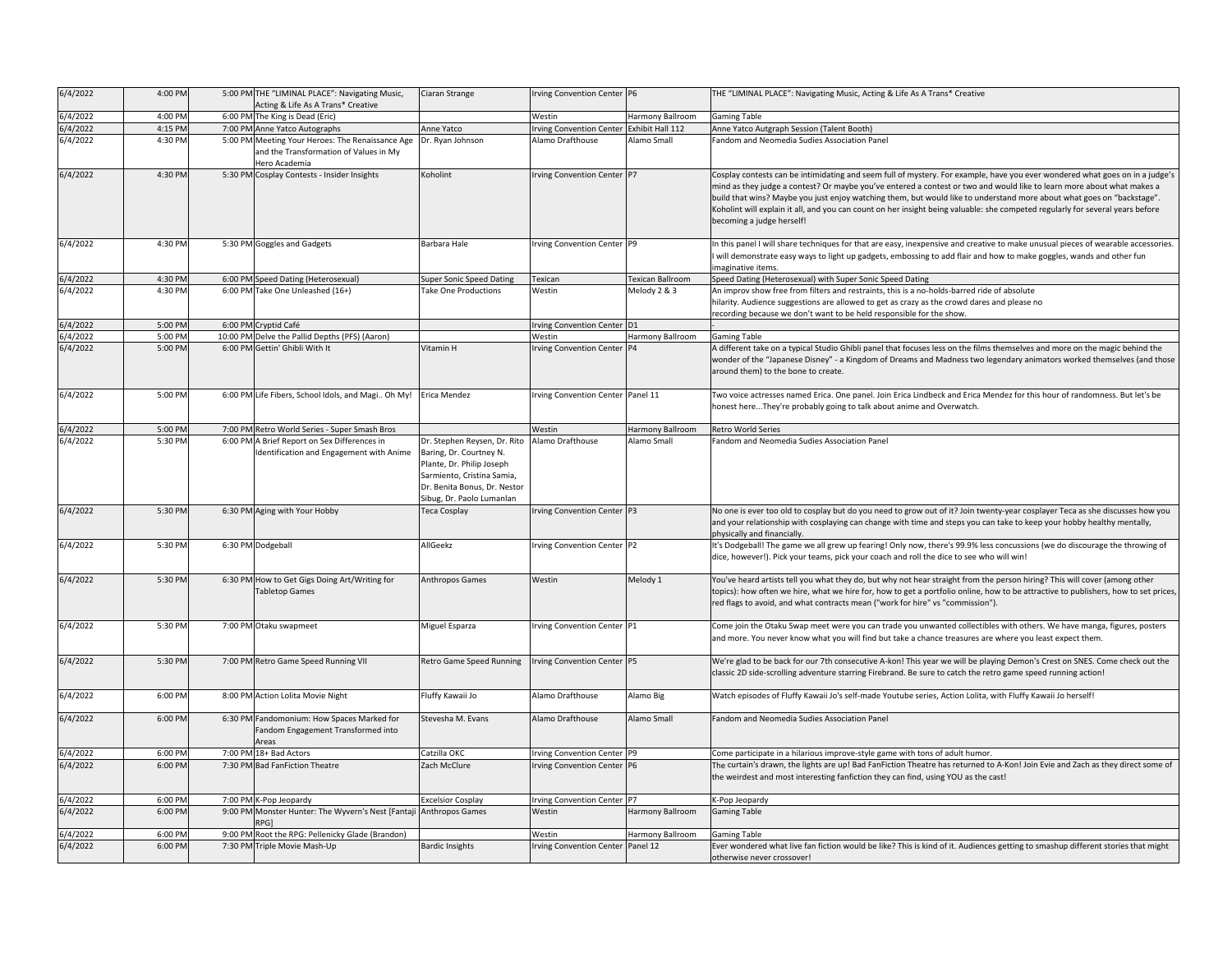| 6/4/2022 | 6:30 PM | 7:00 PM Judging Responsibility in Reality Television<br>Show Contests: A Case Study of Culinary              | Dr. Ronald Lorenzo                                                                                                    | Alamo Drafthouse                          | Alamo Small             | Fandom and Neomedia Sudies Association Panel                                                                                                                                                                                                                                                                                                                    |
|----------|---------|--------------------------------------------------------------------------------------------------------------|-----------------------------------------------------------------------------------------------------------------------|-------------------------------------------|-------------------------|-----------------------------------------------------------------------------------------------------------------------------------------------------------------------------------------------------------------------------------------------------------------------------------------------------------------------------------------------------------------|
| 6/4/2022 | 6:30 PM | 8:00 PM L.A.V.A. Live                                                                                        | Ray Chase (L.A.V.A), Max<br>Mittelman (L.A.V.A.), Robbie<br>Daymond (L.A.V.A.)                                        | Westin                                    | Melody 2 & 3            | L.A.V.A. LIVE! is an improvised, audience participation variety show starring voice actors Ray Chase, Robbie Daymond, & Max<br>Mittelman. Get ready for games, skits, music, comedy, & PRIZES in this uproarious romp through Anime & Pop Culture's silly                                                                                                       |
| 6/4/2022 | 6:30 PM | 8:00 PM LGBTQ+ Representation in Anime & Manga<br>$17+)$                                                     | <b>BL</b> Garden                                                                                                      | Irving Convention Center Panel 11         |                         | Let's discuss the good, the bad, and the ugly portrayal of LGBTQA characters and relationships in anime<br>and manga, with a heavy focus on older series, and talk about how it gets better (most of the time).                                                                                                                                                 |
| 6/4/2022 | 6:30 PM | 7:30 PM Meeting Your Digi-Destiny                                                                            | Vitamin H                                                                                                             | Irving Convention Center P4               |                         | Like so many of our favorite nostalgic shows, the Digimon franchise is unbelievably vast. Countless games, manga and anime<br>series all tell a different story about these amazing digital creatures. As always, Vitamin H is here to help you dive a little<br>deeper into all things prodigious.                                                             |
| 6/4/2022 | 6:30 PM | 8:00 PM Speed Friending                                                                                      | <b>Super Sonic Speed Dating</b>                                                                                       | Texican                                   | Texican Ballroom        | Speed Dating (Heterosexual) with Super Sonic Speed Dating                                                                                                                                                                                                                                                                                                       |
| 6/4/2022 | 7:00 PM | 7:30 PM "Bordering on Excess": Perceptions of Fan<br>Obsession in Anime Fans, Furries, and Star<br>Wars Fans | Dr. Stephen Reysen, Dr.<br>Courtney N. Plante, Grace<br>Packard, Dr. Sharon E.<br>Roberts, Dr. Kathleen C.<br>Gerbasi | Alamo Drafthouse                          | Alamo Small             | Fandom and Neomedia Sudies Association Panel                                                                                                                                                                                                                                                                                                                    |
| 6/4/2022 | 7:00 PM | 8:00 PM Idol & J-Pop Dance Game!                                                                             | Pan Dulce!                                                                                                            | Irving Convention Center P2               |                         | Calling all J-Pop fans! Do you know any J-pop, Idol or Anime dances? Come test out your skills at this dance pane!! The dance<br>game will include over 60 songs from series such as Love Live, songs from the hit group BABYMETAL and Anime openings! I<br>hope to see you out on the dance floor!                                                             |
| 6/4/2022 | 7:00 PM | 8:30 PM Lair of the Demoness                                                                                 |                                                                                                                       | Irving Convention Center D1               |                         |                                                                                                                                                                                                                                                                                                                                                                 |
| 6/4/2022 | 7:00 PM | 9:00 PM Main Cosplay Contest                                                                                 | Maker Fishmeal, Maridah,<br>Barracuda, Yaya Han,<br>ChibiTifa, Fadeworks<br>Cosplay, Spooky Stitch, Teca<br>Cosplay   | Irving Convention Center Main Programming |                         | Cosplay takes over our Main Stage! Cheer on cosplayers at they compete for the chance to win prizes for craftsmanship and<br>showmanship!                                                                                                                                                                                                                       |
| 6/4/2022 | 7:00 PM | 10:00 PM Mask/Capers Saga: Nexus' Fun (Evan)                                                                 |                                                                                                                       | Westin                                    | Harmony Ballroom        | <b>Gaming Table</b>                                                                                                                                                                                                                                                                                                                                             |
| 5/4/2022 | 7:00 PM | 10:00 PM Mask/Capers Saga: Nexus' Fun (Luke)                                                                 |                                                                                                                       | Westin                                    | Harmony Ballroom        | <b>Gaming Table</b>                                                                                                                                                                                                                                                                                                                                             |
| 6/4/2022 | 7:00 PM | 8:00 PM The Lost Art of Adapted Anime Theme Songs The 28 House                                               |                                                                                                                       | Irving Convention Center P3               |                         | Come and relive the days of your ever-fading youth as we discuss classic adapted anime theme songs from series like<br>Dragonball and Pokemon, highlight underappreciated gems and recent adapted songs, and give our opinion on the current<br>state of adapted theme songs in anime and their underutilization.                                               |
| 6/4/2022 | 7:30 PM | 8:30 PM Caption This Picture! (All ages version)                                                             | <b>Chris Nemec</b>                                                                                                    | Irving Convention Center P5               |                         | You will be shown a set of pictures. Your task is to come up with the best captions for these pictures. Bring a good sense of<br>humor.                                                                                                                                                                                                                         |
| 6/4/2022 | 7:30 PM | 11:30 PM Classic Anime Festival Pt 2                                                                         | Chris Carson                                                                                                          | Irving Convention Center P9               |                         | Classic Anime Festival Pt 2                                                                                                                                                                                                                                                                                                                                     |
| 6/4/2022 | 8:00 PM | 12:00 AM A-Kon Nights Party                                                                                  | DJ Kino, DJ Creep-P                                                                                                   |                                           | <b>Texican Ballroom</b> | A-Kon Nights Party                                                                                                                                                                                                                                                                                                                                              |
| 6/4/2022 | 8:00 PM | 11:00 PM Lost Witch of The Faded Pines [Kingpink<br>የPG1                                                     | Anthropos Games                                                                                                       | Westin                                    | Harmony Ballroom        | <b>Gaming Table</b>                                                                                                                                                                                                                                                                                                                                             |
| 6/4/2022 | 8:00 PM | 10:00 PM Retro World Series - Halo: Combat Evolved                                                           |                                                                                                                       | Westin                                    | Harmony Ballroom        | <b>Retro World Series</b>                                                                                                                                                                                                                                                                                                                                       |
| 5/4/2022 | 8:00 PM | 9:30 PM Whose Line is it Anime?                                                                              | <b>Bardic Insights</b>                                                                                                | <b>Irving Convention Center</b>           | Panel 12                | A fun anime improv session with Bardic Insights! Come in for a laugh!                                                                                                                                                                                                                                                                                           |
| 6/4/2022 | 8:30 PM | 9:30 PM Marvel Jeopardy: MCU Edition                                                                         | <b>Excelsior Cosplay</b>                                                                                              | <b>Irving Convention Center</b>           | Panel 11                | Marvel Jeopardy: MCU Edition                                                                                                                                                                                                                                                                                                                                    |
| 6/4/2022 | 8:30 PM | 9:30 PM Vocaloid Kahoot Trivia                                                                               | Mirror Siblings Cosplay                                                                                               | Irving Convention Center P8               |                         | Do you love vocaloid music? Do you spend hours upon hours obsessing over Hatsune Miku and all her friends? Think you could<br>guess a song faster than anyone else? Well, come test your vocaloid knowledge in this Kahoot style trivia game. If you're lucky<br>maybe you'll even walk away with a prize.                                                      |
| 6/4/2022 | 8:30 PM | 9:30 PM Yaoi!!! On ICE: Watching Sports Anime as<br>Fujoshi                                                  | <b>BL</b> Garden                                                                                                      | Irving Convention Center P4               |                         | This panel examines the popularity of sports anime among fujoshi, from Kuroko to Yuri!!! on ICE.<br>Prepare to take off the rose-colored glasses as we find out just how gay sports anime really is by exploring<br>the context of shippy fan favorites, what the genre looks like post-Yuri!!!, and how to support these shows.<br>Hosted by BL Garden of DFW. |
| 6/4/2022 | 9:00 PM | 10:30 PM 18+ Adult Game Night                                                                                | Catzilla OKC                                                                                                          | Irving Convention Center P1               |                         | Do you like Cards Against Humanity and other adult-themed games? Then Adult Game Night is for you!                                                                                                                                                                                                                                                              |
| 6/4/2022 | 9:00 PM | 10:30 PM Got It Memorized? - Kingdom Hearts Trivia<br>$13+$                                                  | Alfredo Dizon                                                                                                         | Irving Convention Center P3               |                         | How much do you know about Keyblades, Dream Eaters, and the Heartless? Prove you're not a Nobody when it comes to being<br>a Kingdom Hearts fan in this fun trivia game show!                                                                                                                                                                                   |
| 6/4/2022 | 9:00 PM | 10:30 PM Pax Bisonica: A Street Fighter the Movie<br>Roast                                                   | The 28 House                                                                                                          | Irving Convention Center P7               |                         | Let's celebrate the infamous live-action Street Fighter: the Movie starring Jean-Claude Van Damme with the Pax Bisonica, The<br>28 House's comedy edit of the 'classic' film. We throw in jokes, gags, dead memes and more for your viewing pleasure. Come<br>watch together with us and have a laugh or two!                                                   |
| 6/4/2022 | 9:00 PM | 10:00 PM Plushies 101!                                                                                       | CGC                                                                                                                   | Irving Convention Center P6               |                         | Plushies 101! Come learn how to make your own lovable plushies to have, sell, or love! From fabrics to fillings, patterns to<br>stitches, start to finish, we'll help you learn how to make your own adorable plushies!                                                                                                                                         |
| 6/4/2022 | 9:30 PM | 10:30 PM Kpop Jeopardy                                                                                       | H1P3 Dance Group                                                                                                      | Irving Convention Center P5               |                         | Wanna test your kpop knowledge? Come to our panel and test your knowledge on 2020-2022 Kpop groups                                                                                                                                                                                                                                                              |
| 6/4/2022 | 9:30 PM | 11:00 PM Lair of the Demoness                                                                                |                                                                                                                       | Irving Convention Center D1               |                         |                                                                                                                                                                                                                                                                                                                                                                 |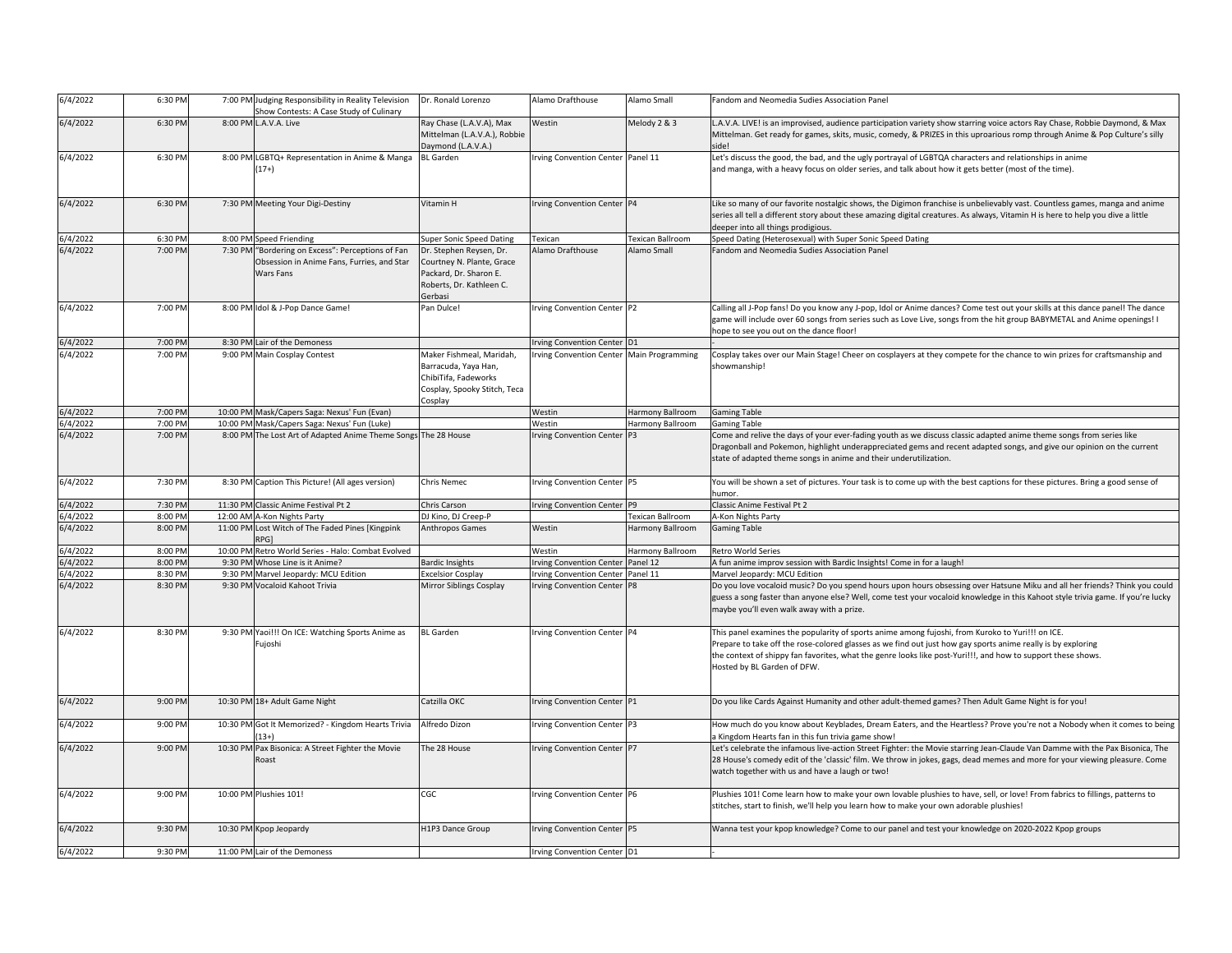| 6/4/2022 | 9:30 PM  | 11:00 PM Never Have I Ever - Expose Yourself: Anime<br>Edition | Nadia Fernandez, Anne<br>Moreno | rving Convention Center P2                 |                  | It's time for a classic game of Never Have I Ever - Expose Yourself: Anime Edition! From sobbing hysterically due to a tragic<br>anime all the way to buying a body pillow of your waifu in a provocative position, we all have anime-related confessions to<br>make. There's no shame in this room~!                                                                                                                                                          |
|----------|----------|----------------------------------------------------------------|---------------------------------|--------------------------------------------|------------------|----------------------------------------------------------------------------------------------------------------------------------------------------------------------------------------------------------------------------------------------------------------------------------------------------------------------------------------------------------------------------------------------------------------------------------------------------------------|
| 6/4/2022 | 10:00 PM | 11:00 PM Ask Dr. Fujo (18+)                                    | <b>BL</b> Garden                | rving Convention Center Panel 11           |                  | This panel covers some burning questions BL fans have regarding sexual health in BL-Dr. Fujo will cover<br>protection choices, how to safely prep for your lover, post intimacy clean-up concerns, and more!                                                                                                                                                                                                                                                   |
| 6/4/2022 | 10:00 PM | 11:00 PM Hypnosis Microphone 101                               | Mari Minton                     | rving Convention Center P8                 |                  | Combining rap music and anime may seem like a recipe for disaster but there's more than meets the eye when it comes to<br>Hypnosis Microphone. Come explore a fascinating lore, the complexities of media mix marketing and, of course, the music of<br>Hypnosis Microphone with OtapleOneHalf as your guide.                                                                                                                                                  |
| 6/4/2022 | 10:30 PM | 12:00 AM 40 Years of Anime Theme Songs                         | Otaku Host Club Podcast         | Irving Convention Center P6                |                  | Popular music continues to evolve, but do we see the same changes in anime theme music? Or is anime music on its own path?<br>Explore the evolution and highlights of 40 years of anime theme songs with Otaku Host Club podcast, and discover which songs<br>are the most recognized and beloved by fans.                                                                                                                                                     |
| 6/4/2022 | 10:30 PM | 11:30 PM Anime Would You Rather                                | Hashiras                        | rving Convention Center P4                 |                  | would you rather be a demon or a slayer? How come? Why don't you join us in our game of "Would You Rather" where<br>questions likes these and con questions will be presented! You won't regret it!                                                                                                                                                                                                                                                            |
| 6/4/2022 | 10:30 PM | 12:00 AM Electric Aura: A Cosplay Drag Show                    | <b>Electric Aura</b>            | Irving Convention Center Panel 12          |                  | Ever wanted to go to a drag show but never had the time? We're bringing it to you! Electric Aura is a troupe filled with<br>Burlesque and Drag Performers of all identities, shapes, and colors. Together we put on a show as our favorite characters that                                                                                                                                                                                                     |
| 6/4/2022 | 11:00 PM | 12:00 AM Dubbin' Slayer                                        | <b>DFW Demon Slayers</b>        | Irving Convention Center P3                |                  | vou know and love!<br>Put words in the mouths of Demon Slayer characters in Dubbin' Slayer! Compete with your best voice impression or your wit<br>and dub over scenes from Demon Slayer. Prizes are up for grabs and may the best dub win!                                                                                                                                                                                                                    |
| 6/4/2022 | 11:00 PM | 12:00 AM Horrendous Hentai VA Reading                          | Logan Jones, Catherine Bui      | Irving Convention Center P7                |                  | It's the con after hours. Imagine hearing Hank Hill and Shrek in the same (sweaty) room reading H manga out loud. You're<br>between both of them. How do you feel? Do you want to be part of this horrible VA experience? Join us in a room with others<br>like you to badly voice act H manga pages!                                                                                                                                                          |
| 6/4/2022 | 11:30 PM | 12:00 AM Kpop Random Dance Play                                | Hashiras                        | Irving Convention Center P2                |                  | Come join us in a fun game of Kpop Random Dance! Don't know what it is? It's so simple! A part of a Kpop song will play and if<br>you know it, jump in and show us your cool moves! There will be a prize at the end of the game! So all Kpop fans and dancers<br>come join us!!!!                                                                                                                                                                             |
| 6/4/2022 | 11:30 PM | 1:00 AM Make a Dating Sim                                      | Antibishonen                    | rving Convention Center P8                 |                  | Do you have what it takes to create a dating sim? Check out this panel!                                                                                                                                                                                                                                                                                                                                                                                        |
| 6/5/2022 | 12:00 AN | 2:30 AM The Rocky Horror Picture Show                          | Los Bastardos                   | Alamo Drafthouse                           | Alamo Big        | The Rocky Horror Picture Show with Los Bastardos                                                                                                                                                                                                                                                                                                                                                                                                               |
| 6/5/2022 | 12:00 AM | 1:30 AM 18+ After-hours Karaoke                                | Zachary Lono                    | rving Convention Center Panel 11           |                  | Are you looking for something to do at night of A-kon? Then come check out 18+ After-hours Karaoke. You can come sing your<br>hearts out to an audience and show off your mad singing skills or just show up to have good time.                                                                                                                                                                                                                                |
| 6/5/2022 | 12:00 AM | 1:30 AM Midnight Swap Meet                                     | Elena Gharipour                 | rving Convention Center P1                 |                  | Does your merch stash resemble a dragon's hoard? Did you buy a CURSED bag instead of a lucky bag? Up late at night and want<br>to learn what a swap meet even is? Come on by and check the Midnight Swap Meet out! It's all trades- no cash exchanges<br>allowed. Please, no bootlegs.                                                                                                                                                                         |
| 6/5/2022 | 12:00 AM | 1:30 AM Nerd Talk Radio with Assuming Positions                | <b>Assuming Positions</b>       | rving Convention Center P4                 |                  | Nerd Talk Radio is like a sports talk radio show, but all the hot takes are about nerd culture. Marvel vs DC, Star Trek vs Star<br>Wars, subbed vs dubbed! We take "calls" from the audience and crack wise about all things fandom.                                                                                                                                                                                                                           |
| 6/5/2022 | 12:00 AM | 1:00 AM Wrestling is Anime!                                    | Alfredo Dizon                   | rving Convention Center P5                 |                  | What genre of entertainment features superhuman heroes, magical girls, crazy kaiju, robots, and lessons on the power of<br>friendship? It's professional wrestling! Learn about the dramatic, funny, emotional, and just plain weird sides of the squared<br>circle as we prove that wrestling is actually anime!                                                                                                                                              |
| 6/5/2022 | 12:30 AM | 2:00 AM Lost and Forgotten Disney                              | Jack West                       | Irving Convention Center P3                |                  | Disney has been make films for over 80 years. So many have been made, shown briefly and put away deep into Disney's vaults,<br>Lost and Forgotten. Come with me to explore some of these lost films. You may have forgotten them or never heard of them<br>before. Enjoy this journey into Disney Past                                                                                                                                                         |
| 6/5/2022 | 1:00 AM  | 2:00 AM The Mary Sue Witch Trials                              | The 28 House                    | rving Convention Center Panel 12           |                  | Do you wish to confront a Mary Sue or Marty Stu? Wild accusations and vigorous defenses are encouraged. The Judge will<br>preside over events as we all seek to serve justice! Will you stand in defense of a character accused of being a Mary Sue or<br>Marty Stu or will prosecute the accused?                                                                                                                                                             |
| 6/5/2022 | 9:00 AM  | 8:00 PM Dragon Ball Super Card Game 2022 Offline<br>Regional   |                                 | Westin                                     | Harmony Ballroom |                                                                                                                                                                                                                                                                                                                                                                                                                                                                |
| 6/5/2022 | 10:00 AM | 11:00 AM Adding your own Culture spin to cosplay               | Jihatsu                         | rving Convention Center P6                 |                  | A presentation followed by a Q&A regarding how you can make any cosplay your own by adding your own flair to an already<br>existing character. I will address ways in which I do this and how you can too. I will also address the criticisms I have gotten<br>from doing this and how I handle it.                                                                                                                                                            |
| 6/5/2022 | 10:00 AM | 11:30 AM AfroQueen Autographs                                  | AfroQween                       | Irving Convention Center Autograph Table 4 |                  | Autograph session                                                                                                                                                                                                                                                                                                                                                                                                                                              |
| 6/5/2022 | 10:00 AM | 1:00 PM Alien Chariot of the Gods (Luke)                       |                                 | Westin                                     | Harmony Ballroom | <b>Gaming Table</b>                                                                                                                                                                                                                                                                                                                                                                                                                                            |
| 6/5/2022 | 10:00 AM | 11:00 AM Banana Fish, The next episode.                        | Salem                           | rving Convention Center                    |                  | Have you heard of banana fish? Have you seen the show? Come test your knowledge and see how much you know! Also, come<br>discuss episode 25 with the fans who have been waiting!                                                                                                                                                                                                                                                                               |
| 6/5/2022 | 10:00 AM | 11:30 AM Barracuda and Chibi Tifa Autographs                   | Barracuda, ChibiTifa            | Irving Convention Center Autograph Table 3 |                  | Autograph session                                                                                                                                                                                                                                                                                                                                                                                                                                              |
| 6/5/2022 | 10:00 AM | 11:30 AM Cosplay Dating Game                                   | <b>Bardic Insights</b>          | Westin                                     | Melody 1         | Are you a cosplayer? Are you a fan of strange pairings? Are you just generally curious to see who Harley Quinn would pick if she<br>was to choose between Deadpool, Canada or the French Taunter of Monty Python? Well then, come on down for Cosplay<br>Dating Game! Cosplayers will be broken up into rounds of three contestants vying for the affection of one bachelor /<br>bachelorette. Remember, the more in character you are, the funnier this gets! |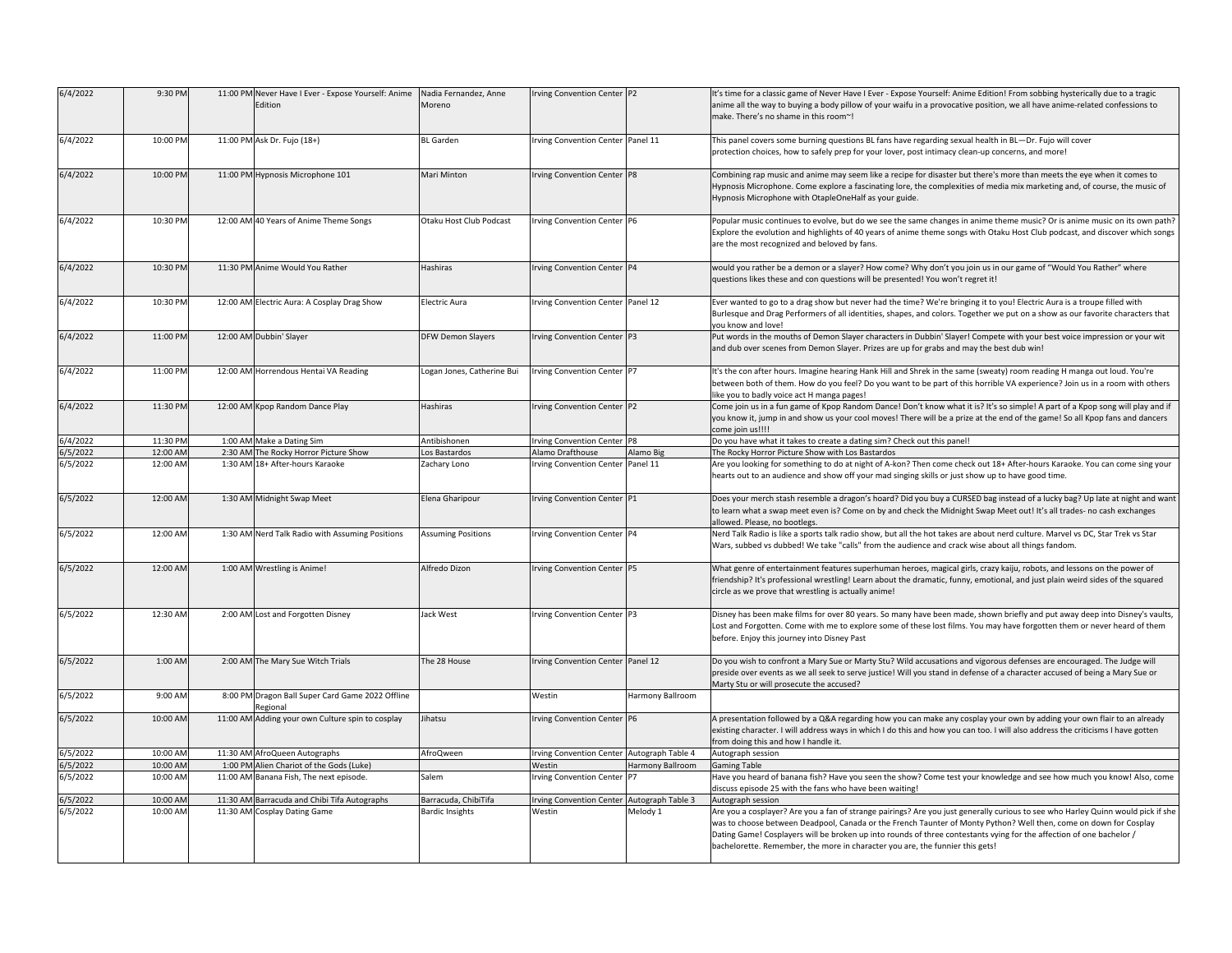| 6/5/2022             | 10:00 AM             | 11:00 AM Creative Mask Making                                                                                                                          | Barbara Hale                                                                                                                                                                                                                                                                                                                                              | Irving Convention Center P9                         |                         | In this panel I will show how to create masks from different material such as leather, wire, fun foam and the different<br>Techiques that can be used with the materials to add texture and depth. I will show design tips, tools and cost effient ways to<br>create fantastical masks all your cosplay needs.                                                                                                                                                                                                                           |
|----------------------|----------------------|--------------------------------------------------------------------------------------------------------------------------------------------------------|-----------------------------------------------------------------------------------------------------------------------------------------------------------------------------------------------------------------------------------------------------------------------------------------------------------------------------------------------------------|-----------------------------------------------------|-------------------------|------------------------------------------------------------------------------------------------------------------------------------------------------------------------------------------------------------------------------------------------------------------------------------------------------------------------------------------------------------------------------------------------------------------------------------------------------------------------------------------------------------------------------------------|
| 6/5/2022             | 10:00 AM             | 12:00 PM Erica Lindbeck Autographs                                                                                                                     | Erica Lindbeck                                                                                                                                                                                                                                                                                                                                            | Irving Convention Center Autograph Table 1          |                         | Autograph session                                                                                                                                                                                                                                                                                                                                                                                                                                                                                                                        |
| 6/5/2022             | 10:00 AM             | 11:30 AM Fadeworks Cosplay Autographs                                                                                                                  | <b>Fadeworks Cosplay</b>                                                                                                                                                                                                                                                                                                                                  | Irving Convention Center Autograph Table 2          |                         | Autograph session                                                                                                                                                                                                                                                                                                                                                                                                                                                                                                                        |
| 6/5/2022             | 10:00 AM             | 11:00 AM Adam McArthur Autographs                                                                                                                      | Adam McArthur                                                                                                                                                                                                                                                                                                                                             | Irving Convention Center Exhibit Hall 110           |                         | Adam McArthur Autograph Session (Talent Booth)                                                                                                                                                                                                                                                                                                                                                                                                                                                                                           |
| 6/5/2022             | 10:00 AM             | 11:00 AM Itabags 101                                                                                                                                   | <b>BL</b> Garden                                                                                                                                                                                                                                                                                                                                          | Irving Convention Center P5                         |                         | Ita bags are everywhere but what exactly are they and where did they start? Find out how itabagging<br>started and the many schools of thought for displaying your favorite merch.                                                                                                                                                                                                                                                                                                                                                       |
| 6/5/2022             | 10:00 AM             | 12:00 PM J-Fashion Swap Meet                                                                                                                           | A-Kon Fashion, Hello Batty                                                                                                                                                                                                                                                                                                                                | Irving Convention Center P1                         |                         | Get some new threads at the A-Kon J-Fashion Swap meet!                                                                                                                                                                                                                                                                                                                                                                                                                                                                                   |
| 5/5/2022             | 10:00 AM             | 11:00 AM Maid Café 101 Panel                                                                                                                           |                                                                                                                                                                                                                                                                                                                                                           | Irving Convention Center D1                         |                         |                                                                                                                                                                                                                                                                                                                                                                                                                                                                                                                                          |
| 6/5/2022             | 10:00 AM             | 1:00 PM Root the RPG: Bertram's Cove (Brandon)                                                                                                         |                                                                                                                                                                                                                                                                                                                                                           | Westin                                              | <b>Harmony Ballroom</b> | <b>Gaming Table</b>                                                                                                                                                                                                                                                                                                                                                                                                                                                                                                                      |
| 6/5/2022             | 10:00 AM             | 1:00 PM World of Warhorn: An Isekai MMO<br>Adventure [Fantaji RPG]                                                                                     | Anthropos Games                                                                                                                                                                                                                                                                                                                                           | Westin                                              | Harmony Ballroom        | <b>Gaming Table</b>                                                                                                                                                                                                                                                                                                                                                                                                                                                                                                                      |
| 6/5/2022             | 10:30 AM             | 11:30 AM Cosplay in College                                                                                                                            | @Druidcosplay                                                                                                                                                                                                                                                                                                                                             | Irving Convention Center P4                         |                         | Moving into college is hard, but it's even harder when you don't know how your favorite hobby will translate into classes,<br>living with a roommate, and living on a college budget. Join a couple cosplayers with an experience in juggling college and<br>cosplay as we help you learn how to do the same.                                                                                                                                                                                                                            |
| 6/5/2022             | 10:30 AM             | 12:00 PM How to talk to your kid/parent/friend about<br>anime and manga: A workshop                                                                    | Dr. William Nation                                                                                                                                                                                                                                                                                                                                        | Irving Convention Center P8                         |                         | Talking to the people you love about your favorite series is tough right? Lots of awkward conversations? Not anymore! Come<br>join us and work on communicating about our favorite things, with the help of psychology and a few friends. We'll guide you<br>through the tough conversations you're bound to have!                                                                                                                                                                                                                       |
| 6/5/2022             | 10:30 AM             | 11:30 AM Split Script                                                                                                                                  | AllGeekz                                                                                                                                                                                                                                                                                                                                                  | Irving Convention Center Panel 12                   |                         | In "Split Script" participants will act out an anime scene together. However, one of them doesn't get script to work with. They<br>will have to act out the part based on memory, instinct, and imagination. Are you up to the challenge?                                                                                                                                                                                                                                                                                                |
| 6/5/2022             | 11:00 AM             | 11:30 AM Doors Open                                                                                                                                    |                                                                                                                                                                                                                                                                                                                                                           | Alamo Drafthouse                                    | Alamo Small             |                                                                                                                                                                                                                                                                                                                                                                                                                                                                                                                                          |
| 6/5/2022<br>6/5/2022 | 11:00 AM<br>11:00 AM | 1:00 PM Alice is Missing (Eric)<br>1:00 PM Charity Banquet with the Stars                                                                              | Take One Productions, Abby                                                                                                                                                                                                                                                                                                                                | Westin<br>Irving Convention Center Main Programming | Harmony Ballroom        | <b>Gaming Table</b><br>Banquet                                                                                                                                                                                                                                                                                                                                                                                                                                                                                                           |
|                      |                      |                                                                                                                                                        | Trott, Adam McArthur,<br>Amanda Celine Miller, Anne<br>Yatco, Chris Hackney, Ciaran<br>Strange, Eric Vale, Erica<br>Mendez, Erika Harlacher,<br>Khoi Dao, Laura Stahl, Lucien<br>Dodge, Mark Whitten, Maul<br>Cosplay, Remy Domino, Steff<br>von Schweetz, Steve Bennett,<br>Teca Cosplay, Xander Mobus,<br>Zeno Robinson, Black Bettie,<br>Joel McDonald |                                                     |                         |                                                                                                                                                                                                                                                                                                                                                                                                                                                                                                                                          |
| 6/5/2022             | 11:00 AM             | 12:30 PM D&D Live Game: The A-Men - 3 Clerics. 0<br>Intelligence.                                                                                      | Puffin Forest, Felix (of Dingo<br>Doodles), Dingo Doodles, Zee<br>Bashew                                                                                                                                                                                                                                                                                  | Westin                                              | Melody 2 & 3            | "They're all clerics, they're all do-gooders, and somehow they're all serving a lich. Join famous D&D nerds Dingo Doodles, Felix<br>Irnich, Puffin Forest and Zeebashew as they set out on a live D&D adventure GM'd by Felix, in which these 3 clerics yeet<br>themselves into danger yet again to carry out Lord Dreadbone's questionable biddings. Prepare to screw them over help them<br>as you influence their fate by participating as the audience, influencing Felix' decisions for better or worse. Let the chaos<br>commence! |
| 6/5/2022             | 11:00 AM             | 12:00 PM Mahou Shoujo Universe                                                                                                                         | Vitamin H                                                                                                                                                                                                                                                                                                                                                 | Irving Convention Center Panel 11                   |                         | For more than 50 years, we've been enchanted by the frilly pink badasses known as magical girls. But beneath their elegant<br>exterior lies a complex and captivating history that's filled with all kinds of surprises. Join Vitamin H as we explore the universe<br>of magical girls, from the early inspirations in American TV to the modern, ultra-slick shows that captivate audiences<br>throughout the world.                                                                                                                    |
| 6/5/2022             | 11:00 AM             | 1:00 PM Retro World Series                                                                                                                             |                                                                                                                                                                                                                                                                                                                                                           | Westin                                              | Harmony Ballroom        | Retro World Series                                                                                                                                                                                                                                                                                                                                                                                                                                                                                                                       |
| 6/5/2022             | 11:30 AM             | 12:00 PM The Social Character of a Neomedia Social<br>Movement: Understanding Citizen Science<br>Motivation in Online Scientific Research<br>Platforms | Dr. Ronald Lorenzo                                                                                                                                                                                                                                                                                                                                        | Alamo Drafthouse                                    | Alamo Small             | Fandom and Neomedia Sudies Association Panel                                                                                                                                                                                                                                                                                                                                                                                                                                                                                             |
| 6/5/2022             | 11:30 AM             | 12:30 PM All About Japanese Cosplay with Q&A<br>session                                                                                                | Hikari Green                                                                                                                                                                                                                                                                                                                                              | Irving Convention Center P7                         |                         | With 15+ years cosplay experience, Japanese Cosplayer Hikari will talk about everything Japanese Cosplay and answer all your<br>questions in a Q&A. What is the difference from the US? How do they communicate and leave the photos? How has it changed<br>since 15 years ago? You will learn more about Japanese cosplayers and cosplaying in Japan!                                                                                                                                                                                   |
| 6/5/2022             | 11:30 AM             | 12:30 PM Cosplay Makeup 101: Cosplay Makeup for<br><b>Beginners</b>                                                                                    | Mai Le                                                                                                                                                                                                                                                                                                                                                    | Irving Convention Center P5                         |                         | YouTube cosplay makeup artist LaDeathMachine shares her 10 years of makeup experience to anyone wanting to learn how to<br>perfect their cosplays with the right makeup! Open to makeup enthusiasts of every skill level!                                                                                                                                                                                                                                                                                                                |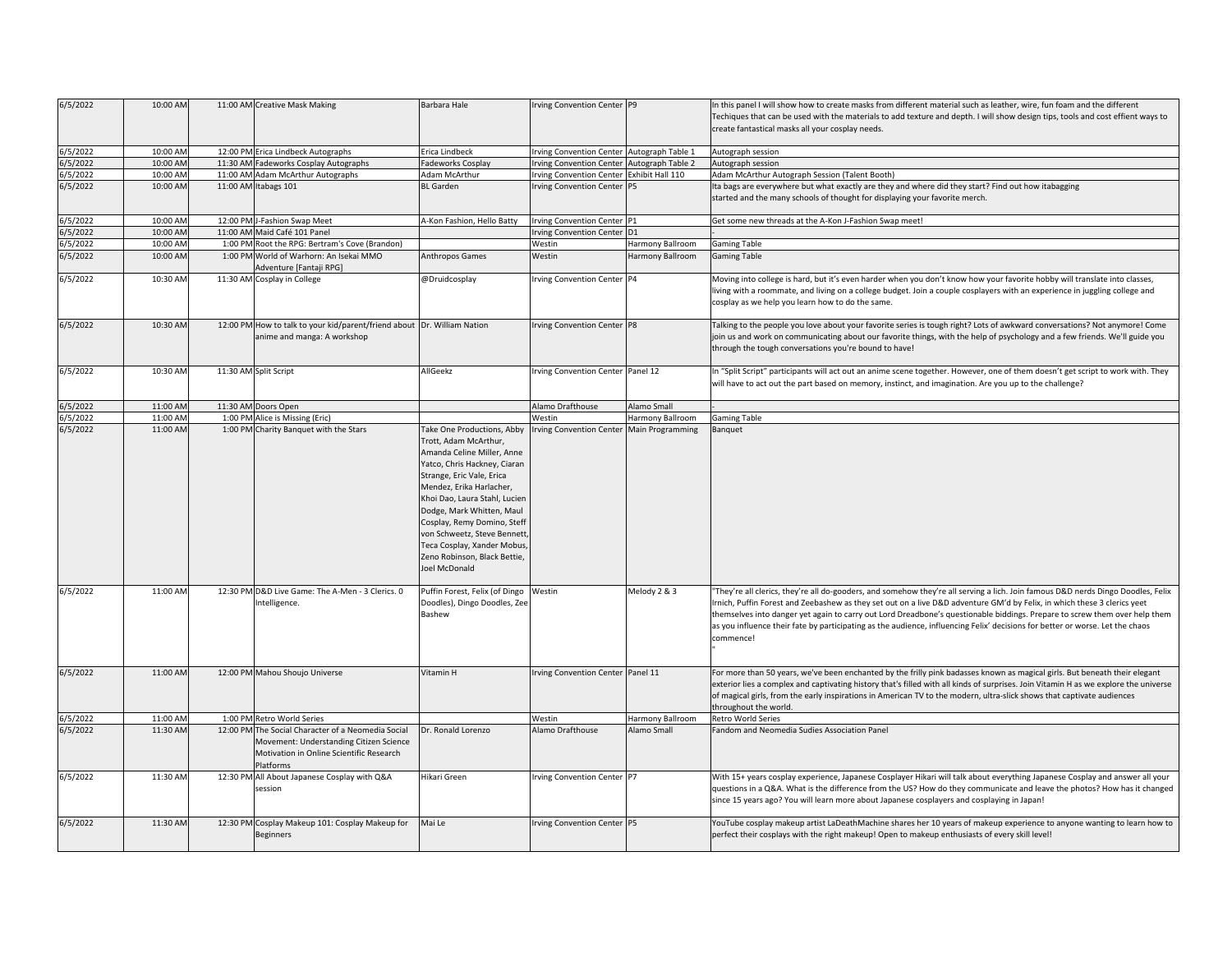| 6/5/2022           | 11:30 AM | 12:30 PM Dark Midnight Metaverse Persona Game                                      | Juan Zaragoza                                                                  | Irving Convention Center P6               |                  | This game show, straight out of the Velvet Room, has everything for you brave souls that want to play! Questions from: ALL                                                                                                                                                                                                                                                                                                                                                                                                                                                                                                                                                                                                             |
|--------------------|----------|------------------------------------------------------------------------------------|--------------------------------------------------------------------------------|-------------------------------------------|------------------|----------------------------------------------------------------------------------------------------------------------------------------------------------------------------------------------------------------------------------------------------------------------------------------------------------------------------------------------------------------------------------------------------------------------------------------------------------------------------------------------------------------------------------------------------------------------------------------------------------------------------------------------------------------------------------------------------------------------------------------|
|                    |          | Show                                                                               |                                                                                |                                           |                  | Persona MAIN entries, ALL of the spin-off games [excluding Japan only releases], and mascots that got spunk! Stop by and<br>challenge others with your Persona knowledge and prizes!                                                                                                                                                                                                                                                                                                                                                                                                                                                                                                                                                   |
|                    |          |                                                                                    |                                                                                |                                           |                  |                                                                                                                                                                                                                                                                                                                                                                                                                                                                                                                                                                                                                                                                                                                                        |
| 5/5/2022           | 11:30 AM | 12:30 PM Maid Café Tea Party                                                       |                                                                                | Irving Convention Center D1               |                  |                                                                                                                                                                                                                                                                                                                                                                                                                                                                                                                                                                                                                                                                                                                                        |
| 6/5/2022           | 11:30 AM | 12:30 PM Tailoring 101: Structured Jackets                                         | Spooky Stitch                                                                  | Irving Convention Center P3               |                  | Learn the basics of making a tailored jacket, like padstitching, making and installing a canvas front, installing a full lining, and<br>more! We'll also discuss how to creatively apply these various techniques to other projects and learn some machine sewing<br>shortcuts to make tailoring easier and faster for the cosplayer on a tight deadline.                                                                                                                                                                                                                                                                                                                                                                              |
| 6/5/2022           | 12:00 PM | 12:30 PM Patch Notes: Just Numbers or Something<br>More?                           | Rinaldo del Gallo                                                              | Alamo Drafthouse                          | Alamo Small      | Fandom and Neomedia Sudies Association Panel                                                                                                                                                                                                                                                                                                                                                                                                                                                                                                                                                                                                                                                                                           |
| 6/5/2022           | 12:00 PM | 1:00 PM Cosplay Competitions, Explained                                            | Yaya Han                                                                       | Irving Convention Center Panel 12         |                  | This panel sheds light on everything a cosplayer can do to best prepare themselves for a costume competition. Yaya Han will<br>share her experiences and knowledge about different types of competitions and explain their differences, as well as give first<br>hand advice as a judge. She has competed at every type of costume contest imaginable, from craftsmanship based walk-ons, to<br>performance based solo entries, 10+ member group skits, pre-choreographed story driven stage shows and more. Additionally,<br>Yaya has judged hundreds of competitions over the past decade, and will walk you through what it is like to partake in a<br>craftsmanship judging session, and how to get ready for a stage competition. |
| 6/5/2022           | 12:00 PM | 1:00 PM Discover Your Kawaii with GHOST GiRL<br><b>GOODS</b>                       | <b>Ghost Girl Goods</b>                                                        | Irving Convention Center P4               |                  | Come and sit in as GHOST GiRL GOODS shares their journey through starting a business all the way up to working together with<br>Sebastian Masuda, the creator of 6%DOKIDOKI. We have so much to share, starting all the way from 2009! If you are planning<br>on starting your own business or perhaps already have one, this is a GREAT panel to attend, as you'll get a full, in-depth look.<br>We hope you find inspiration through our stories!                                                                                                                                                                                                                                                                                    |
| 6/5/2022           | 12:00 PM | 1:00 PM Guess Who                                                                  | AllGeekz                                                                       | Irving Convention Center P2               |                  | You may have played Guess Who as a child, but you've never played it like this! Take on the role of Batman, Harry Potter,<br>Saitama, and many others as players race to Guess Who!                                                                                                                                                                                                                                                                                                                                                                                                                                                                                                                                                    |
| 6/5/2022           | 12:00 PM | 2:00 PM SG-5 Q&A & Autographs                                                      | $SG-5$                                                                         | Westin                                    | Melody 1         |                                                                                                                                                                                                                                                                                                                                                                                                                                                                                                                                                                                                                                                                                                                                        |
| 5/5/2022           | 12:00 PM | 3:00 PM Spirited Away & Back Again [Kingpink RPG]                                  | Anthropos Games                                                                | Westin                                    | Harmony Ballroom | Gaming Table                                                                                                                                                                                                                                                                                                                                                                                                                                                                                                                                                                                                                                                                                                                           |
| 6/5/2022           | 12:30 PM | 1:00 PM Eterna-RISE: An Approach to Genomics<br>Instruction Using Science Neomedia | Dr. Ronald Lorenzo. Dr.<br>Karmen Williams                                     | Alamo Drafthouse                          | Alamo Small      | Fandom and Neomedia Sudies Association Panel                                                                                                                                                                                                                                                                                                                                                                                                                                                                                                                                                                                                                                                                                           |
| 6/5/2022           | 12:30 PM | 1:30 PM Breaking into the world of podcasting and<br>content creation              | The Grumpy Beards                                                              | Irving Convention Center P9               |                  | Have you been wanting to make a podcast? Start a streaming channel? Be a content creator? Well everyone has to start<br>somewhere and we are here to tell you how. Learn how we to get started today and things to look out for on your journey<br>ahead. Remember, make sure to have fun!                                                                                                                                                                                                                                                                                                                                                                                                                                             |
| 6/5/2022           | 12:30 PM | 2:00 PM Cosplay Karaoke                                                            | Salem                                                                          | Irving Convention Center Panel 11         |                  | Cosplay karaoke! sing the anime opening!                                                                                                                                                                                                                                                                                                                                                                                                                                                                                                                                                                                                                                                                                               |
| 6/5/2022           | 12:30 PM | 1:30 PM Maid Café                                                                  |                                                                                | Irving Convention Center D1               |                  |                                                                                                                                                                                                                                                                                                                                                                                                                                                                                                                                                                                                                                                                                                                                        |
| 6/5/2022           | 12:30 PM | 2:00 PM Security Breach: MAKE IT TO 6AM!                                           | Spinal cord cosplay                                                            | Irving Convention Center P8               |                  | Join us at the mega pizzaplex for some trivia, games, and karaoke! Will you make till 6am?                                                                                                                                                                                                                                                                                                                                                                                                                                                                                                                                                                                                                                             |
| 5/5/2022           | 1:00 PM  | 2:00 PM Lunch Break                                                                |                                                                                | Alamo Drafthouse                          | Alamo Small      |                                                                                                                                                                                                                                                                                                                                                                                                                                                                                                                                                                                                                                                                                                                                        |
| 5/5/2022           | 1:00 PM  | 4:00 AM Adam McArthur Autographs                                                   | <b>Adam McArthur</b>                                                           | <b>Irving Convention Center</b>           | Exhibit Hall 110 | Adam McArthur Autograph Session (Talent Booth)                                                                                                                                                                                                                                                                                                                                                                                                                                                                                                                                                                                                                                                                                         |
| 5/5/2022           | 1:00 PM  | 2:00 PM Convention Hall Photography Basics                                         | DTJAAAAM                                                                       | Irving Convention Center P7               |                  | Learn tips and tricks from convention photographer David "DTJAAAAM" Ngo on how to take the perfect hall shot within a<br>convention center. You don't need a super fancy studio setup to capture photos that cosplayers will love! David will also<br>answer questions, plus demonstrate his photo technique on any cosplayers wanting a picture AFTER the panel is over.                                                                                                                                                                                                                                                                                                                                                              |
| 6/5/2022           | 1:00 PM  | 2:00 PM Corsets in Cosplay                                                         | Spooky Stitch                                                                  | Irving Convention Center P3               |                  | Ever wondered about incorporating corsets and bodices into your costumes? We'll talk about where to get quality corsets, how<br>to make corsets and bodices, where to get corset making supplies, and different ways you can incorporate corsetry techniques<br>into your cosplay to create stunning, polished costumes!                                                                                                                                                                                                                                                                                                                                                                                                               |
| 6/5/2022           | 1:00 PM  | 2:00 PM From Patterns to Zippers: Sewing 101                                       | Lutavia Cosplay, Blush Bunny Irving Convention Center P5<br>Design             |                                           |                  | No sewing experience, no problem! Join our panelists as they walk through picking your first machine to must-have tools of the<br>trade, then learn about every step in the sewing journey: from first stitch to reading patterns, making a mockup, and all those<br>eautiful finishing touches!                                                                                                                                                                                                                                                                                                                                                                                                                                       |
| 6/5/2022           | 1:00 PM  | 2:00 PM LAVA's Super Kawaii Happy Party Game Go<br>Go Hyper Hangout Funtime        | Ray Chase (L.A.V.A), Max<br>Mittelman (L.A.V.A.), Robbie<br>Daymond (L.A.V.A.) | Westin                                    | Melody 2 & 3     | LAVA's 'Super Kawaii Happy Party Game Go Go Hyper Hangout Funtime' is the weirdest, wackiest, free-form panel you'll ever<br>go to. Ray Chase, Robbie Daymond, & Max Mittelman star in this hilarious and unforgettable show.                                                                                                                                                                                                                                                                                                                                                                                                                                                                                                          |
| 6/5/2022           | 1:00 PM  | 2:30 PM Speed Dating (LGBTQIA+)                                                    | <b>Super Sonic Speed Dating</b>                                                | Texican                                   | Texican Ballroom | Speed Dating (LGBTQIA+) with Super Sonic Speed Dating                                                                                                                                                                                                                                                                                                                                                                                                                                                                                                                                                                                                                                                                                  |
| 6/5/2022           | 1:00 PM  | 2:30 PM The Super High School Level Dangaronpa<br>Murder Mystery                   | Kiki                                                                           | <b>Irving Convention Center</b>           | P <sub>6</sub>   | A group of gifted people all come together for a class reunion party. However, as soon as the event starts, it ends. A murder has<br>taken place. Can you figure out who did it?                                                                                                                                                                                                                                                                                                                                                                                                                                                                                                                                                       |
| 5/5/2022           | 1:00 PM  | 3:00 PM Zeno Robinson Autographs                                                   | Zeno Robinson                                                                  | Irving Convention Center Exhibit Hall 104 |                  | Zeno Robinson Autographs (Talent Booth)                                                                                                                                                                                                                                                                                                                                                                                                                                                                                                                                                                                                                                                                                                |
| 5/5/2022           |          |                                                                                    | Anne Yatco                                                                     | Irving Convention Center Exhibit Hall 112 |                  | Anne Yatco Autgraph Session (Talent Booth)                                                                                                                                                                                                                                                                                                                                                                                                                                                                                                                                                                                                                                                                                             |
| 5/5/2022           | 1:15 PM  | 3:45 PM Anne Yatco Autographs                                                      |                                                                                |                                           |                  |                                                                                                                                                                                                                                                                                                                                                                                                                                                                                                                                                                                                                                                                                                                                        |
|                    | 1:30 PM  | 2:30 PM Animating Boruto                                                           | Tonari Animation Studio                                                        | Irving Convention Center Panel 12         |                  | Show and talk about animation work that Tonari Animation has done on the series Boruto                                                                                                                                                                                                                                                                                                                                                                                                                                                                                                                                                                                                                                                 |
| 5/5/2022           | 1:30 PM  | 2:30 PM Anime Idea Improv                                                          | <b>Bardic Insights</b>                                                         | Irving Convention Center P2               |                  | The troupe will select some people from the audience to act as judges (roughly 7 in total). Audience members who wish to<br>participate will take a turn by giving the troupe 2 genres (Magical Girls & Plants. Or Zombies & Wrestling. Etc) selected from 5<br>that are in their hand.                                                                                                                                                                                                                                                                                                                                                                                                                                                |
|                    | 1:30 PM  |                                                                                    |                                                                                | Irving Convention Center P4               |                  | Meet and chat with the designers of Korean Lolita brand, Baroque!                                                                                                                                                                                                                                                                                                                                                                                                                                                                                                                                                                                                                                                                      |
| 5/2022<br>5/5/2022 | 1:30 PM  | 2:30 PM Baroque Q&A<br>2:30 PM Maid Café                                           | Baroque                                                                        | Irving Convention Center D1               |                  | cards they chose at random. The troupe then has only a minute to try and come up with an anime idea and title based on cards                                                                                                                                                                                                                                                                                                                                                                                                                                                                                                                                                                                                           |